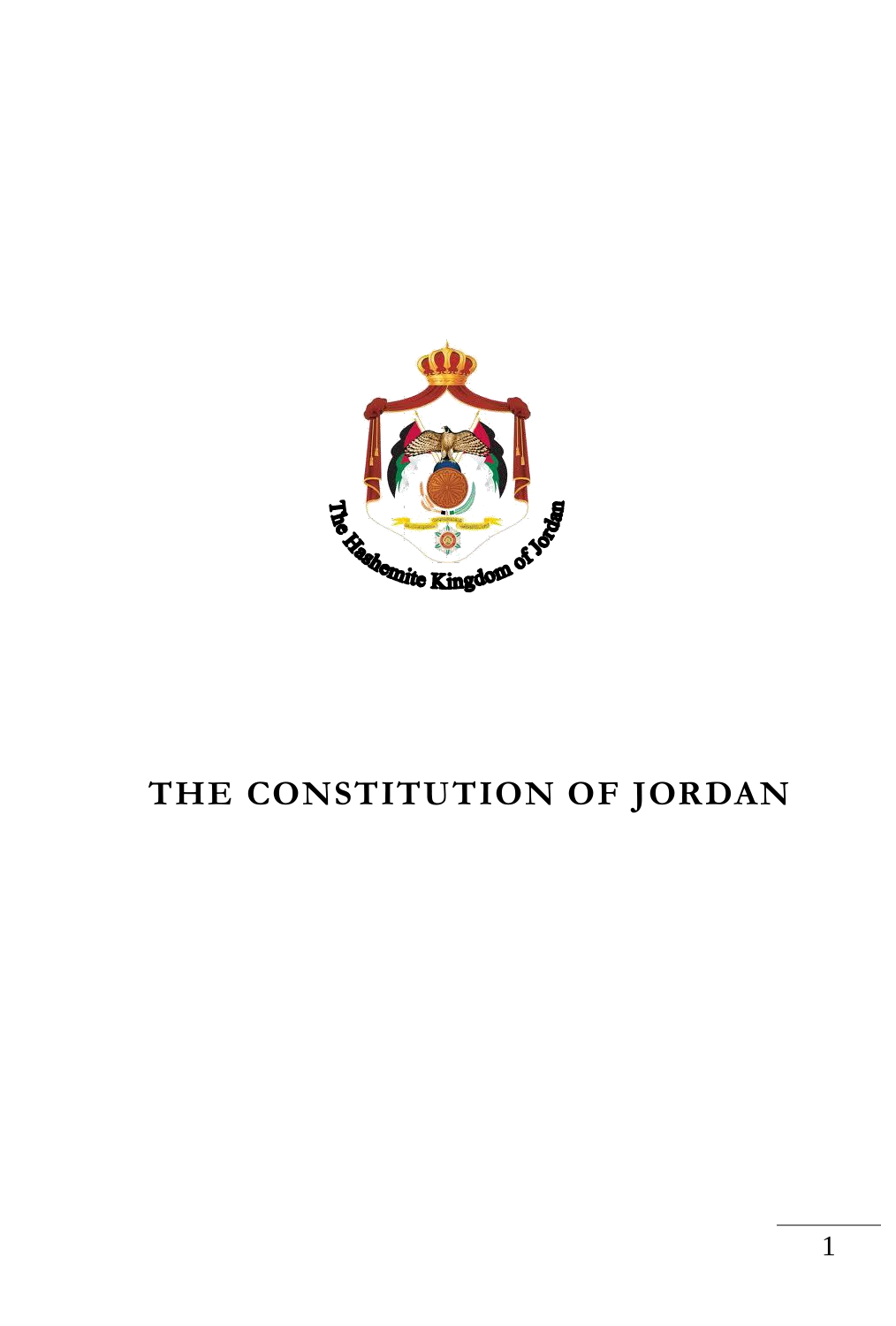

# **THE CONSTITUTION OF JORDAN with all the amendments thereto**

**Publications of The House of Representatives 2011**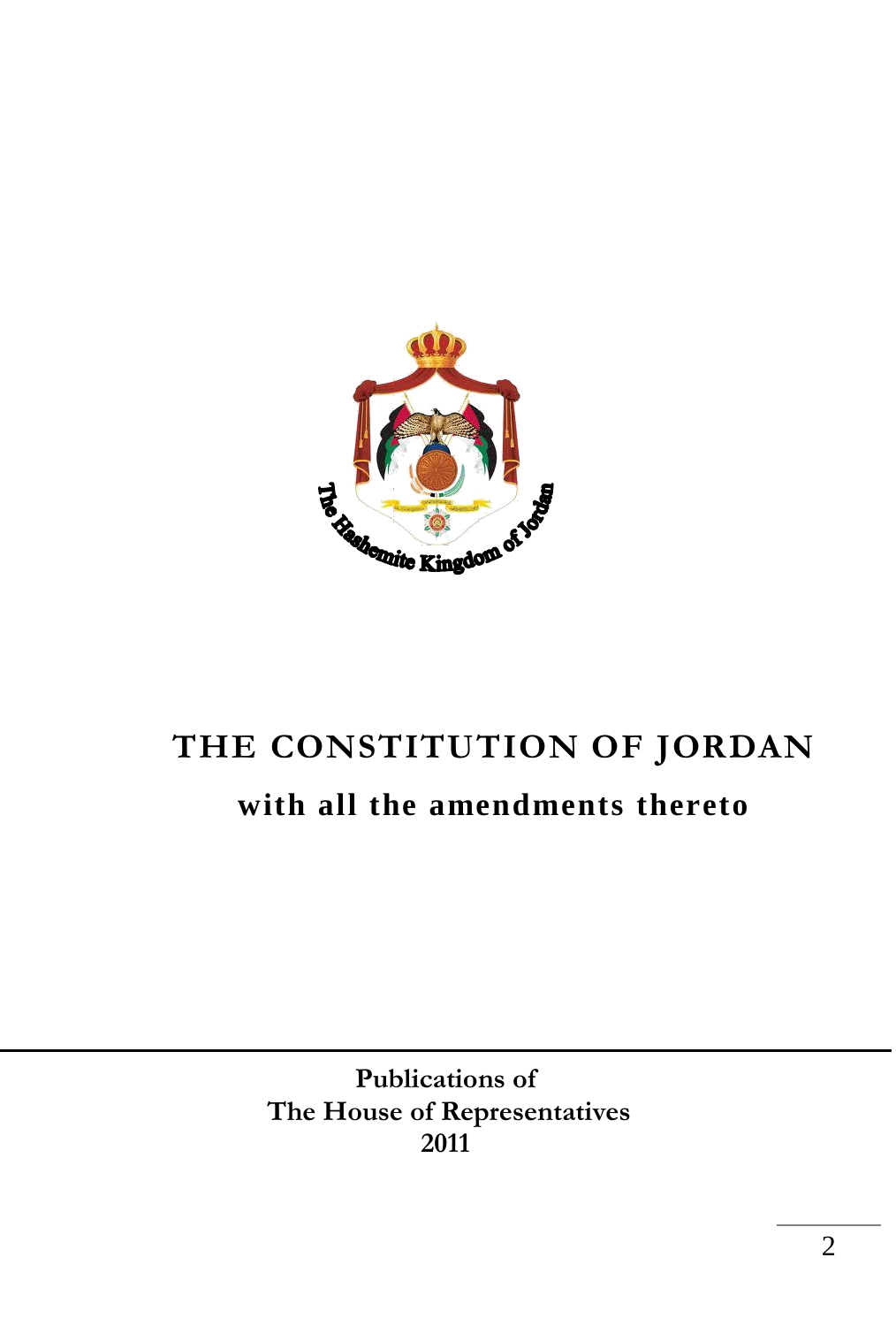### **Note Translated by SUFIAN ELHASSAN Director of Research and Information Jordan's House of Representatives**

**Under the supervision of FAYEZ AL SHAWABKEH The Secretary General** 

**Design and Production NAWAL BAHSEER Head of the Bureau Section**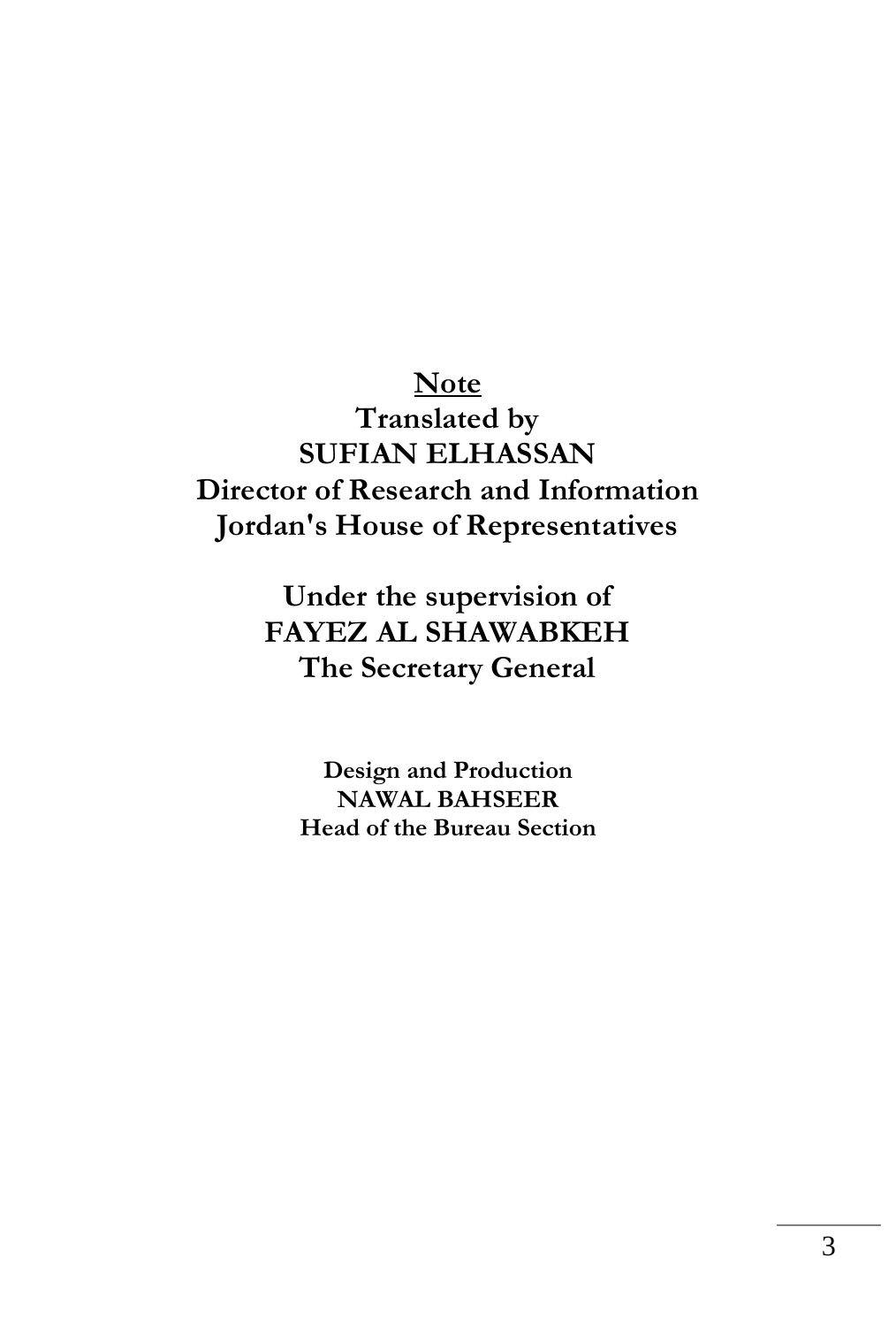

We, Talal the First, King of the Hashemite Kingdom of Jordan, in accordance with Article 25 of the Constitution, and in pursuance of the decision of the Senate and the House of Representatives, hereby approve the following amended Constitution and decree its promulgation.<sup>(1)</sup>

1

<sup>(</sup>1) Published in the Official Gazette No. 1093 of 8/1/1952.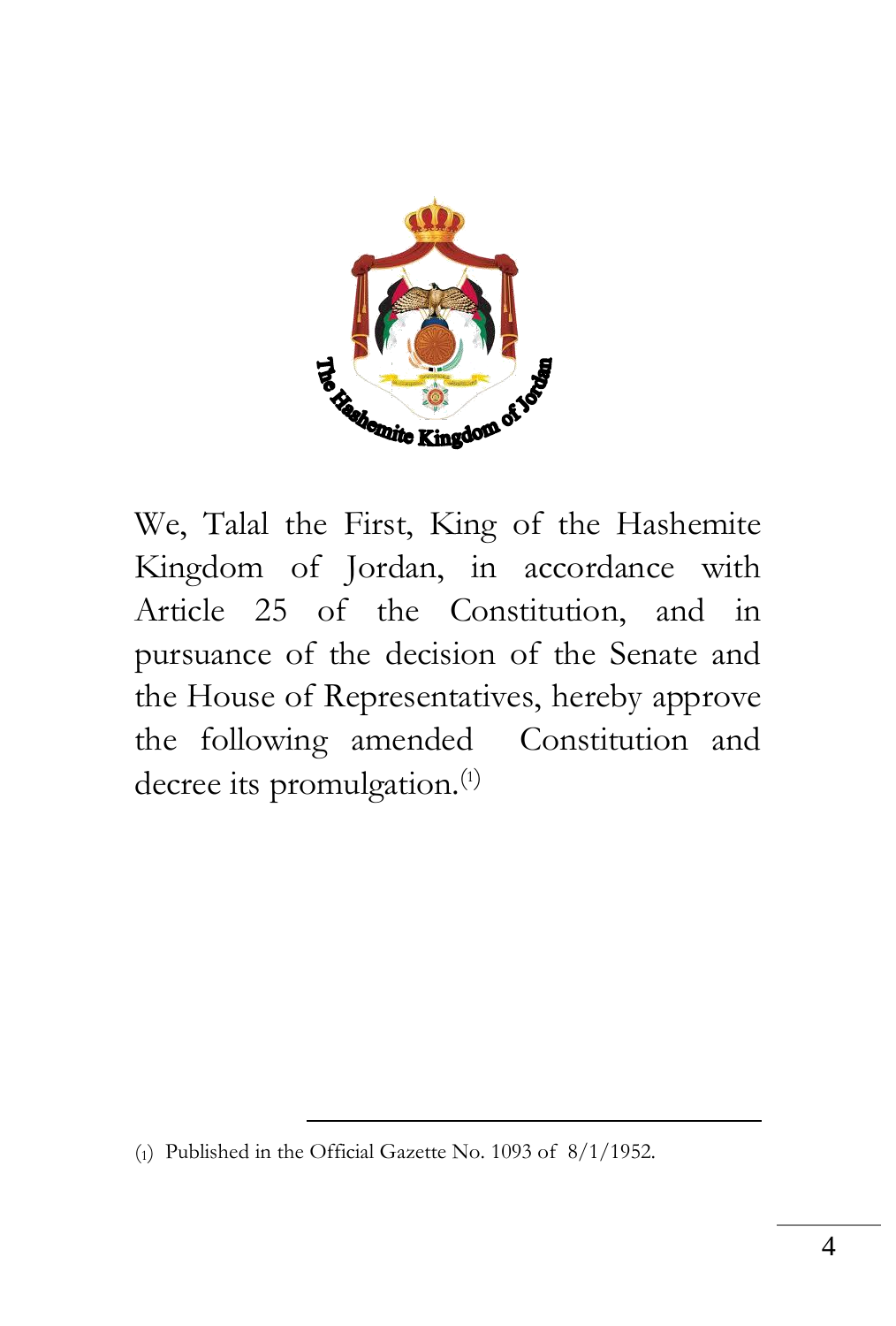## **THE CONSTITUTION OF THE HASHEMITE KINGDOM OF JORDAN**

# **CHAPTER ONE The State and Its Ruling Regime**

- **Article 1:** The Hashemite Kingdom of Jordan is an independent sovereign Arab State. It is indivisible and no part of it may be ceded. The Jordanian people is a part of the Arab Nation, and its ruling regime is parliamentary with a hereditary monarchy.
- **Article 2:** Islam is the religion of the State and Arabic is its official language.
- **Article 3:** The City of Amman is the capital of the Kingdom, and it may be transferred to another place by a special law.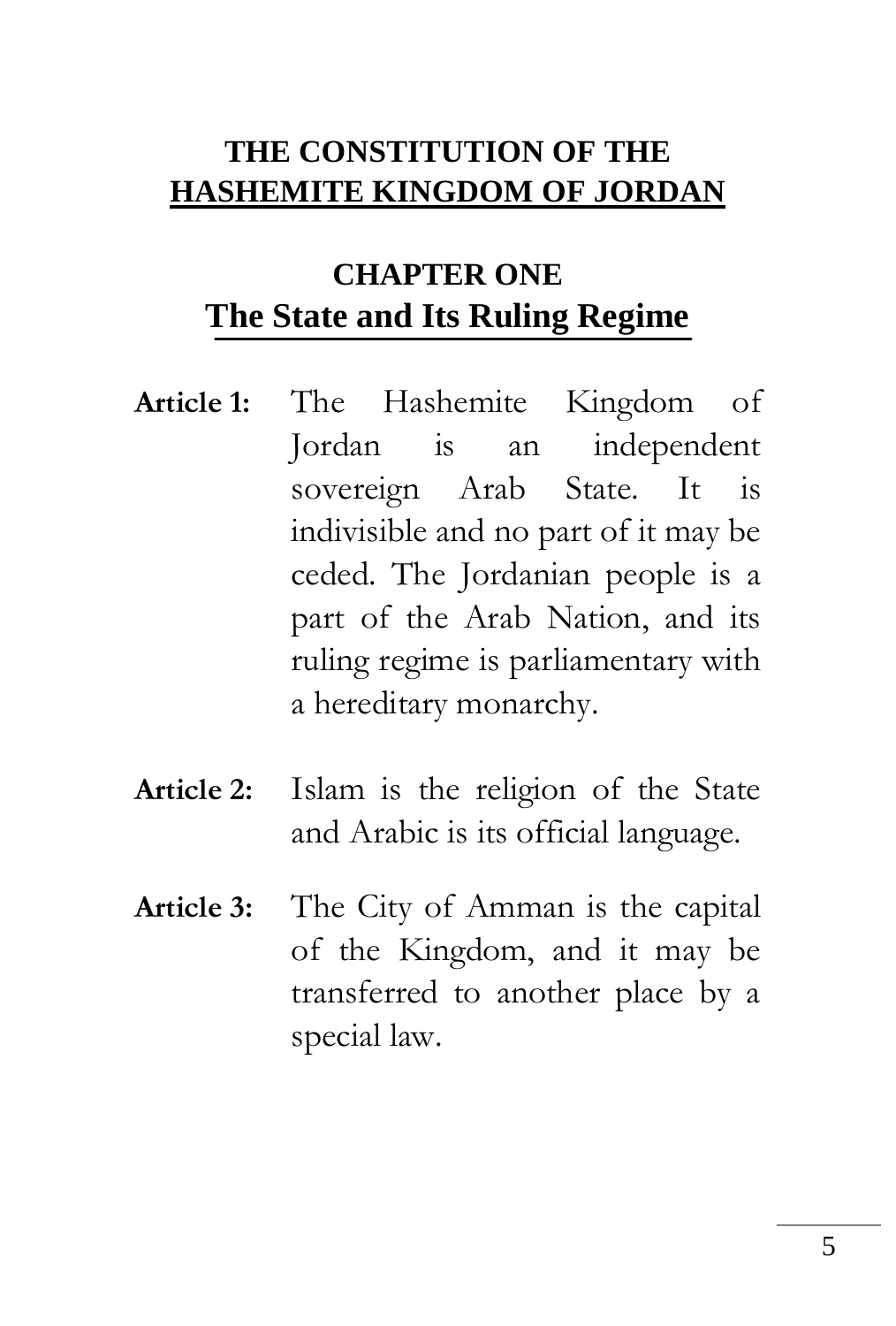**Article 4:** The Jordanian flag shall be of the following form and measurements:

> Its length shall be twice its width. It shall be divided horizontally into three parallel equal stripes, the uppermost of which shall be black; the center, white; and the lowest, green. At the end of the flag-staff, it shall have a red triangle, the base of which shall be equal to its width, and its height shall be equal to half of its length. In this triangle there shall be a white seven-pointed star of such an area that may absorbed in a circle the diameter of which shall be one-fourteenth of its length; and shall be so placed that its middle shall be at the intersection of the lines bisecting the angles of the triangle, and the axis running through one of its points shall be parallel to the base of the triangle.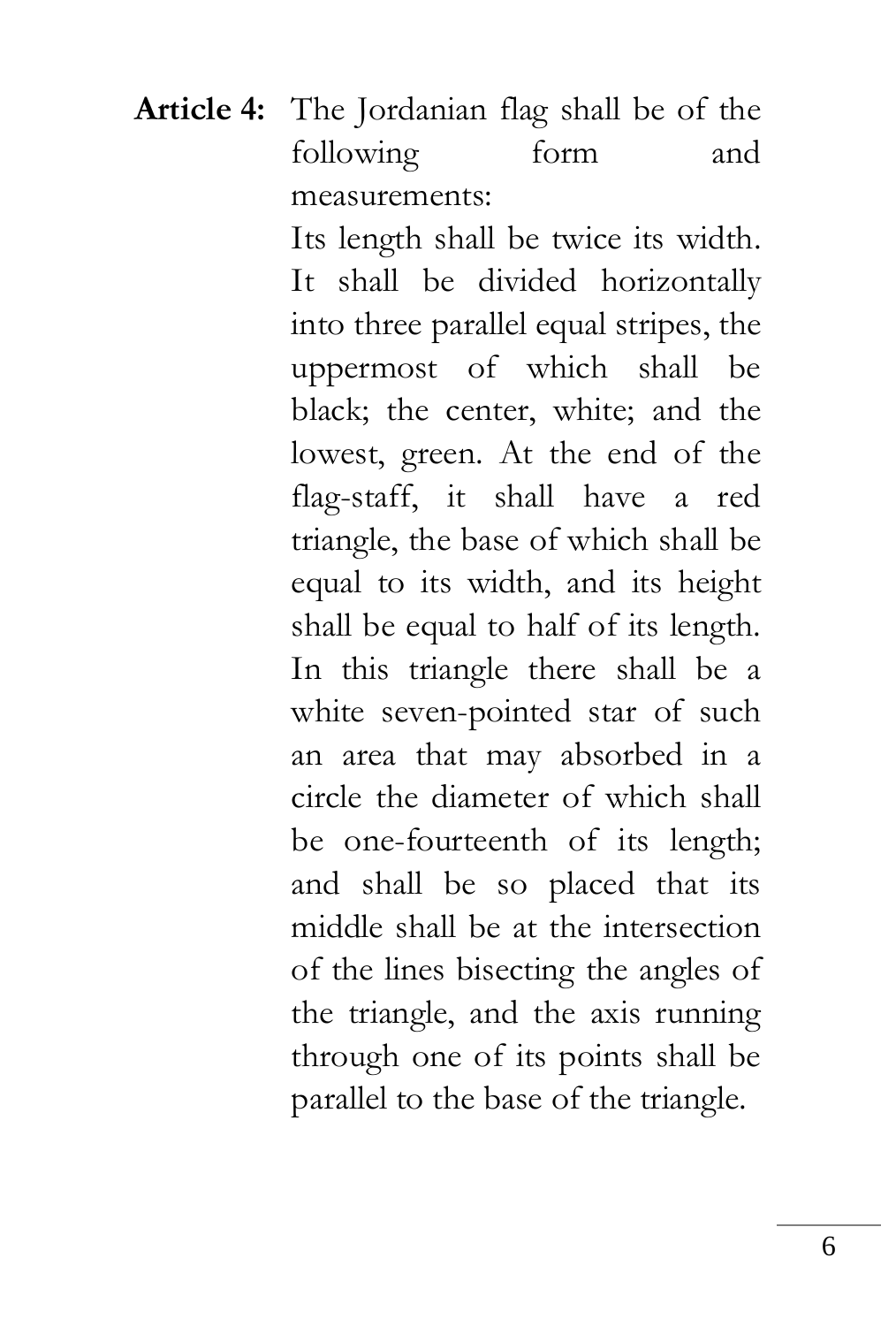#### **CHAPTER TWO**

### **Rights and Duties of Jordanians**

**Article 5:** Jordanian nationality shall be defined by law.

#### **Article 6:**

- 1- Jordanians shall be equal before the law with no discrimination between them in rights and duties even if they differ in race, language or religion.
- 2- The defence of the country, its territory, the unity of its people and the preservation of social peace are sacred duty of every Jordanian. (1)
- 3- The State shall ensure work and education within the limits of its possibilities, and shall ensure tranquility and equal opportunities to all Jordanians.

<sup>(</sup>1) As amended in the Official Gazette No. 5117 of 1/10/2011.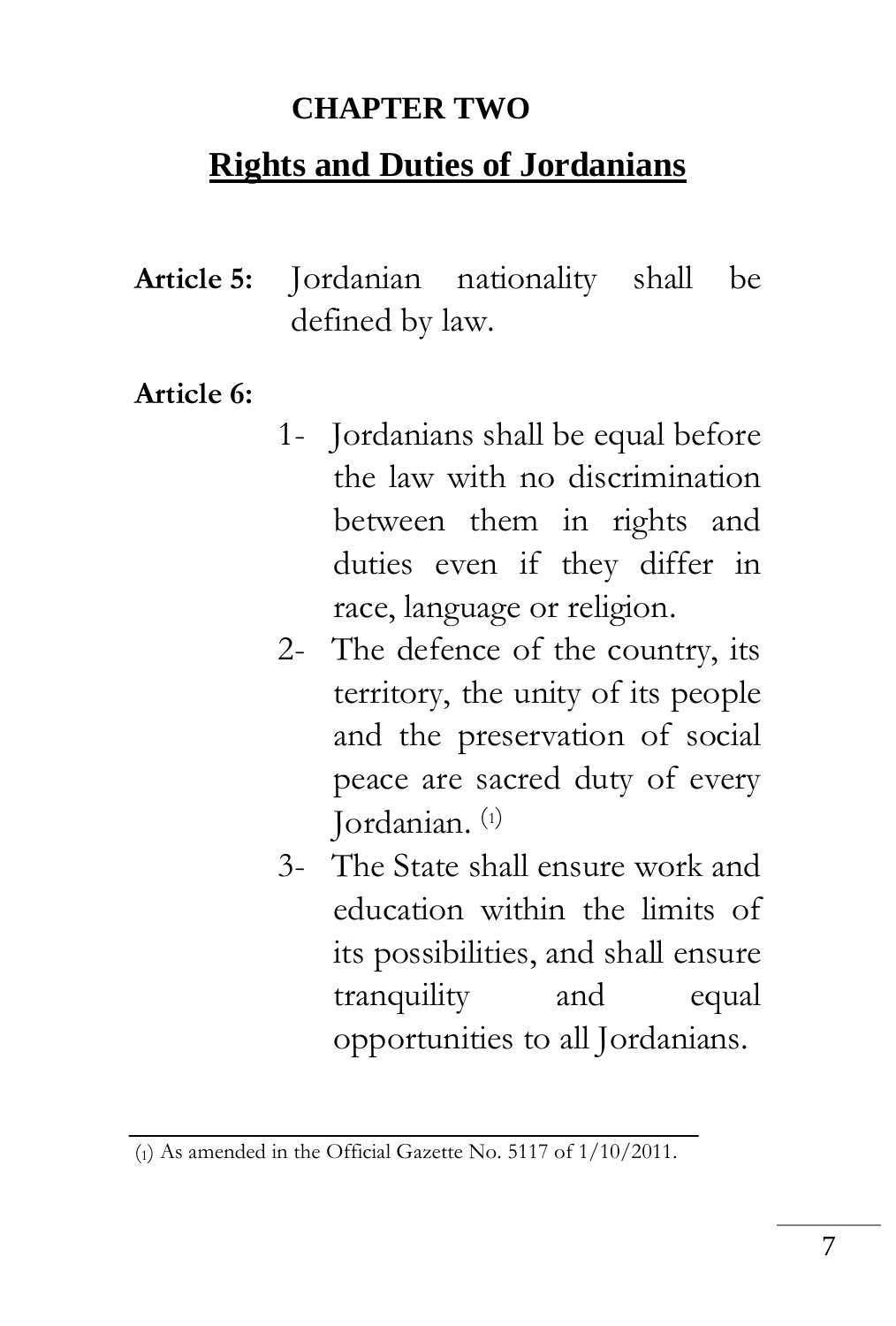- 4- The family is the basis of society the core of which shall be religion, morals and patriotism; the law shall preserve its legitimate entity and strengthen its ties and values. $(1)$
- 5- The law shall protect motherhood, childhood and the old-aged; and shall avail care for the youngsters and those with disabilities and protect them against abuse and exploitation .(2)

#### **Article 7:**

- 1- Personal freedom shall be guaranteed.
- 2- Every infringement on rights and public freedoms or the inviolability of the private life of Jordanians is a crime punishable by law.(3)

<sup>(</sup>1) As amended in the Official Gazette No. 5117 of 1/10/2011.

<sup>(</sup>2) As amended in the Official Gazette No. 5117 of 1/10/2011.

<sup>(</sup>3) As amended in the Official Gazette No. 5117 of 1/10/2011.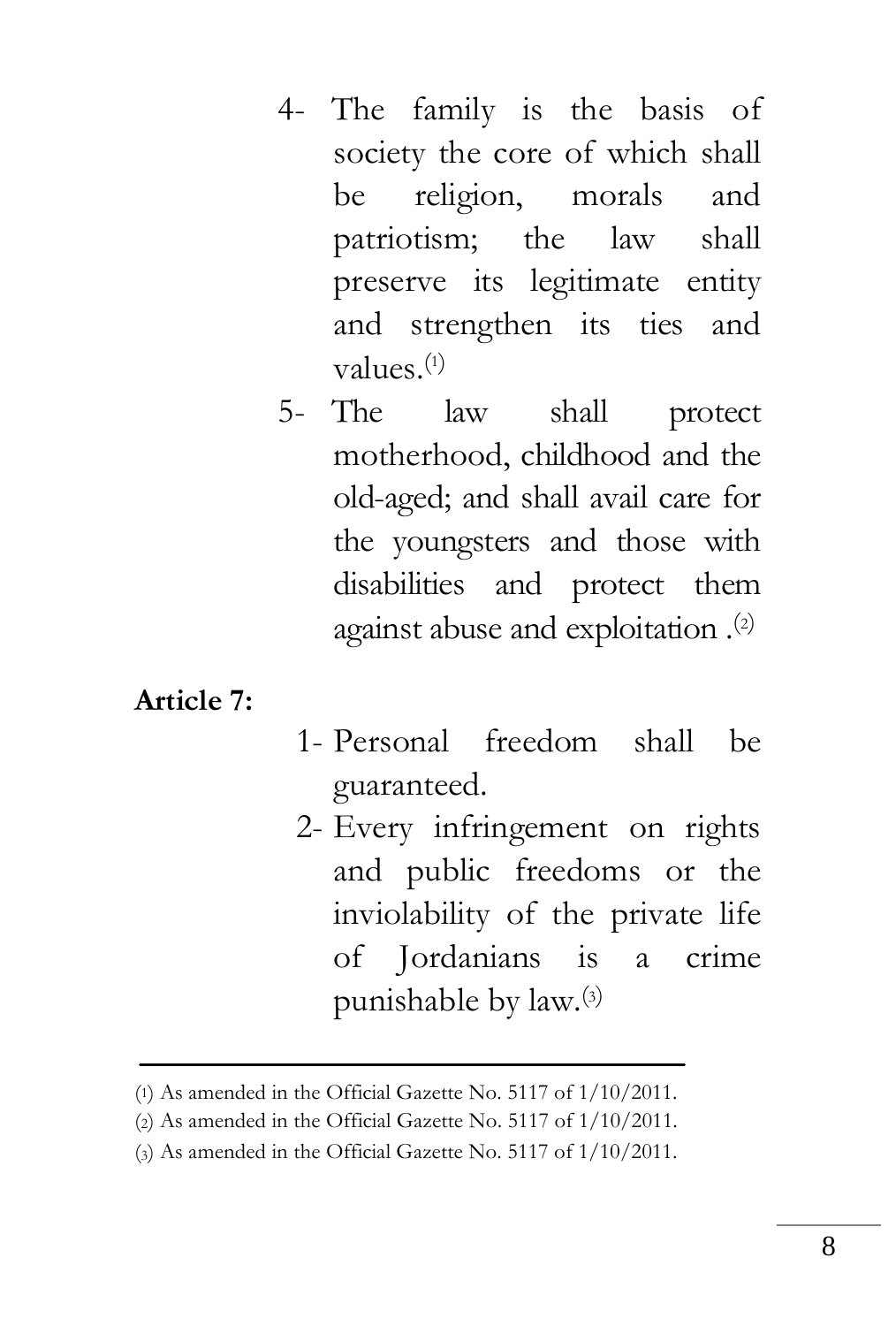**Article 8: (1)**

- 1- No person may be seized, detained, imprisoned or the freedom thereof restricted except in accordance with the provisions of the law.
- 2- Every person seized, detained, imprisoned or the freedom thereof restricted should be treated in a manner that preserves human dignity; may not be tortured, in any manner, bodily or morally harmed; and may not be detained in other than the places permitted by laws; and every statement uttered by any person under any torture, harm or threat shall not be regarded.

**Article 9:**

1- No Jordanian may be deported from the territory of the Kingdom.

<sup>(</sup>1) As amended in the Official Gazette No. 5117 of 1/10/2011.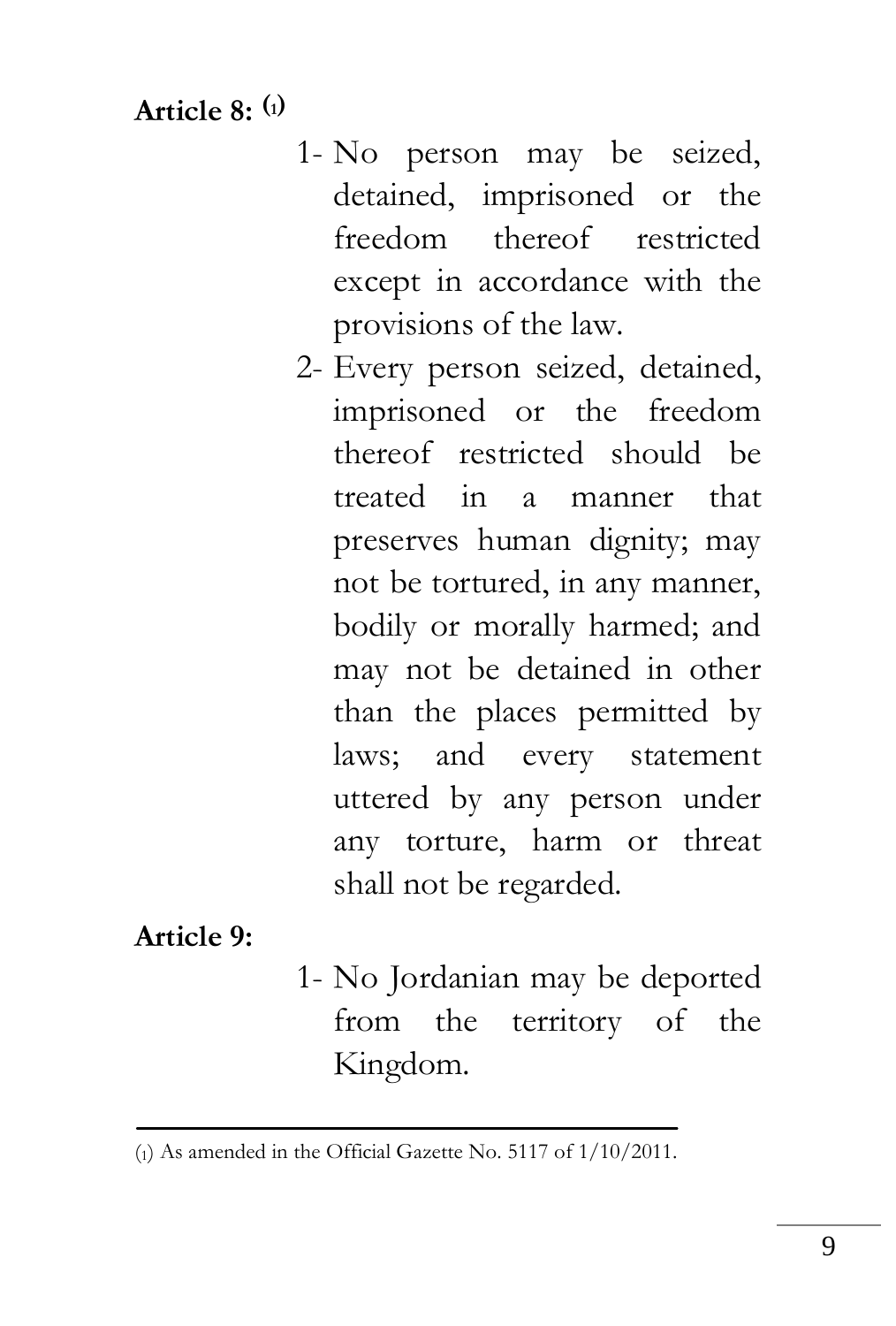- 2- No Jordanian may be prohibited from residing at any place; be prevented from movement; or be compelled to reside in a specified place, except in the circumstances prescribed by law.<sup>(1)</sup>
- **Article10:** Dwelling houses shall be inviolable and may not be entered except in the circumstances prescribed by law, and in the manner provided for therein.
- **Article 11:** No property of any person shall be expropriated except for public utility and in consideration of a just compensation as shall be prescribed by law.
- **Article 12:** Compulsory loans shall not be imposed and property, movable or immovable, shall not be

 $\overline{1}_{10}$  As amended in the Official Gazette No. 5117 of  $1/10/2011$ .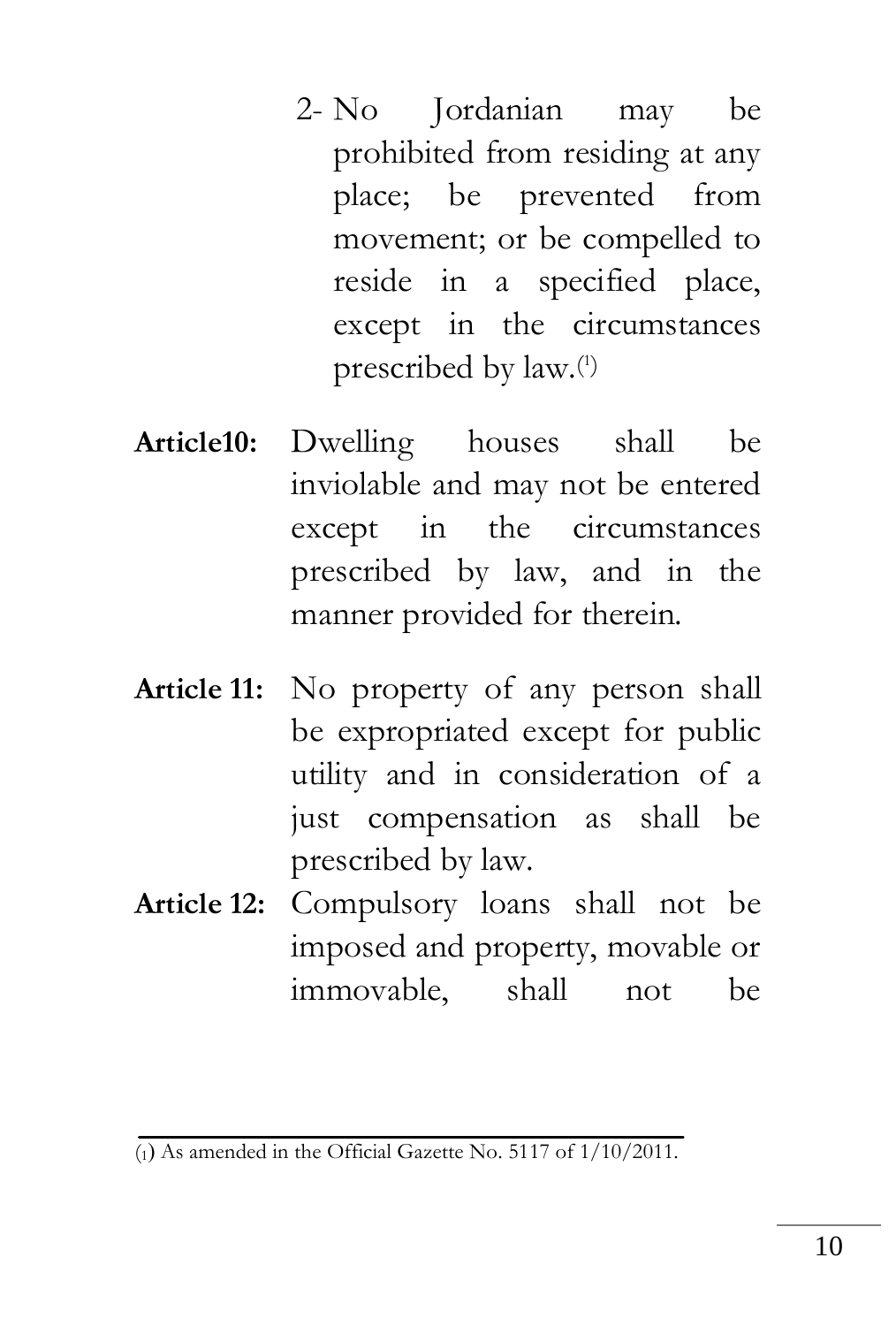confiscated except in accordance with the law.

- **Article 13:** Compulsory labour shall not be imposed on any person, but pursuant to law, work or service may be imposed on any person:
	- 1- in a state of necessity, such as the state of war, the occurrence of a public danger, fire, flood, famine, earthquake, severe epidemic among humans or animals; or diseases of animals, insects, plants or any other similar disease, or in any other circumstances which might endanger the safety of the population, in whole or in part.
	- 2- as a result of the conviction thereof by a court, provided that the work or service is performed under the supervision of an official authority; and provided that the convicted person shall not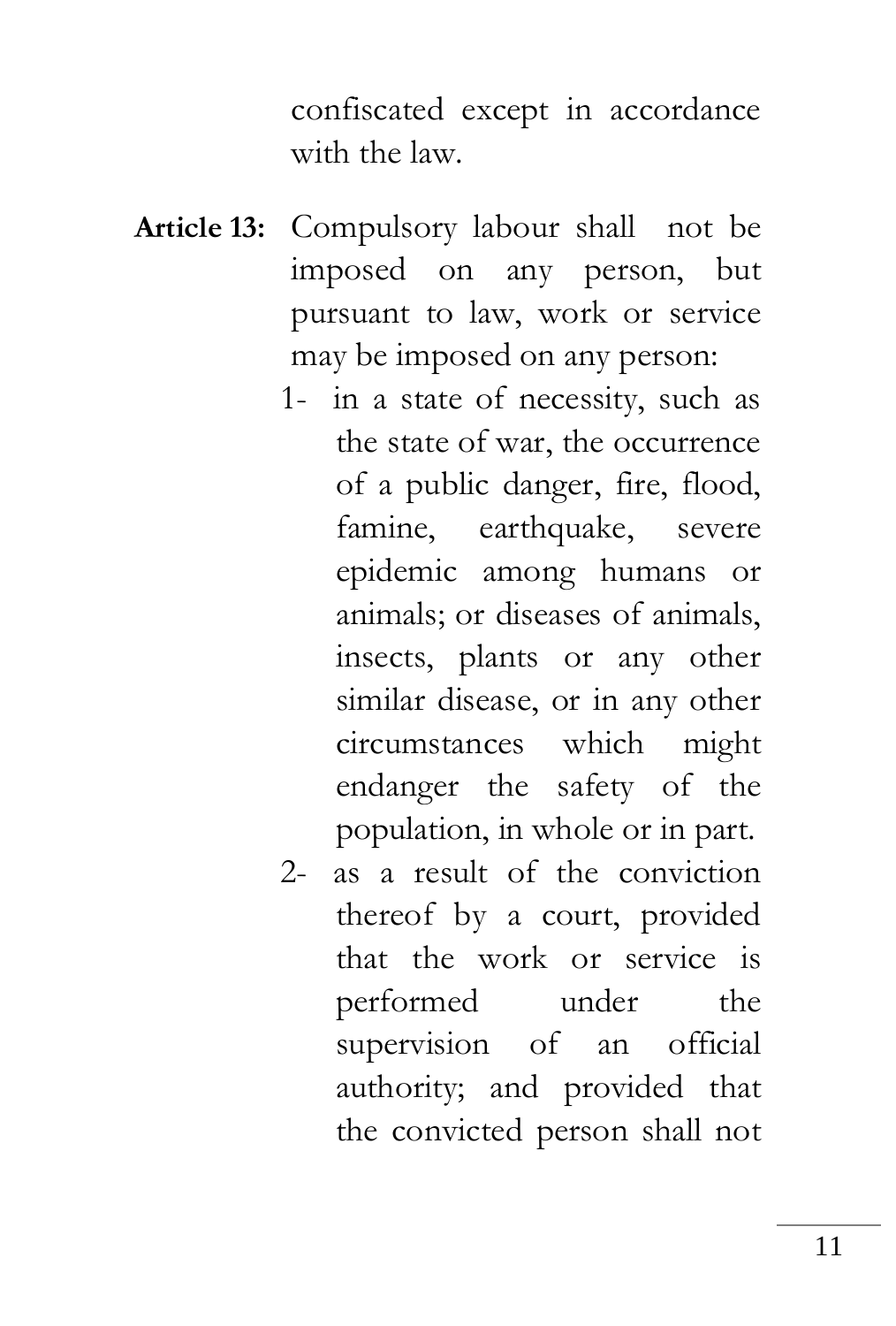be hired to any persons, companies, societies or any public body, or be placed at their disposal.

**Article 14:** The State shall safeguard the free exercise of the rites of religions and creeds in accordance with the customs observed in the Kingdom, if such is not inconsistent with public order or morality.

**Article 15:**

- 1- The State shall guarantee freedom of opinion; and every Jordanian shall freely express his opinion by speech, writing, photography and the other means of expression, provided that he does not go beyond the limits of the law.
- 2- The State shall guarantee the freedom of scientific research and literary, technical, cultural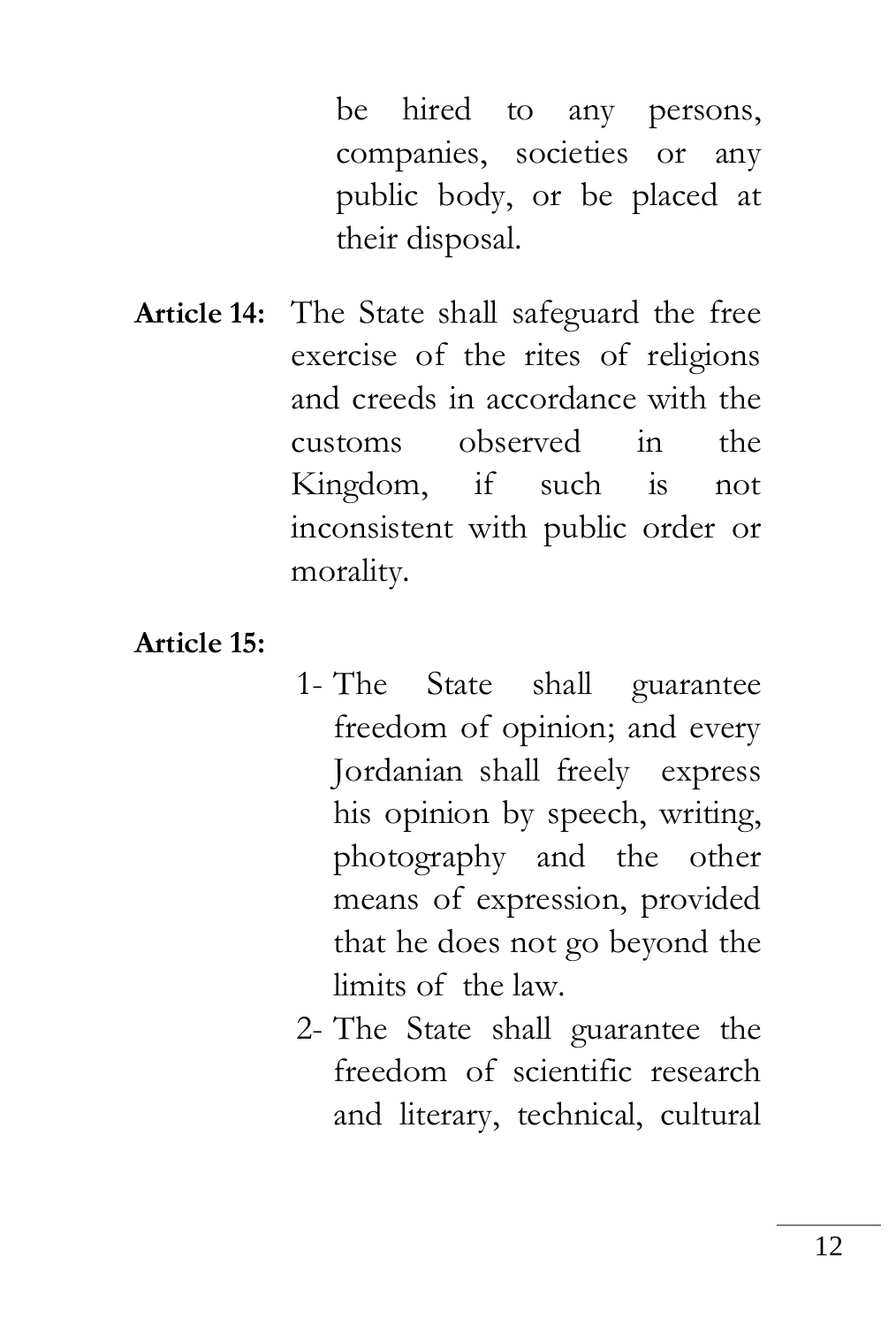and sports excellence provided that such does not violate the provisions of the law or public order and morality.( 1 )

- 3- The State shall guarantee the freedom of the press, printing, publication and information media within the limits of the law.(2)
- 4- Newspapers and information media may not be suspended nor the license thereof revoked except by a judicial order in accordance with the provisions of the law.(3)
- 5- In the event of the declaration of martial law or an emergency, the law may impose a limited censorship on newspapers, publications, books and information and communication media in matters related to

l.

<sup>(</sup> <sup>1</sup>) As amended in the Official Gazette No. 5117 of 1/10/2011.

<sup>(</sup> <sup>2</sup>) As amended in the Official Gazette No. 5117 of 1/10/2011.

<sup>(</sup> <sup>3</sup>) As amended in the Official Gazette No. 5117 of 1/10/2011.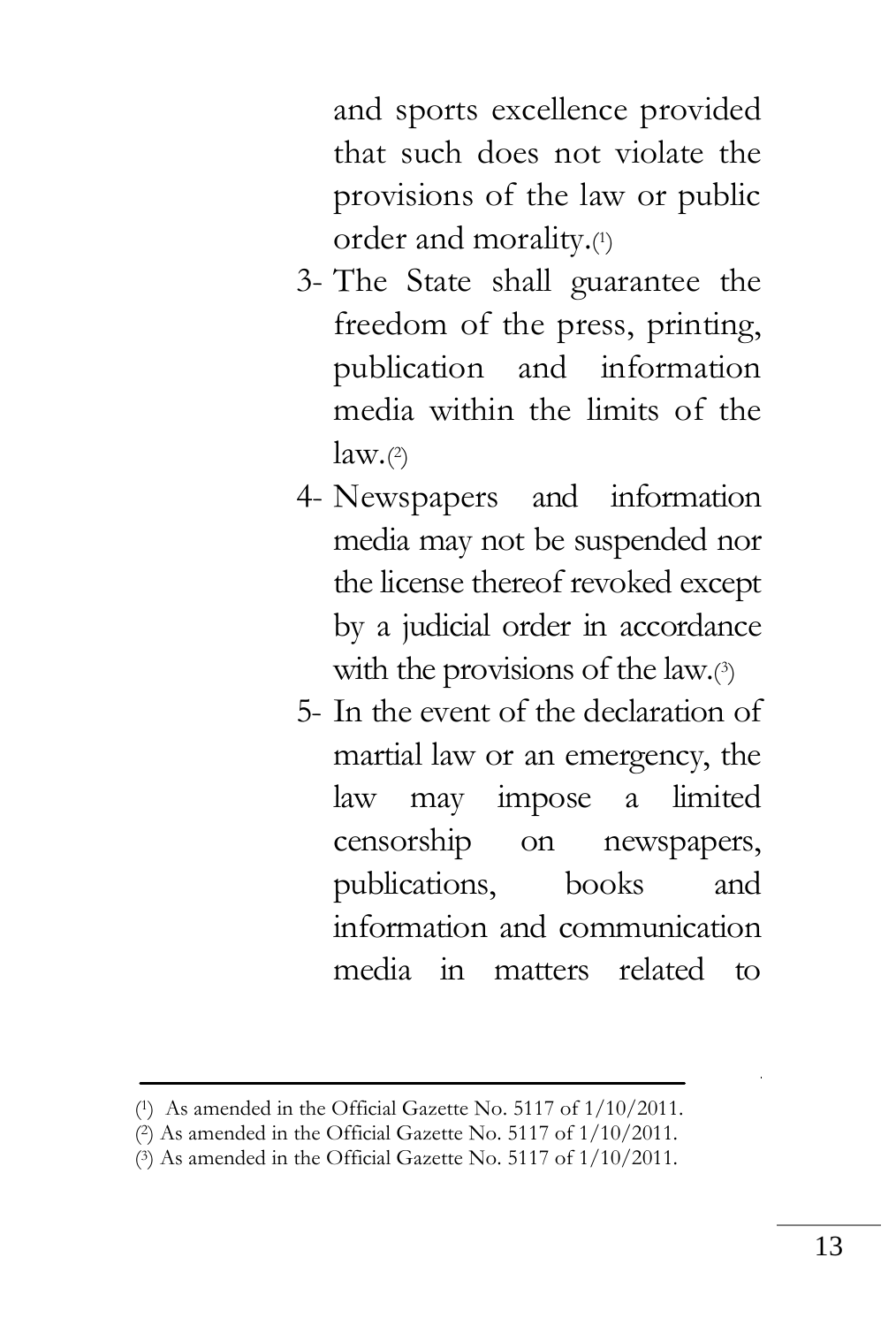public safety and national defence purposes.(1)

6- The law shall regulate the method of control of the resources of newspapers.

**Article 16:**

- 1- Jordanians shall have the right to hold meetings within the limits of the law.
- 2- Jordanians shall have the right to establish societies, unions and political parties provided their objective is lawful, their methods peaceful, and their by-laws not in violation of the provisions of the Constitution.<sup>(2)</sup>
- 3- The law shall regulate the manner of the establishment of societies, unions and political parties and the control of their resources.( 3 )

<sup>(</sup>1) As amended in the Official Gazette No. 5117 of 1/10/2011.

 $(2)$  As amended in the Official Gazette No. 5117 of  $1/10/2011$ .

<sup>(</sup> <sup>3</sup>) As amended in the Official Gazette No. 5117 of 1/10/2011.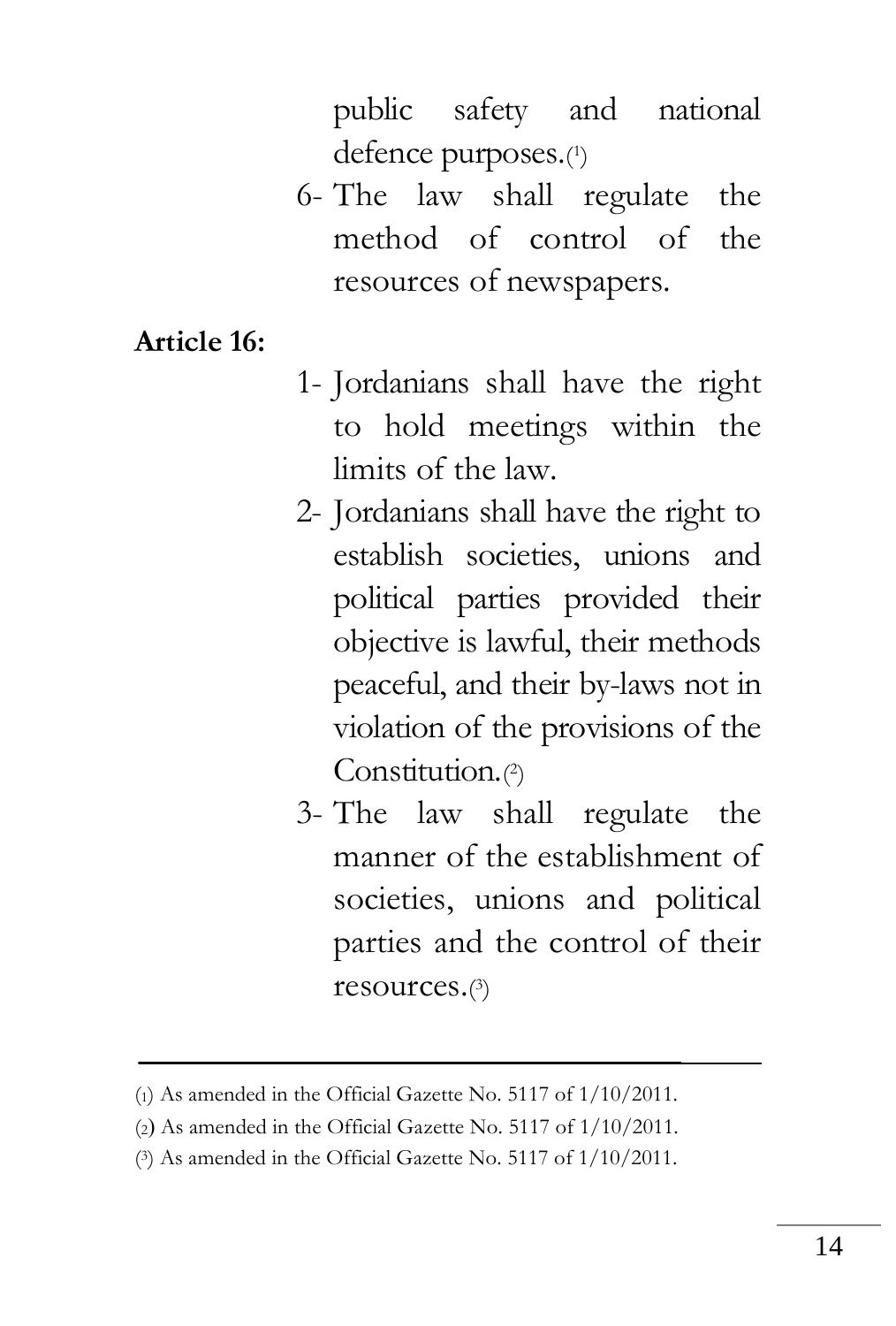- **Article 17:** Jordanians shall have the right to address the public authorities on personal matters affecting them, or on what is relative to public affairs in the manner and conditions prescribed by law.
- **Article18:**( 1 postal and telegraphic correspondence, telephonic communications, and the other communications means shall be regarded as secret and shall not be subject to censorship, viewing, suspension or confiscation except by a judicial order in accordance with the provisions of the law.
- **Article 19:** Congregations shall have the right to establish and maintain their own schools for the education of their own members provided that they comply with the general provisions of the law and be subject to the Government

<sup>(1)</sup> As amended in the Official Gazette No. 5117 of 1/10/2011.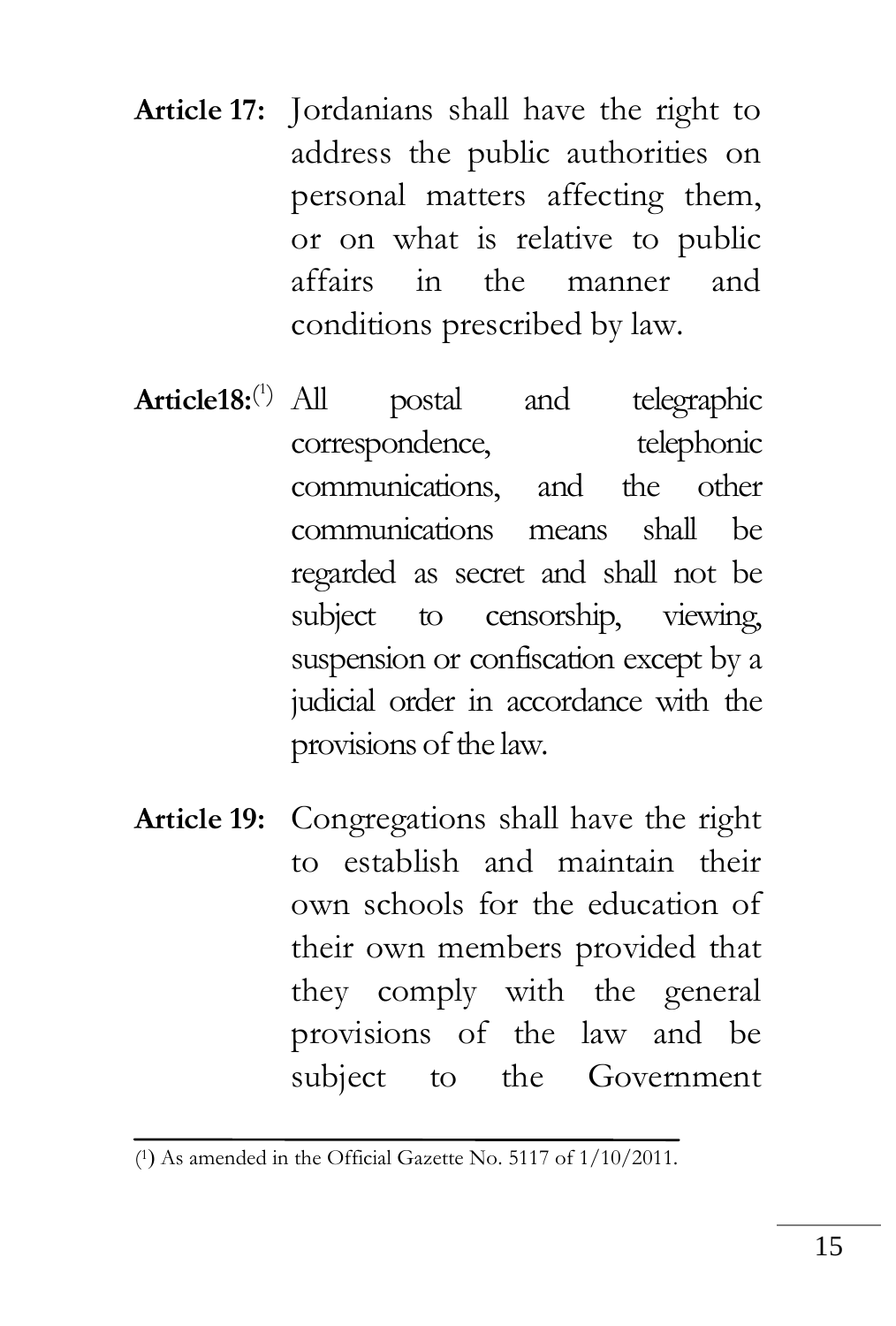control in their curricula and orientation.

**Article 20:( <sup>1</sup>)** Basic education shall be compulsory for Jordanians and free of charge in Government schools.

#### **Article 21:**

- 1- Political refugees shall not be extradited on account of their political principles or their defence of freedom.
- 2- International agreements and laws shall regulate the extradition of ordinary criminals.

#### **Article 22:**

- 1- Every Jordanian shall be entitled to hold public offices under the conditions prescribed in law or regulations.
- 2- Appointment to public offices, whether permanent or temporary, in the State and the departments

<sup>(1)</sup> As amended in the Official Gazette No. 5117 of 1/10/2011.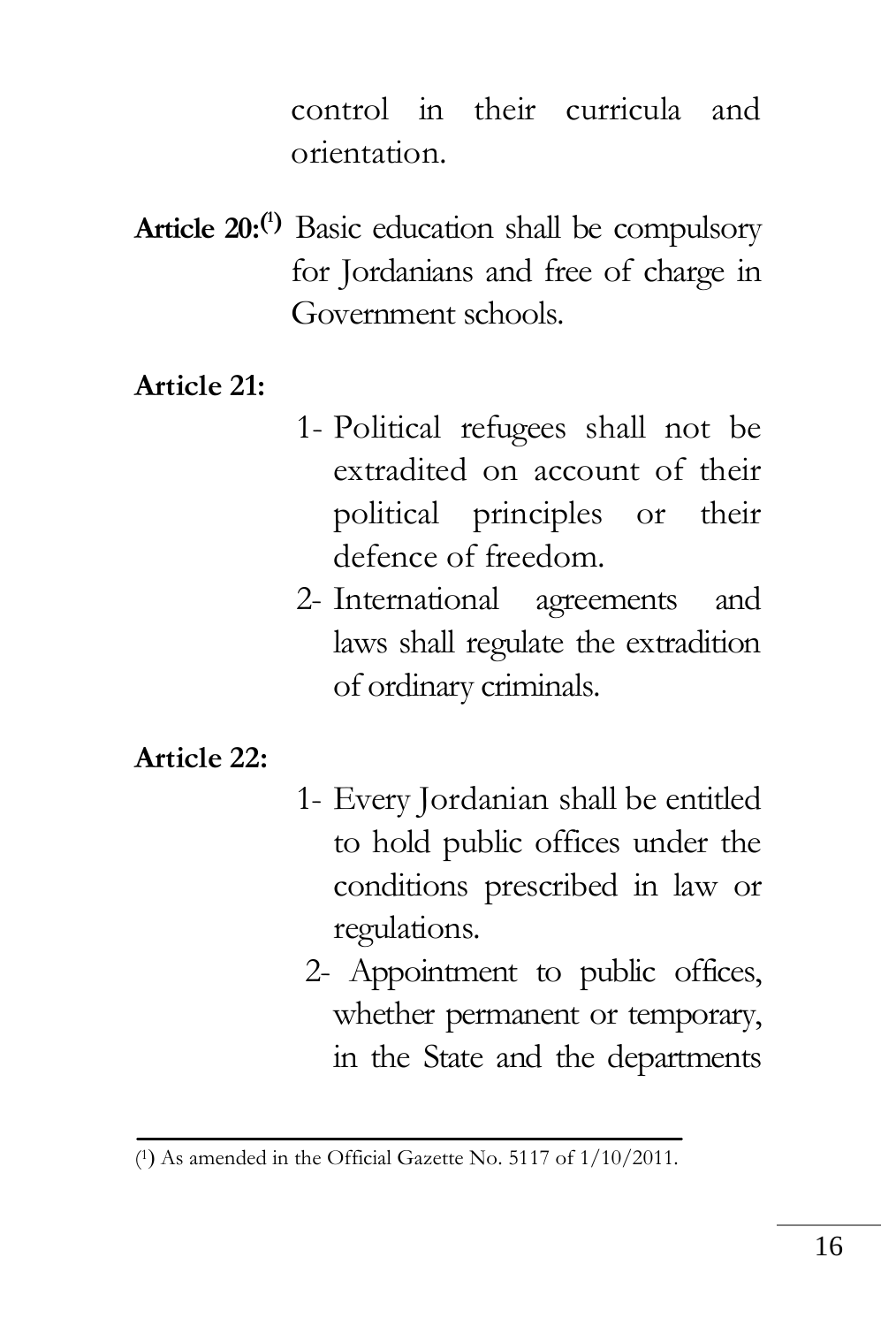attached thereto and the municipalities shall be on the basis of merits and qualifications.

#### **Article 23:**

- 1- Work is the right of all citizens, and the State shall avail it to Jordanians by directing and improving the national economy.
- 2- The State shall protect labour and enact legislation therefor based on the following principles:
	- a- Giving the worker a wage commensurate with the quantity and quality of his work.
	- b- Defining weekly work hours and granting workers weekly and annual paid rest days.
	- c- Specifying special compensation to workers supporting families and in the cases of dismissal, illness,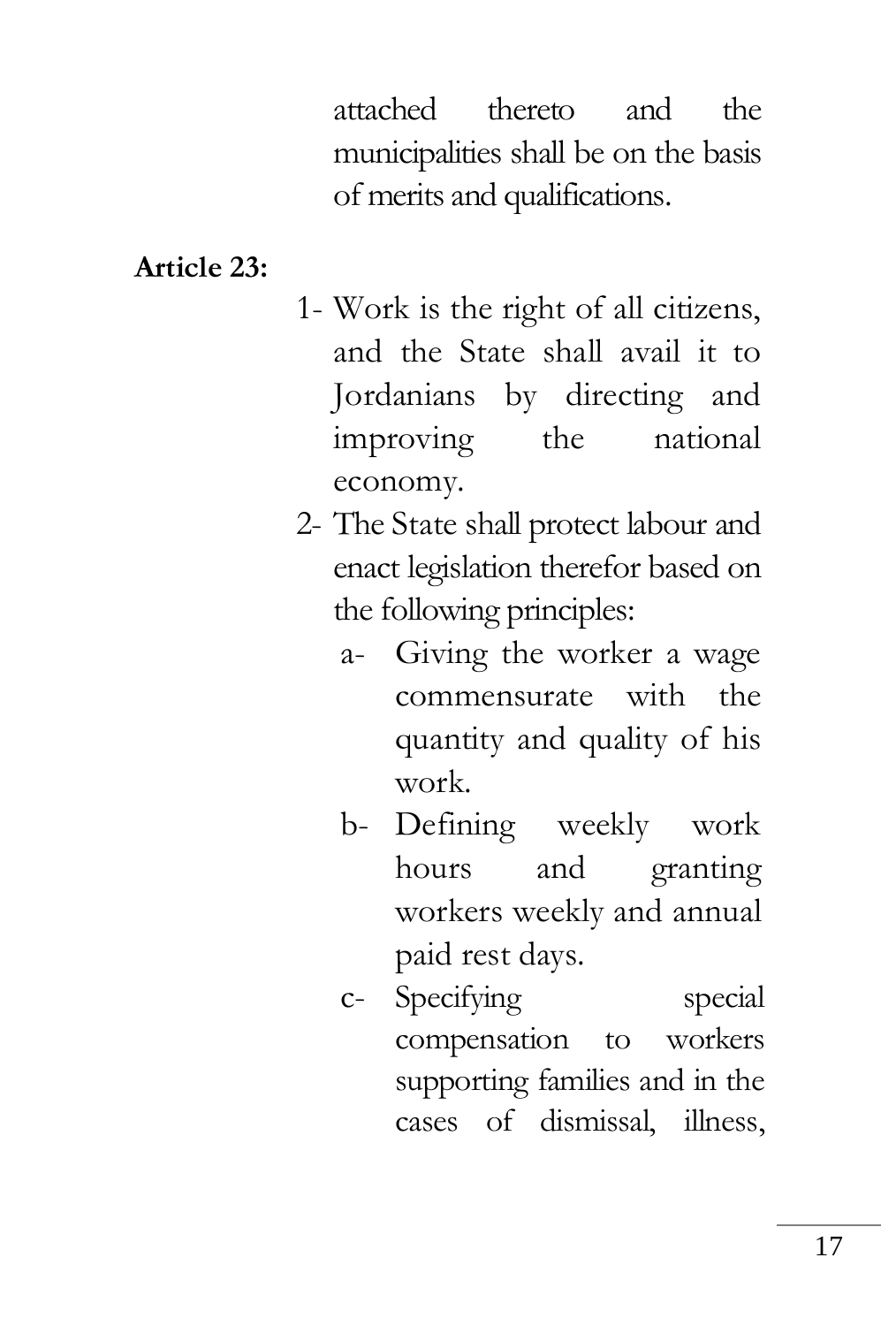disability and emergencies arising out of work.

- d- Establishing special conditions for the work of women and juveniles.
- e- Subjection of factories to health safeguards.
- f- Free trade union within the limits of the law.

## **CHAPTER THREE**

# **Powers - General Provisions**

**Article 24:**

- 1- The Nation is the source of powers.
- 2- The Nation shall exercise its powers in the manner prescribed in this Constitution.
- **Article 25:** The Legislative Power shall be vested in the Parliament and the King. The Parliament shall consist of the Senate and the House of Representatives.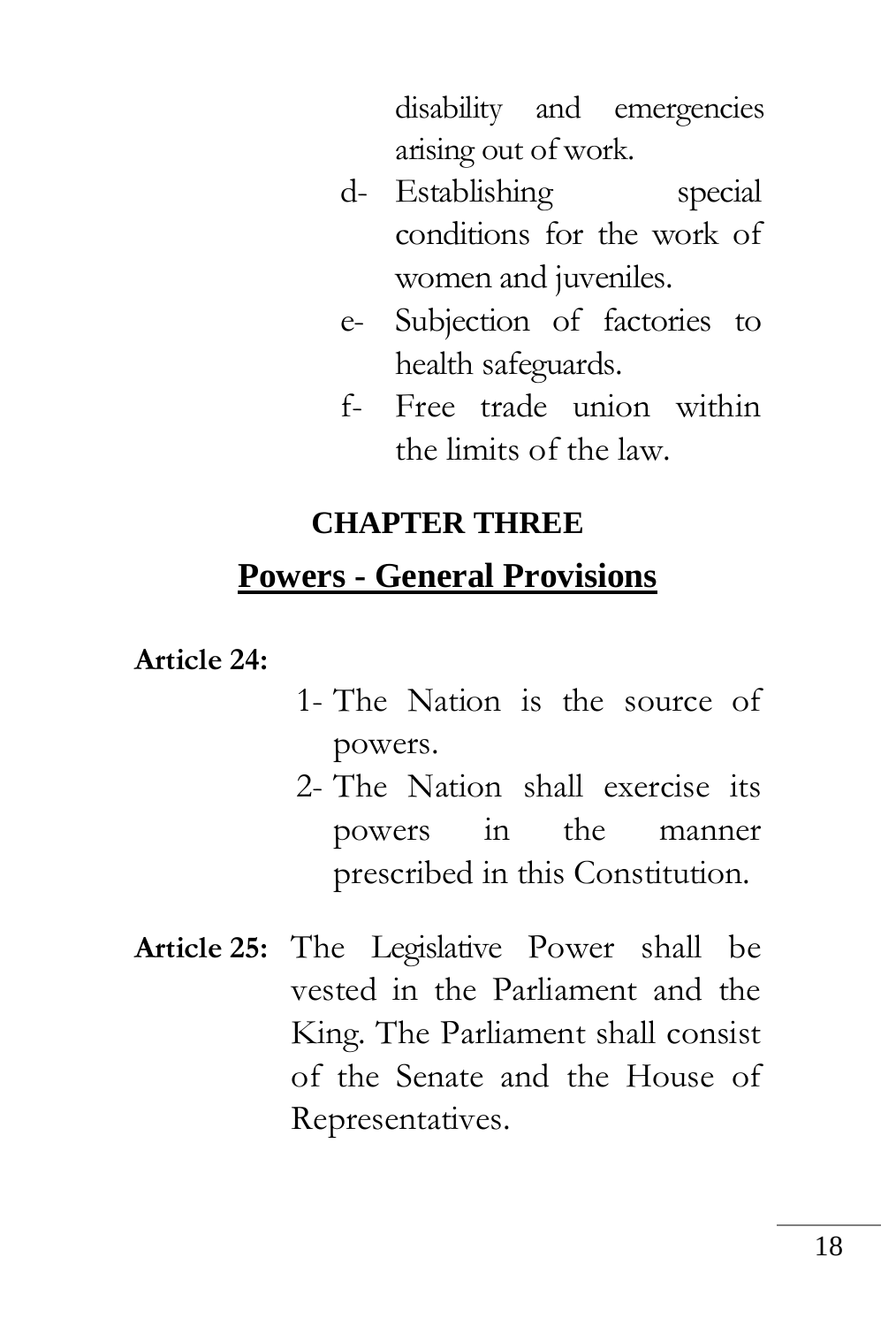- **Article 26:** The Executive Power shall be vested in the King, and he shall exercise it through his Ministers in accordance with the provisions of this Constitution.
- **Article 27:( <sup>1</sup>)** The Judicial Power shall be independent and exercised by the courts in their different types and levels. All judgments shall be issued in accordance with the law in the name of the King.

# **CHAPTER FOUR The Executive Power**

# **Part One The King and His Prerogatives**

**Article 28:** The Throne of the Hashemite Kingdom of Jordan is hereditary to the dynasty of King Abdullah Bin Al-Hussein in a direct line

<sup>(</sup> <sup>1</sup>) As amended in the Official Gazette No. 5117 of 1/10/2011.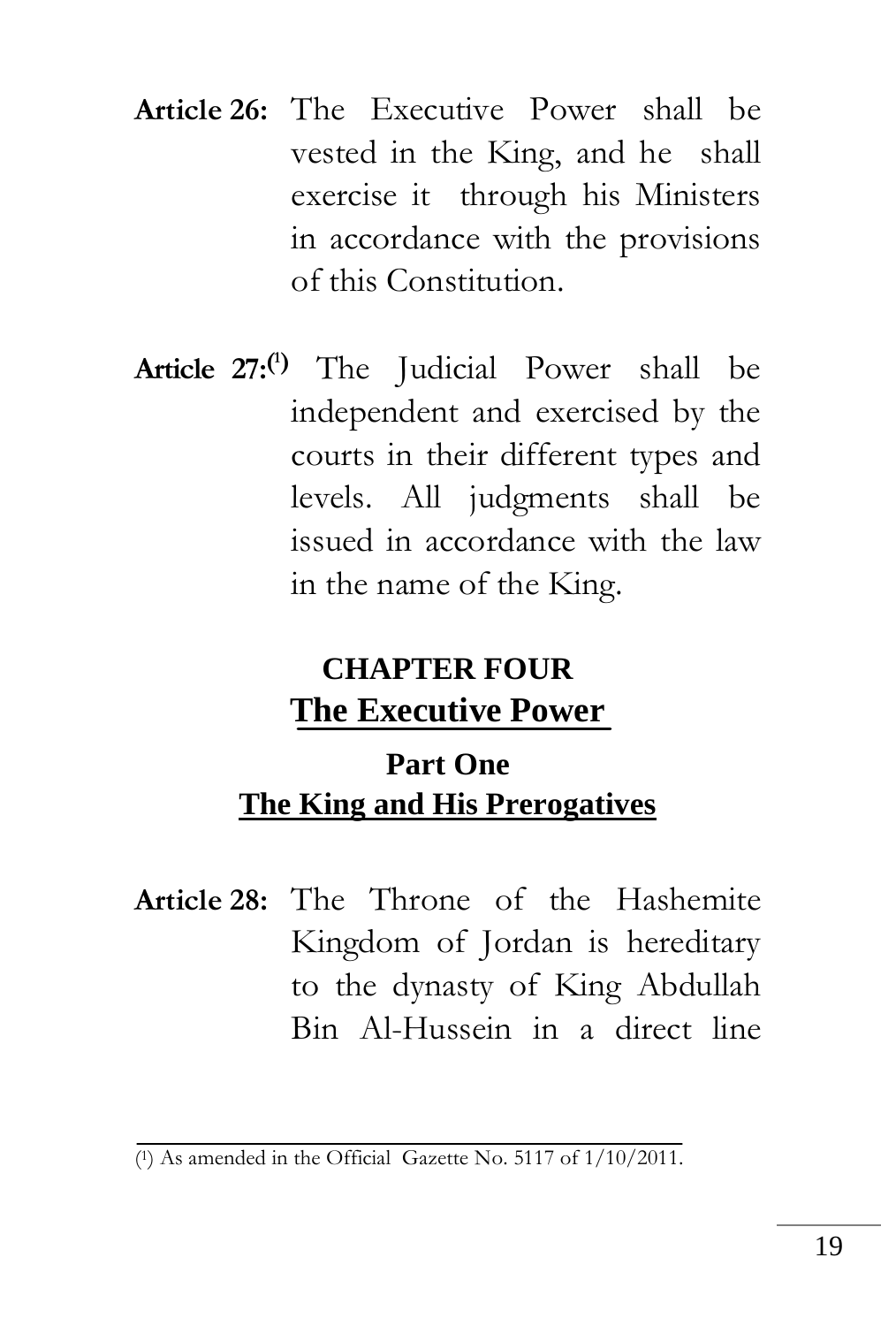through the male heirs pursuant to the following provisions:-

- a. The Royal title shall pass from the holder of the Throne to his eldest son, then to the eldest son of that eldest son, and in linear succession in a similar process thereafter. Should the eldest son die before the Throne devolves upon him, his eldest son shall inherit the Throne, even if the deceased has brothers. The King may, however, select one of his brothers as heir apparent. In this event, the title to the Throne shall pass to him from the holder of the Throne.(1)
- b. If the person entitled to the Throne does not have a male heir, it shall pass to his eldest brother. If he has no brothers, to the eldest son of his eldest

 $\overline{c_1}$  As amended in the Official Gazette No. 1831 of  $1/4/1965$ .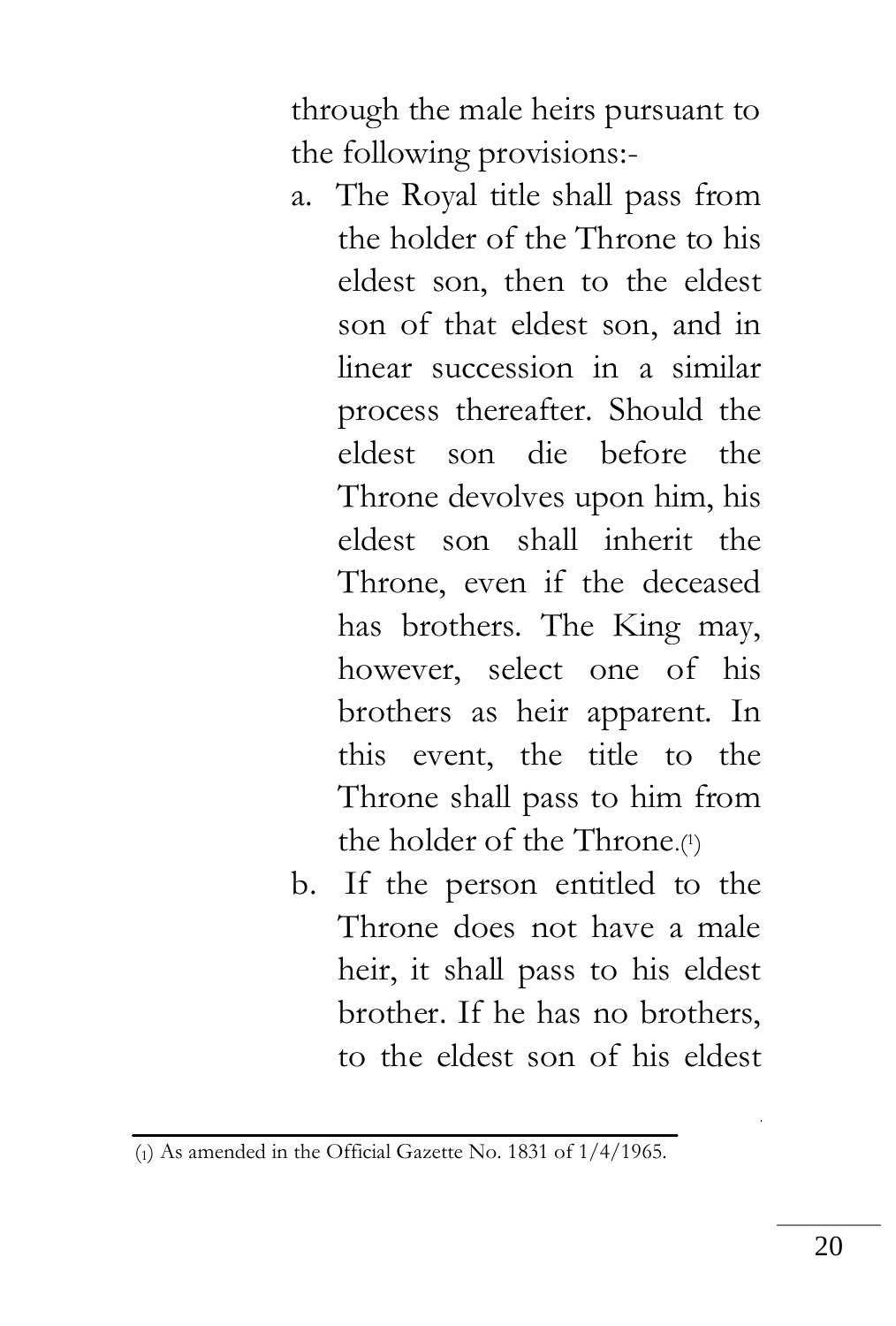brother. If his eldest brother has no son, to the eldest son of his other brothers according to the seniority in age of the brothers.

- c. In the absence of brothers and nephews, the title to the Throne shall pass to the uncles and their descendants, in the order prescribed in Paragraph (b).
- d. Should the last King die without an heir in the manner prescribed above, the Throne shall devolve upon the person selected by the Parliament from amongst the descendants of the founder of the Arab Renaissance, the late King Hussein Bin Ali.
- e. It is a condition for the person who shall ascend the Throne to be a Moslem, mentally sound, born by a legitimate wife, and of Moslem parents.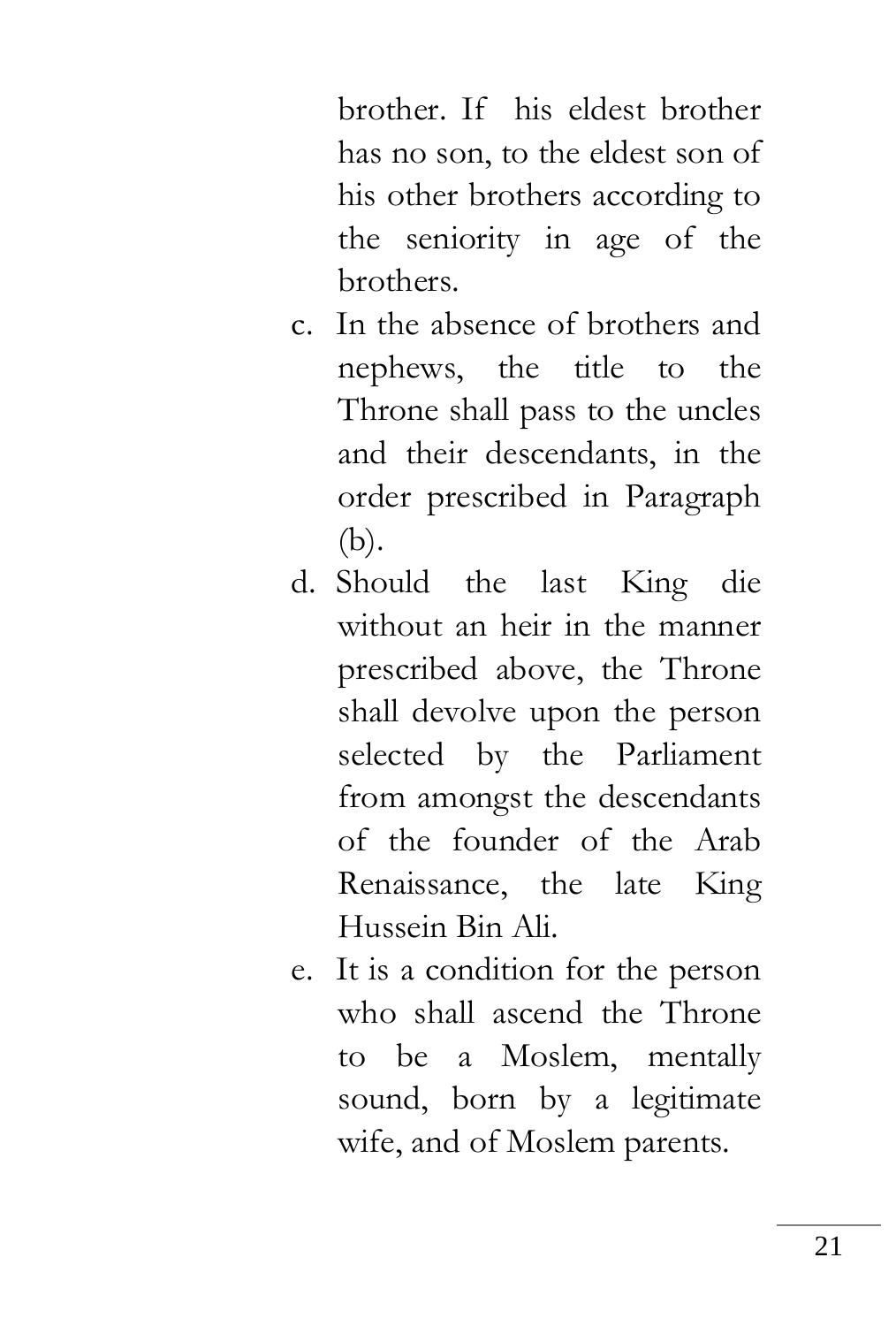f. None of the persons who have been excluded from succession by a Royal Decree on the ground of their unsuitability shall ascend the Throne. Such exclusion shall not include the descendants of such person.

 Such Decree shall be countersigned by the Prime Minister and four Ministers at least, of whom shall be the Ministers of Interior and of Justice.

g. The King attains his majority upon the completion of eighteen lunar years of his age. If the Throne devolves upon a person who is below this age, the powers of the King shall be exercised by the Regent or the Council of Regency who shall have been appointed by a Royal Decree issued by the reigning King. If he dies without making such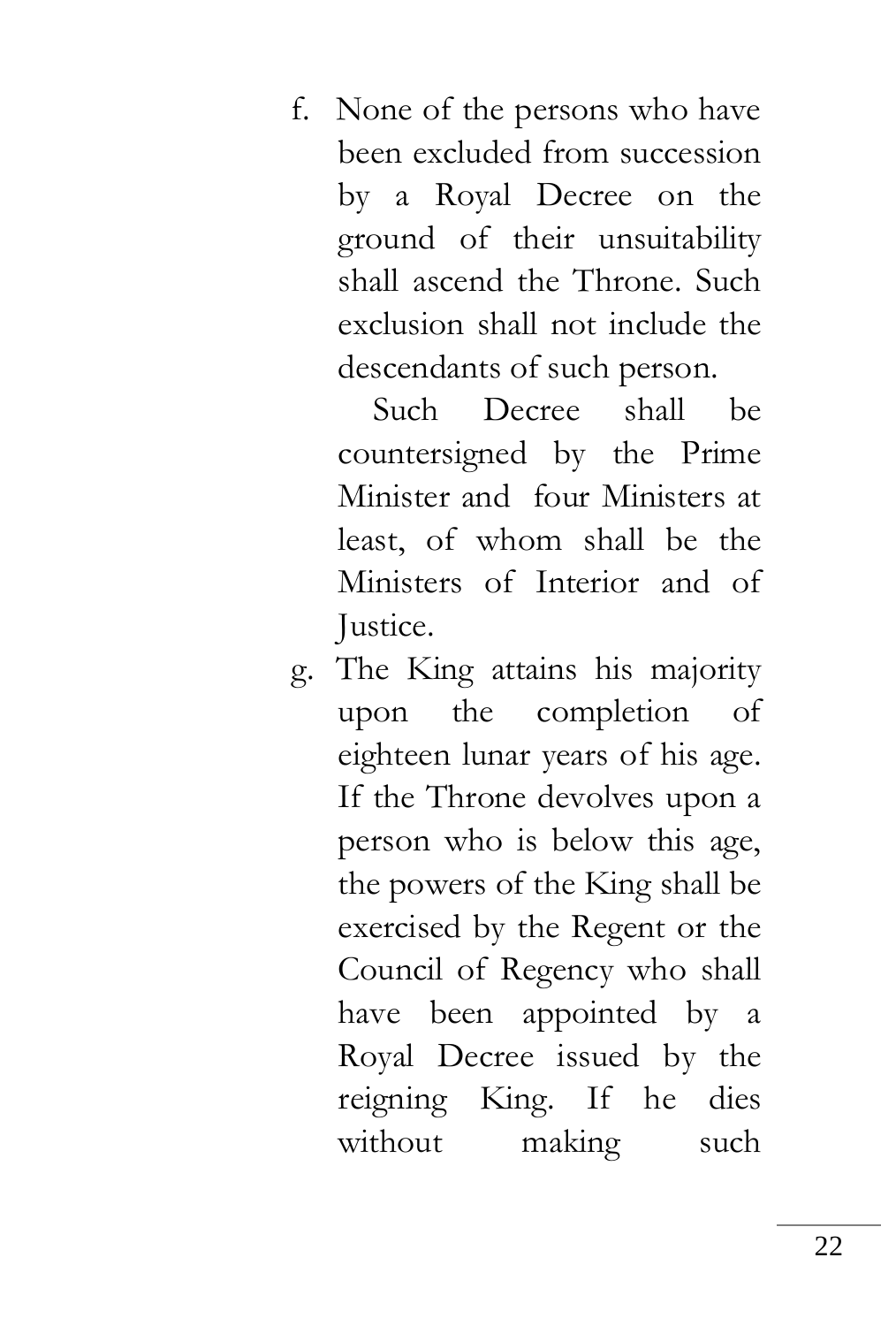nomination, the Council of Ministers shall appoint the Regent or the Council of Regency.

- h. Should the King become unable to exercise his power on account of his illness, his powers shall be exercised by a Viceregent or a Council of Viceregents. The Viceregent or the Council of Viceregents shall be appointed by a Royal Decree. When the King is unable to make such appointment, it shall be made by the Council of Ministers.
- i. Should the King intend to leave the country, he shall, before his departure and by a Royal Decree, appoint a Viceregent or a Council of Viceregents to exercise his powers during the period of his absence. The Viceregent or Council of Viceregents shall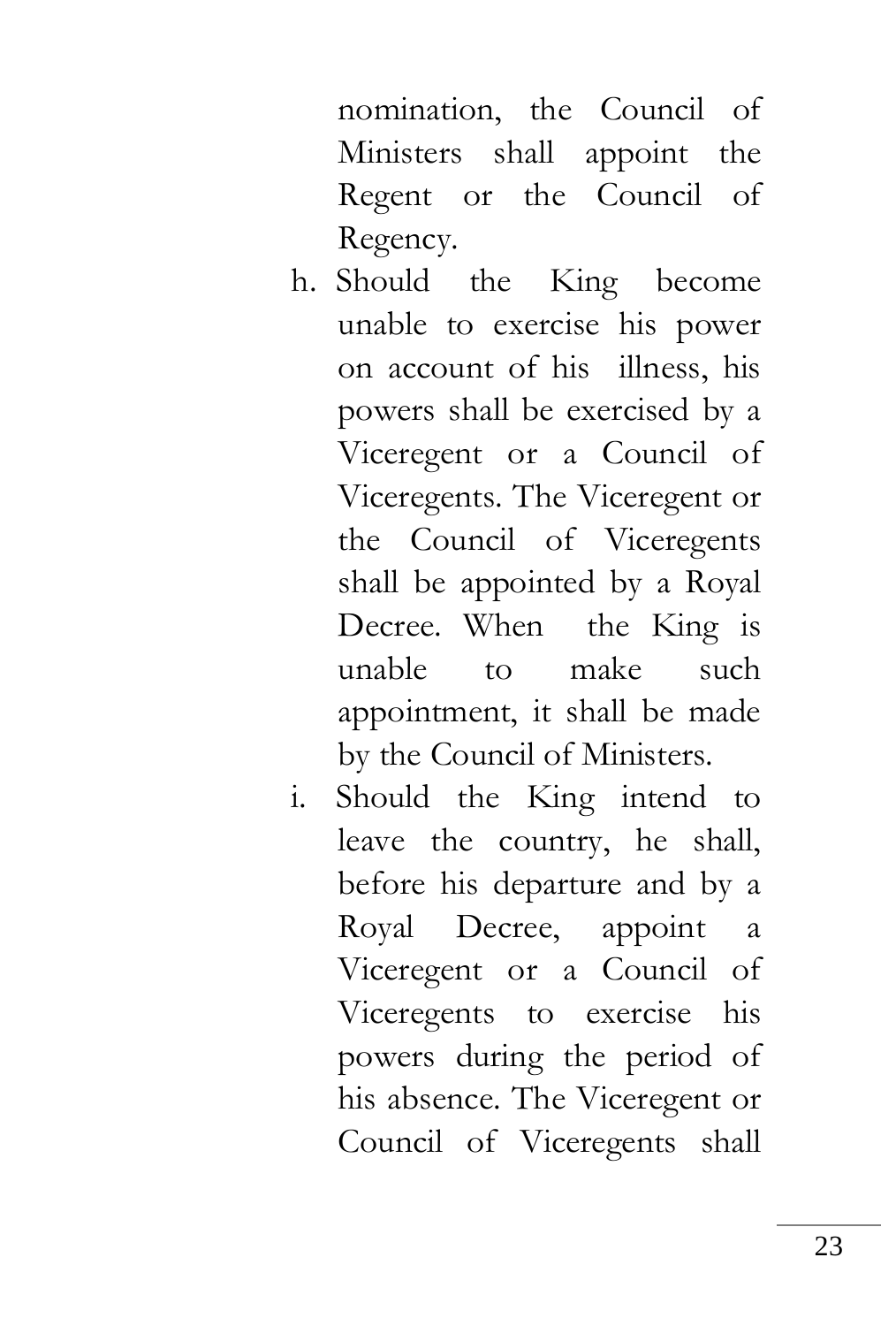observe any conditions which may be contained in that Decree. If the absence of the King extends to more than four months and the Parliament is not in session, it shall be summoned immediately to consider the matter.

- j. Before the Regent or Viceregent or the member of the Council of Regency or of the Council of Viceregents assumes his office, he shall take the oath prescribed in Article (29) of this Constitution before the Council of Ministers.
- k. Should the Regent or Viceregent or a member of the Council of Regency or of the Council of Viceregents die or become incapable of performing his functions, the Council of Ministers shall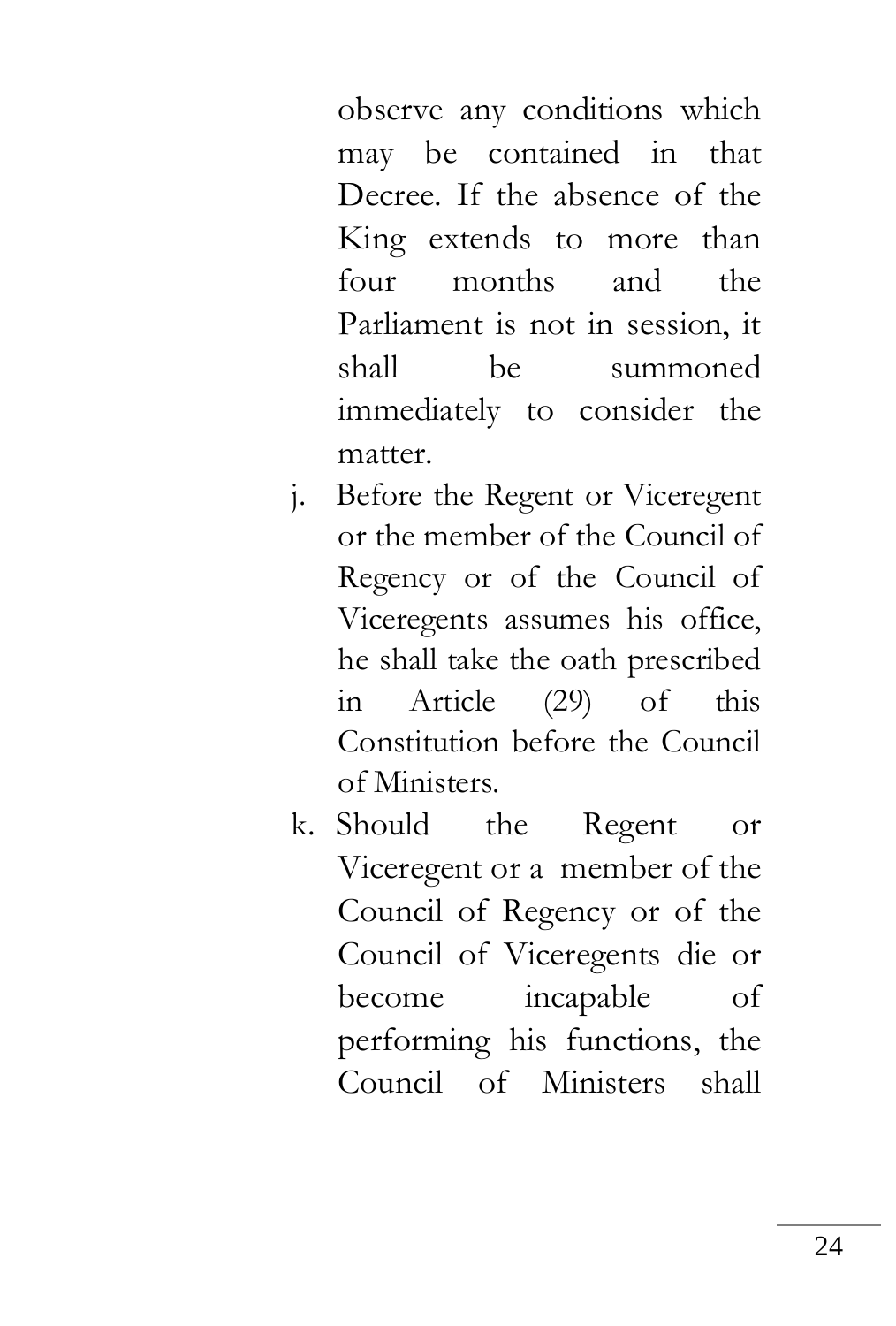appoint a suitable person to replace him.

- l. The age of a Regent or Viceregent or a member of the Council of Regency or of the Council of Viceregents shall not be less than (30) lunar years. However, a male relative of the King who has completed eighteen lunar years of his age may be appointed.
- m. If it is impossible for who has the title to the Throne to rule due to a mental illness, the Council of Ministers, on confirmation of that, shall immediately convene the Parliament. Should that illness be definitely confirmed, the Parliament shall decide to terminate his rule, whereupon the title to the Throne shall be transferred to the person entitled thereto after him according to the provisions of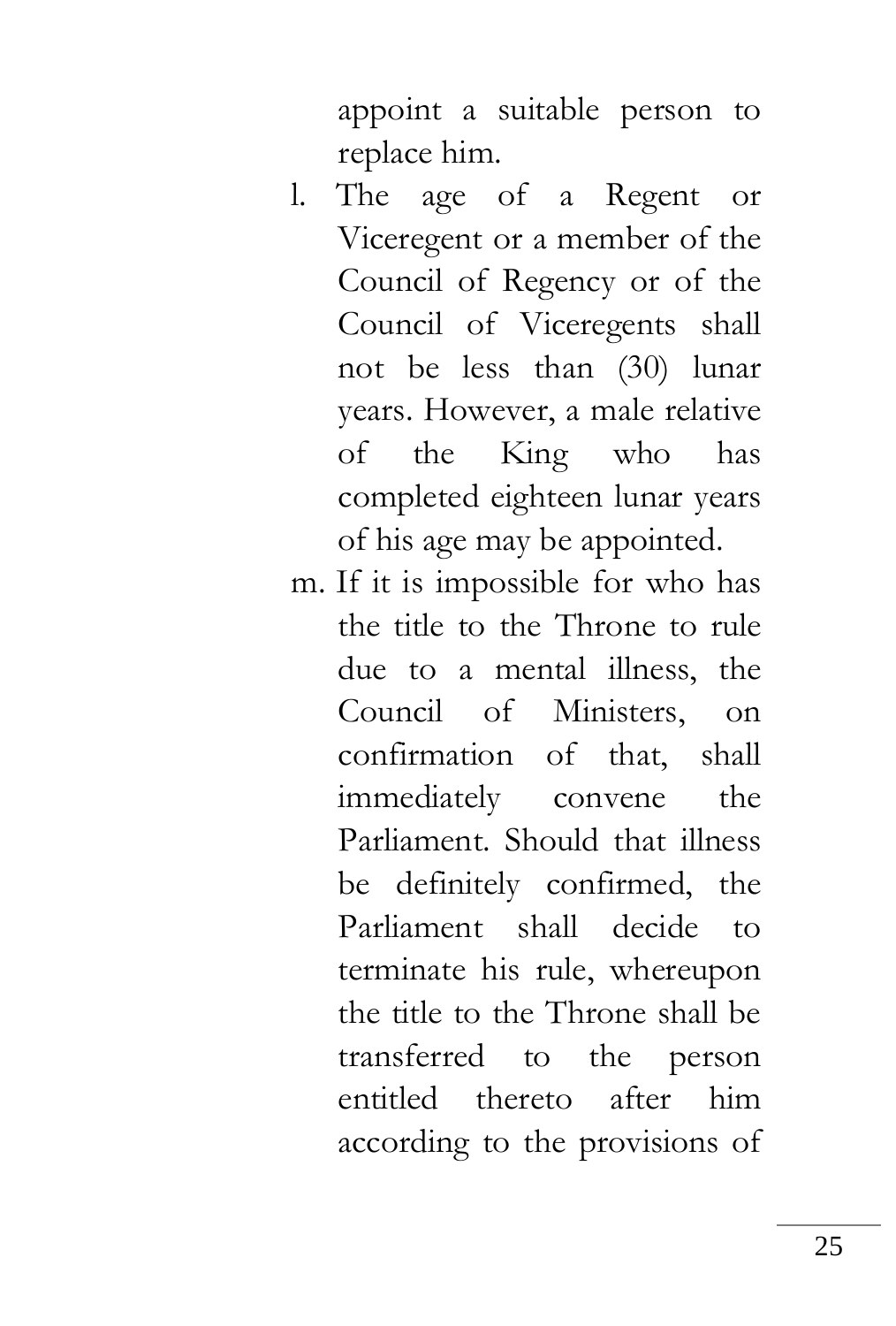the Constitution. If the House of Representatives stands dissolved at that time or if its term had expired and the new House has not been elected, the former House of Representatives shall be convened for this purpose.

- **Article 29:** The King shall upon his succession to the Throne take an oath before the Parliament, which shall convene under the chairmanship of the Speaker of the Senate, to uphold the Constitution and be loyal to the Nation.
- **Article 30:** The King is the Head of the State and is immune from every liability and responsibility.
- **Article 31:** The King shall ratify the laws, promulgate them and order the enactment of the regulations necessary for their implementation,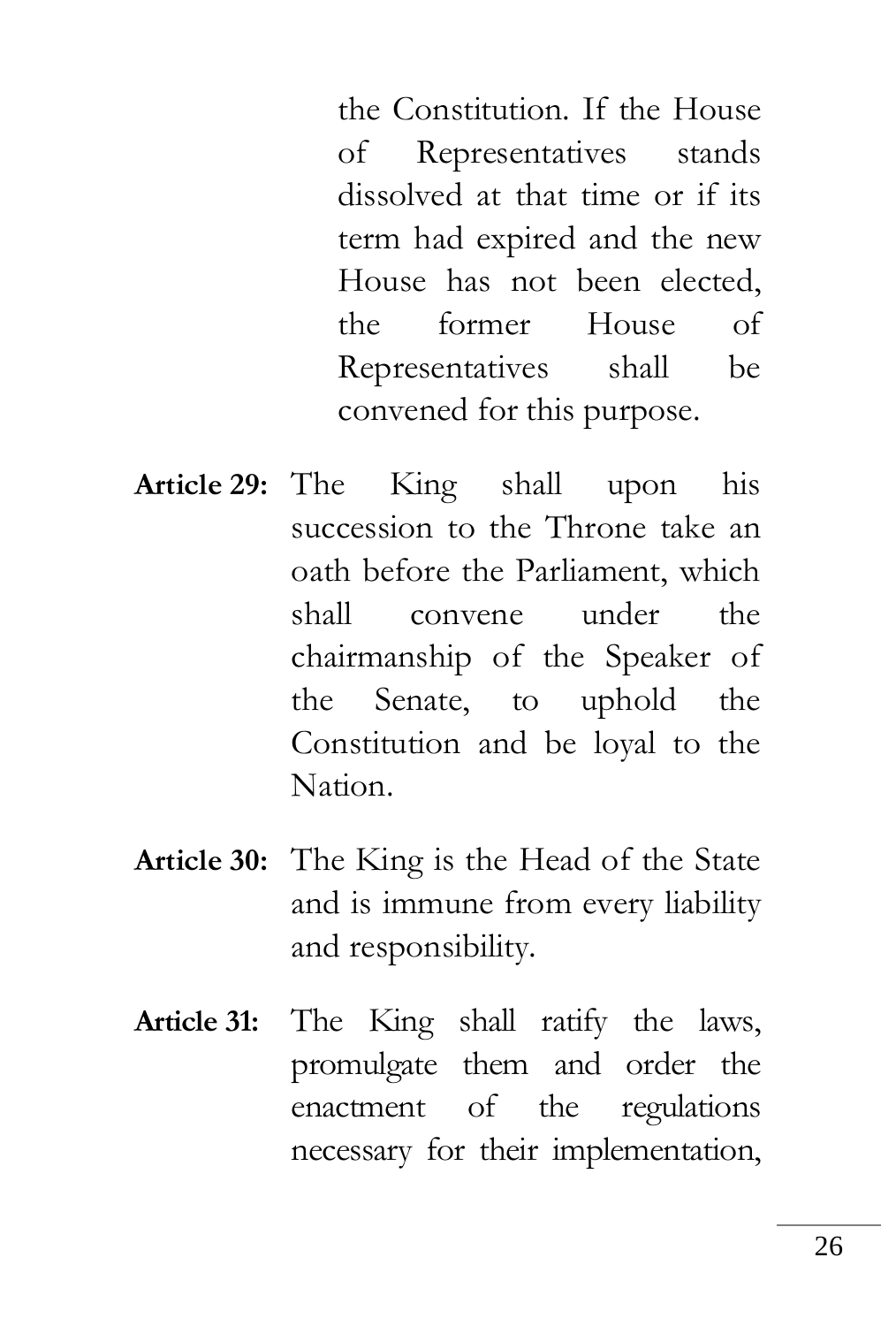provided that they shall not contain whatever violates the provisions thereof.

- **Article 32:** The King is the Supreme Commander of the Land, Naval and Air Forces.
- **Article 33: ( 1)**
	- 1- The King declares war, makes peace and concludes treaties and agreements.( 2 )
	- 2- Treaties and agreements which entail any expenditures to the Treasury of the State or affect the public or private rights of Jordanians shall not be valid unless approved by the Parliament; and in no case shall the secret terms in a treaty or agreement be contrary to the overt terms.

<sup>(</sup>1) As amended in the Official Gazette No. 1380 of 4/5/1958.

 $(2)$ As amended in the Official Gazette No. 1396 of  $1/9/1958$ .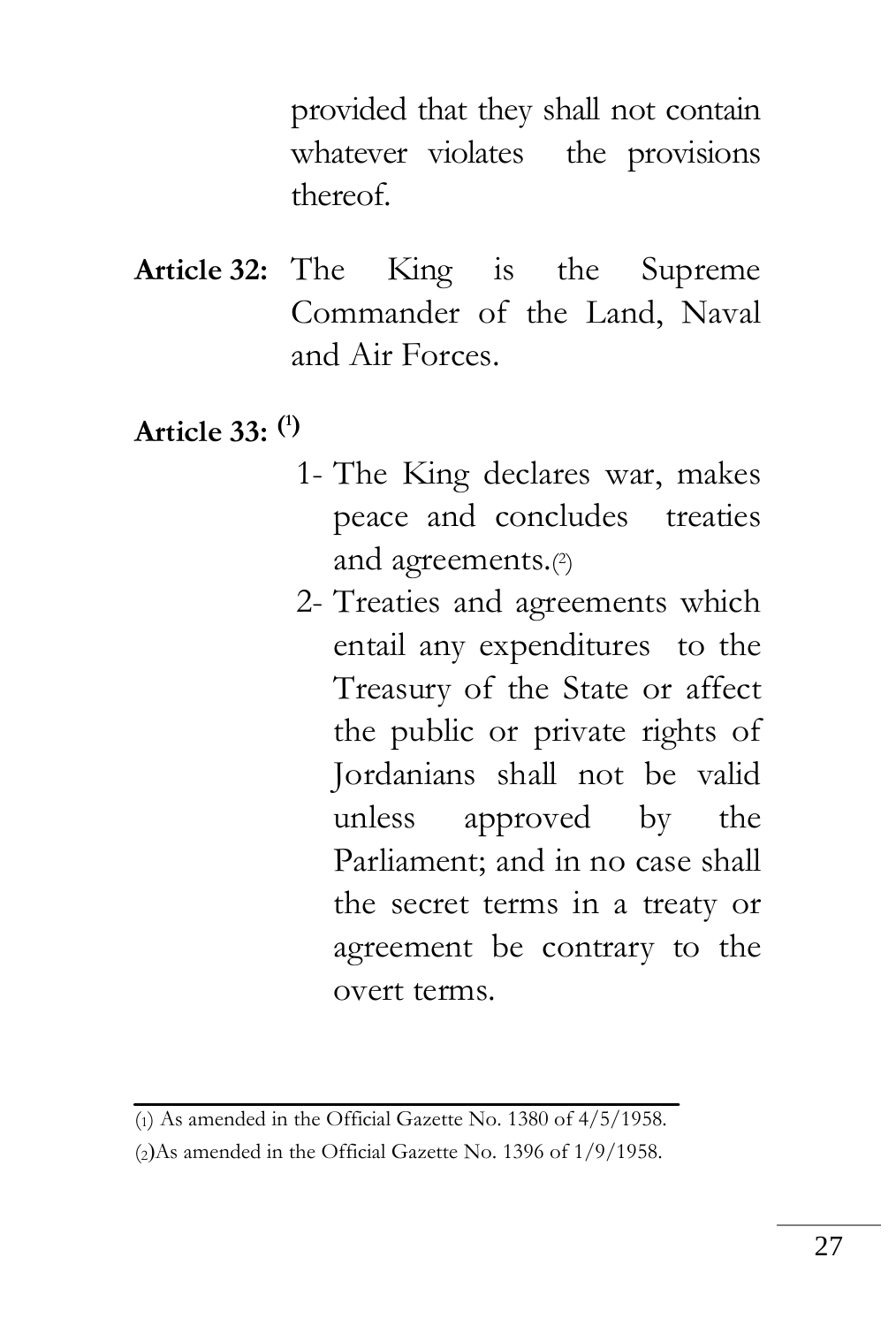**Article 34:**

- 1- The King issues orders for the holding of elections to the House of Representatives in accordance with the provisions of the law.
- 2- The King convenes the Parliament, inaugurates, adjourns, and prorogues it in accordance with the provisions of the Constitution.
- 3- The King may dissolve the House of Representatives.
- 4- The King may dissolve the Senate or relieve one of its members of the membership.( 1 )
- **Article 35:** The King appoints the Prime Minister, dismisses him and accepts his resignation, and appoints the Ministers, dismisses them and accepts their resignation upon the recommendation of the Prime Minister.

<sup>(</sup>1) As amended in the Official Gazette No. 2523 of 10/11/1974.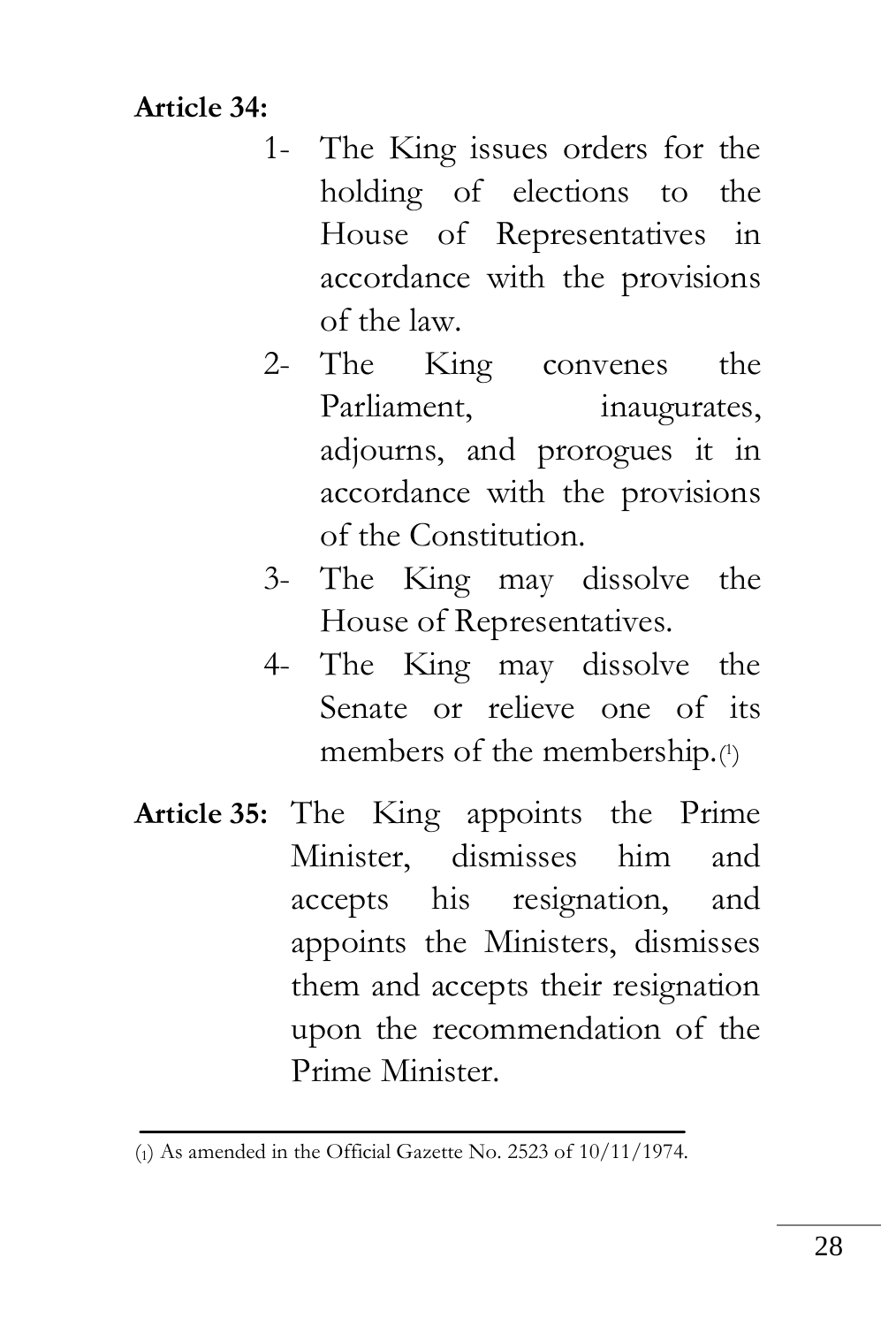**Article 36:** The King appoints the members of the Senate and appoints the Speaker of the Senate from amongst them and accepts their resignation.

**Article 37:**

- 1- The King creates, confers and withdraws civil and military ranks, medals and the other honorific titles. He may delegate this authority to another person by a special law.
- 2- Currency shall be minted in the name of the King in implementation of the law.
- **Article 38:** The King has the right to the special pardon and to remit the sentence, but the general pardon shall be determined by a special law.
- **Article 39:** No death sentence shall be executed except after ratification by the King, and every such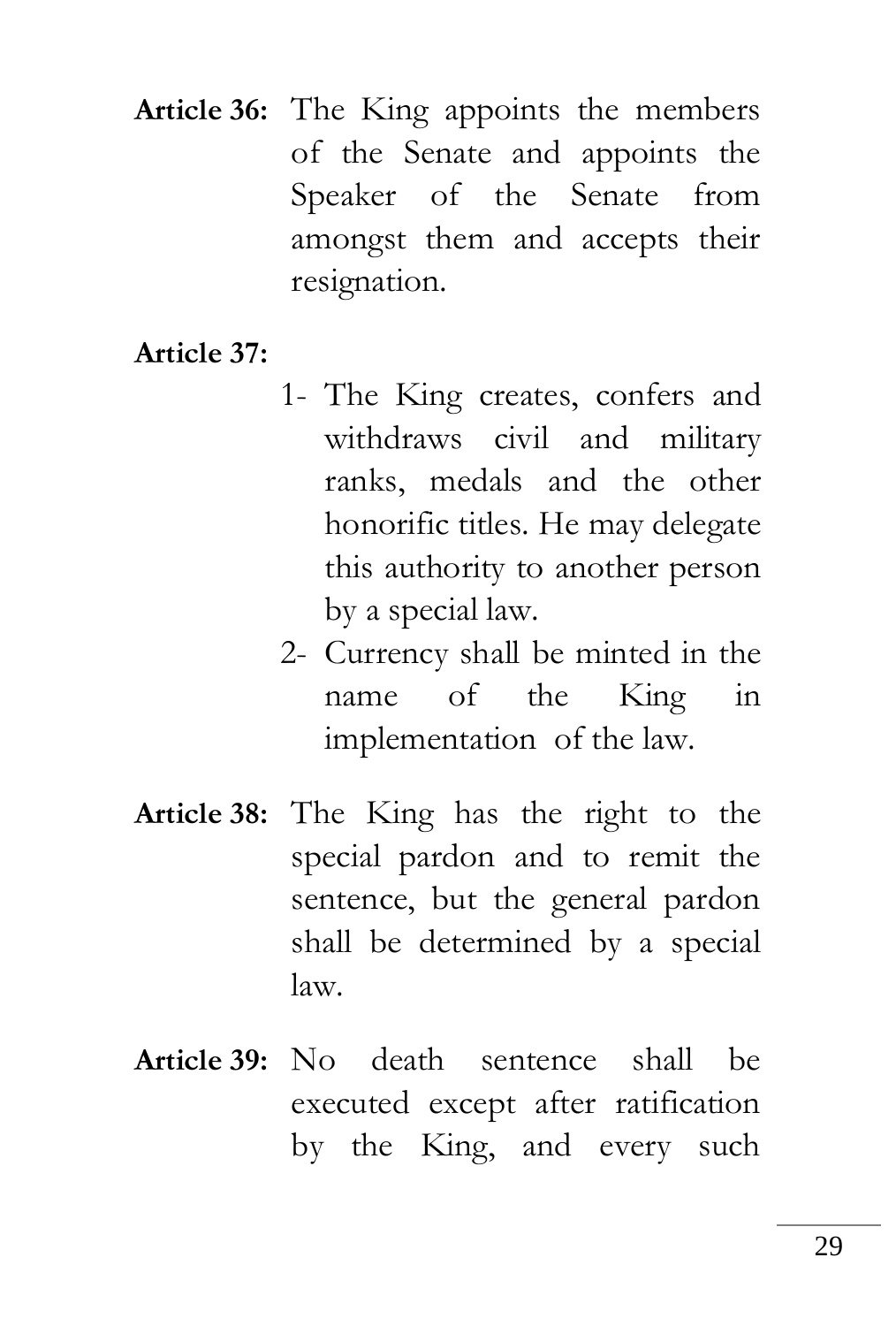sentence shall be placed before him by the Council of Ministers accompanied by its opinion thereon.

**Article 40:** The King shall exercise his powers by a Royal Decree, and the Royal Decree shall be signed by the Prime Minister and the Minister or Ministers concerned. The King shall express his concurrence by placing his signature above the said signatures.

## **Part Two Ministers**

- **Article 41:** The Council of Ministers shall consist of the Prime Minister, as Head, and of a number of Ministers pursuant to the need and public interest.
- **Article 42:( <sup>1</sup>)** No person shall hold the position of Minister and the like except a

<sup>(</sup> <sup>1</sup>) As amended in the Official Gazette No. 5117 of 1/10/2011.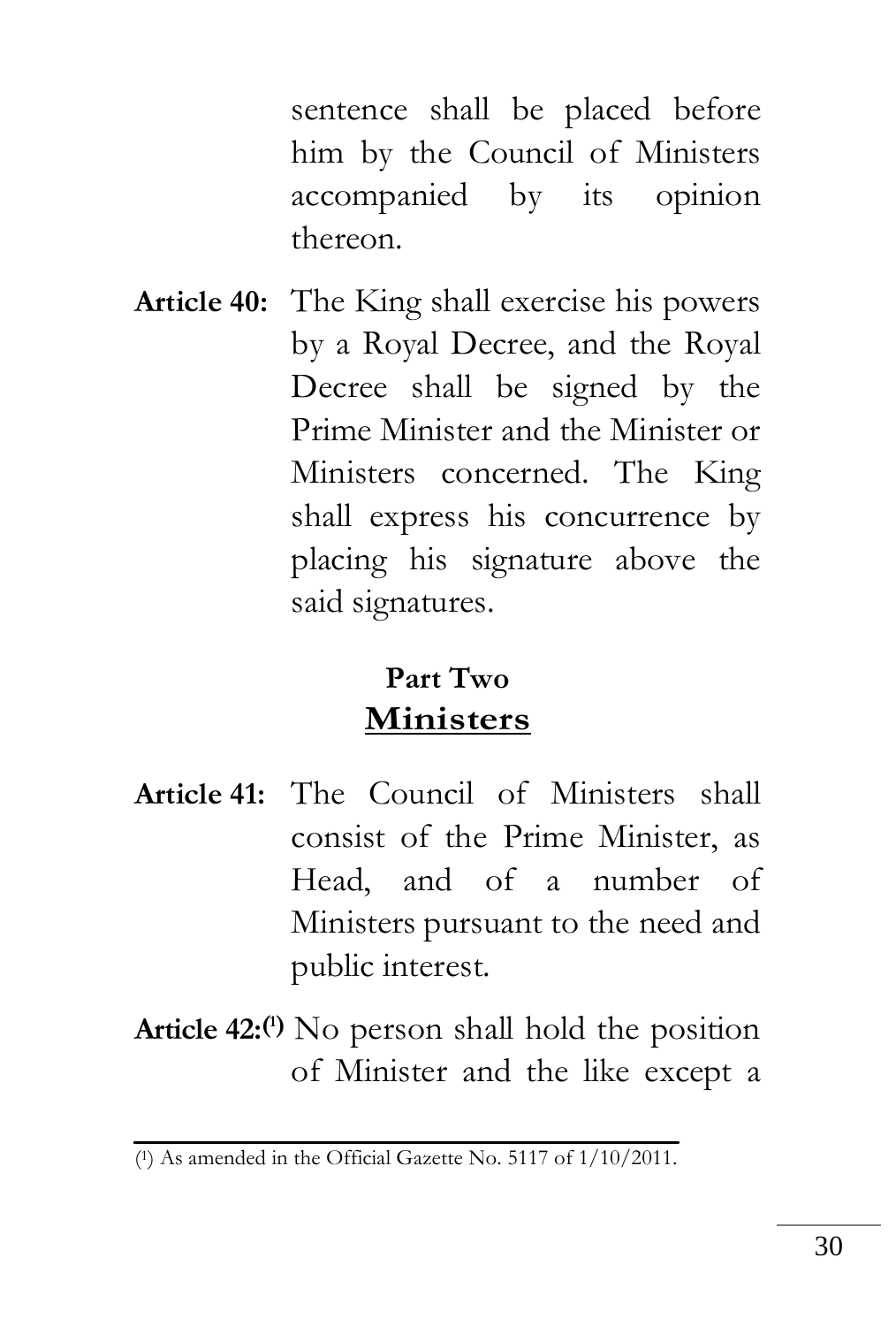Jordanian who does not hold the nationality of another state.

**Article 43:** The Prime Minister and Ministers shall, before assuming their functions, take the following oath before the King:

"I swear by Almighty God to be loyal to the King, uphold the Constitution, serve the Nation and conscientiously perform the duties entrusted to me".

**Article 44:** The Minister may not purchase or lease any Government property even if this is in public auction. He may not, during his ministerial office, be a member of the board of directors of any company, take part in any commercial or financial business or receive a salary from any company.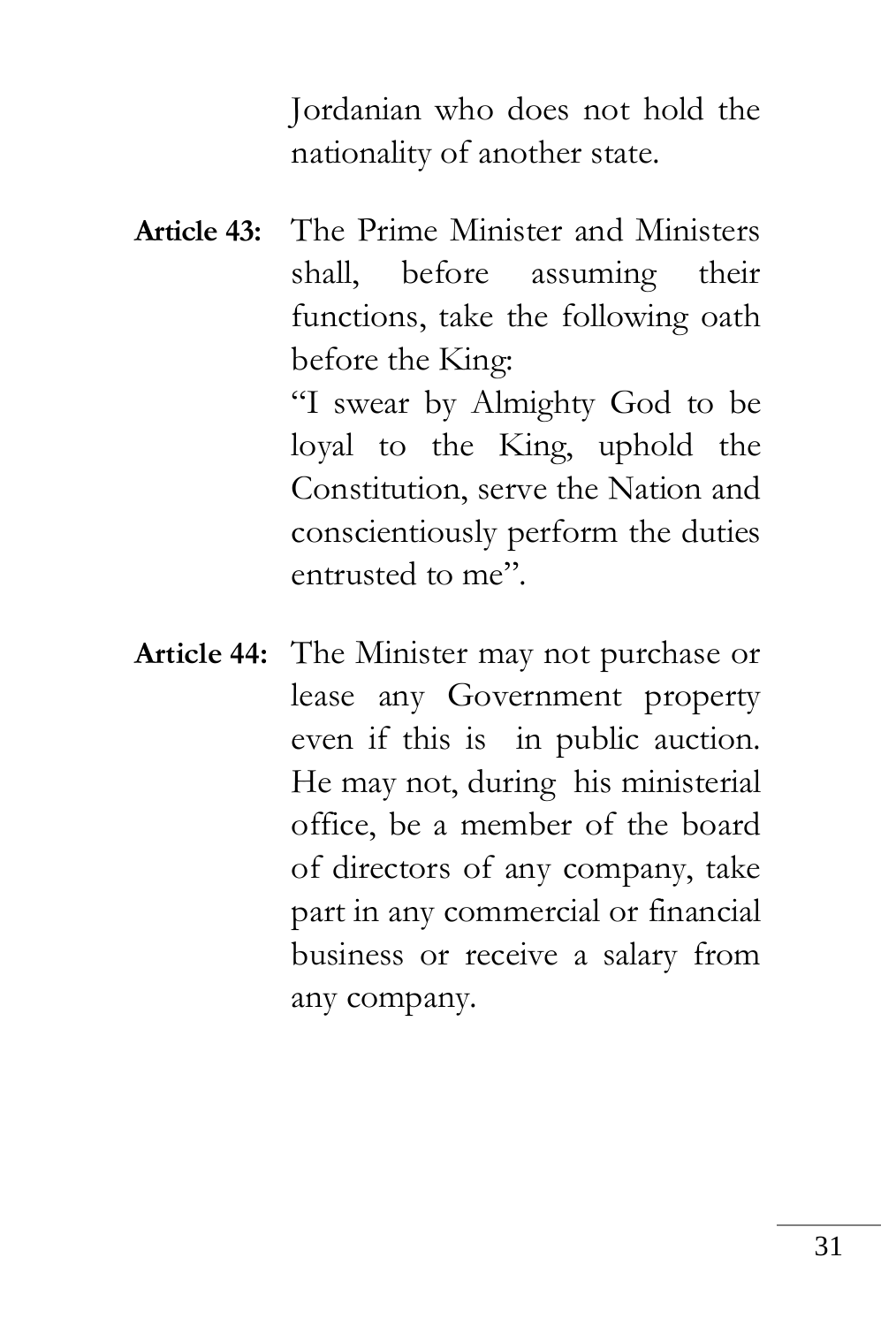**Article 45: ( 1)**

- 1- The Council of Ministers shall undertake the responsibility of administering all affairs of the State, internal and external, with the exception of those affairs that were or may be entrusted in accordance with this Constitution  $(2)$  or any law  $(3)$  to any other person or body.
- 2- The authorities of the Prime Minister, the Ministers and the Council of Ministers shall be defined by regulations established by the Council of Ministers and ratified by the King.
- **Article 46:** The Minister may be entrusted with the functions of one or more Ministries, as stated in the decree of appointment.

<sup>(</sup> <sup>1</sup>) As amended in the Official Gazette No. 1380 of 4/5/1958.

<sup>(</sup> <sup>2</sup>) As amended in the Official Gazette No. 1396 of 1/9/1958.

<sup>(</sup> <sup>3</sup>) As amended in the Official Gazette No. 5117 of 1/10/2011.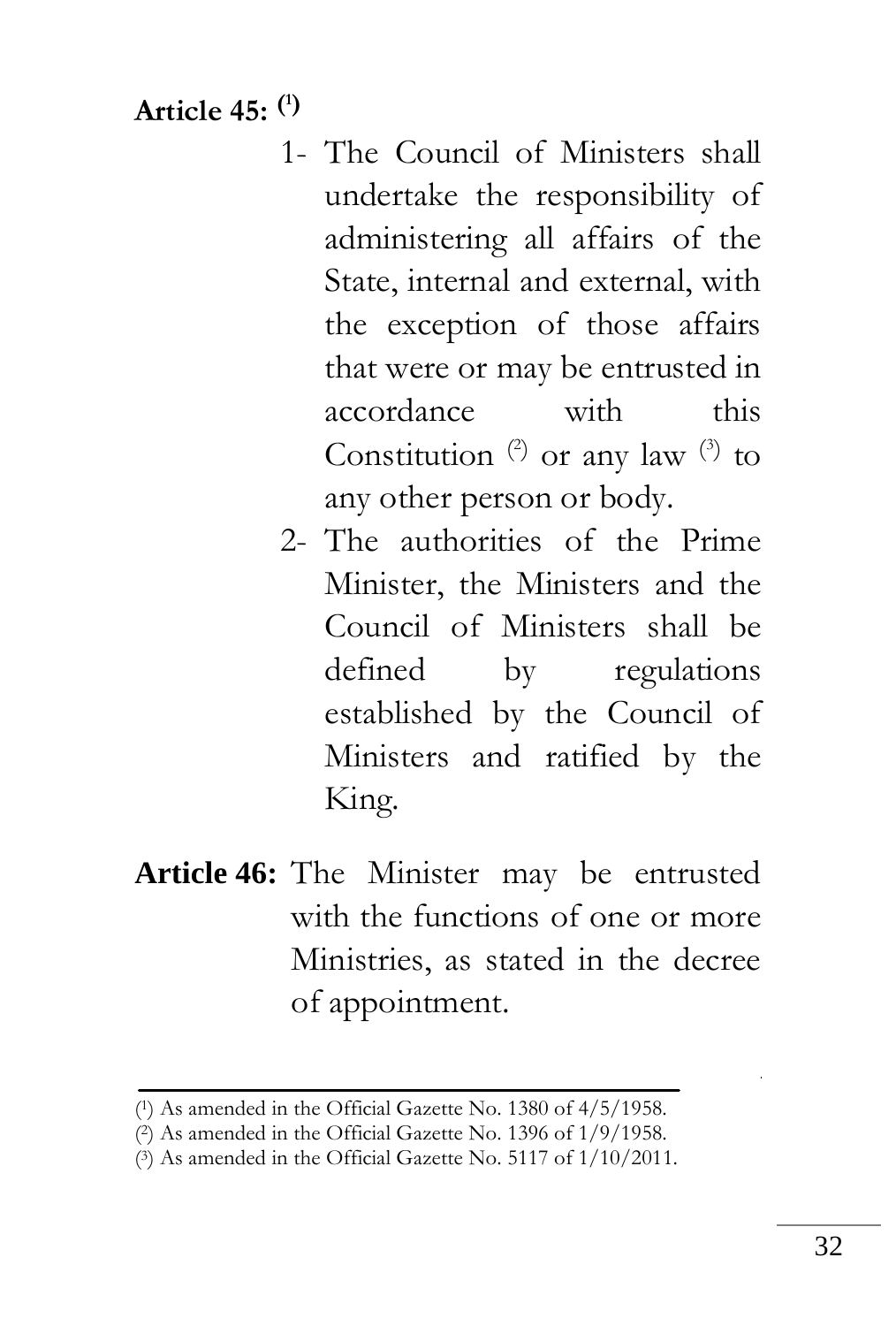### **Article 47:**

- 1- The Minister shall be responsible for the administering of all the affairs pertaining to his Ministry and shall refer to the Prime Minister any matter not falling within his competence.
- 2- The Prime Minister shall take actions within his powers and competence and shall refer the other matters to the Council of Ministers for taking the necessary decisions in their regards.
- **Article 48:** The Prime Minister and Ministers shall sign the decisions of the Council of Ministers, and these decisions shall be submitted to the King for their ratification in the cases required under this Constitution or any law or regulation enacted thereunder. These decisions shall be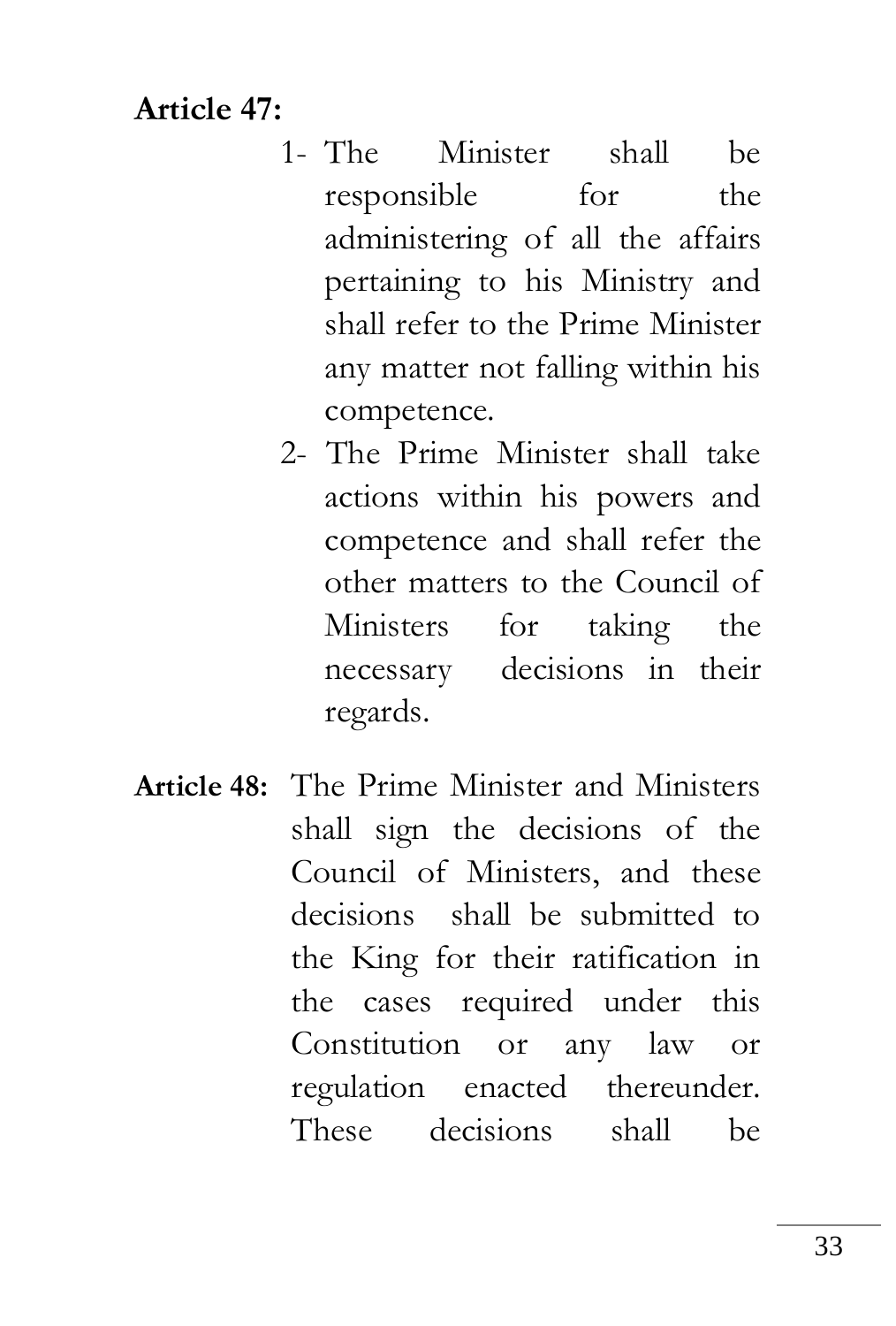implemented by the Prime Minister and Ministers, each within his competence.

- **Article 49:** The verbal or written orders of the King shall not release the Ministers from their responsibility.
- **Article 50:( <sup>1</sup>)** In the event of the resignation, dismissal or death of the Prime Minister, all Ministers shall be considered as having necessarily resigned.
- **Article 51:** The Prime Minister and Ministers shall be jointly responsible before the House of Representatives for the public policy of the State; and each Minister shall as well be responsible before the House of Representatives for the functions of his Ministry.

<sup>(</sup> 1) As amended in the Official Gazette No. 5117 of 1/10/2011.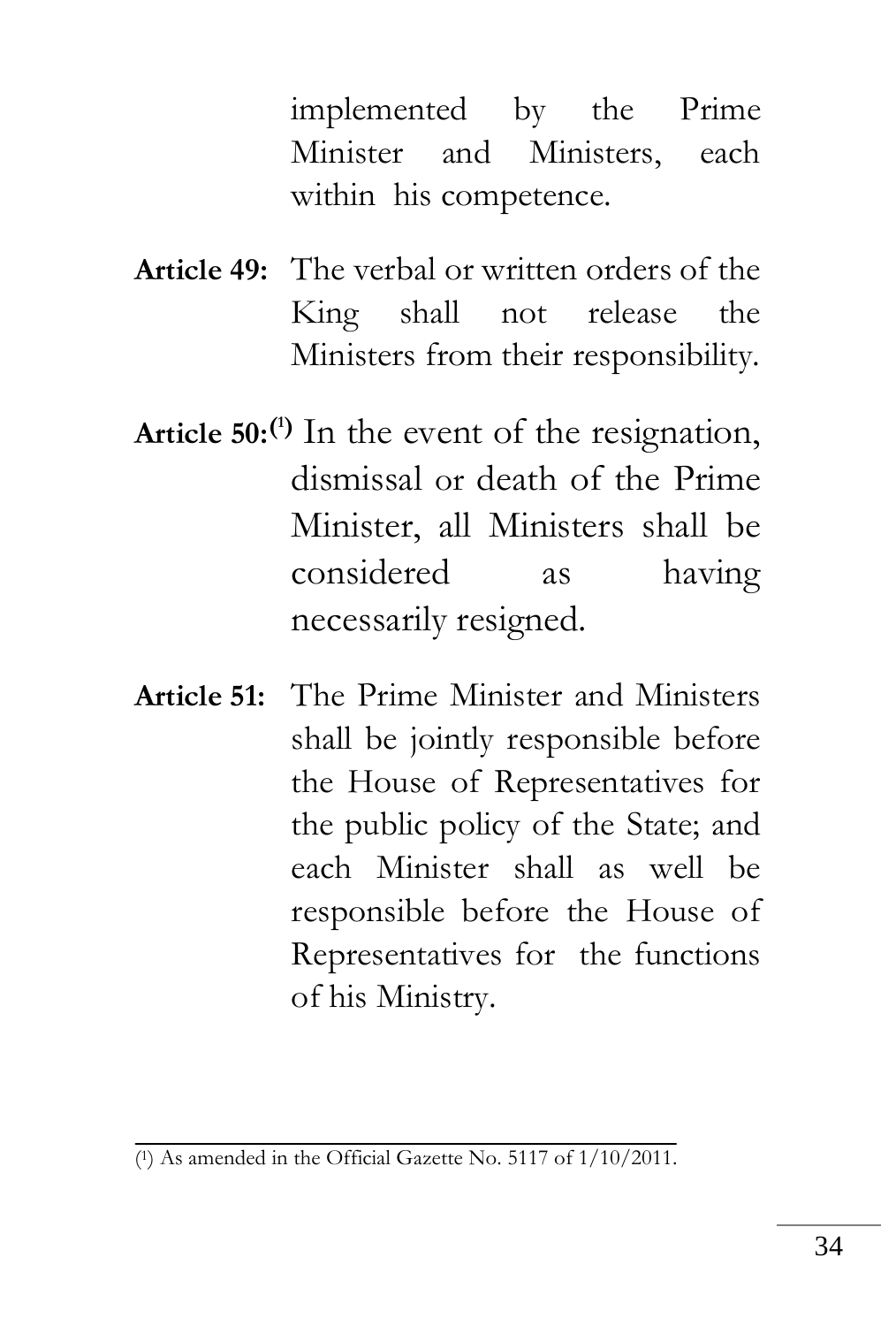**Article 52:** The Prime Minister or the Minister who is a member of either the Senate or the House of Representatives shall be entitled to vote in his House and to speak in both Houses. However, the Ministers who are not of the members of either House may speak in both of them without having the right to vote. The Ministers or their deputies shall have the right of priority to the other members to address both Houses. The Minister who receives the Ministry salary shall not receive, at the same time, the allocations of the membership in either House.

**Article 53:**

1- The session for the vote of no confidence in the Council of Ministers or in any Minister shall be held either at the request of the Prime Minister or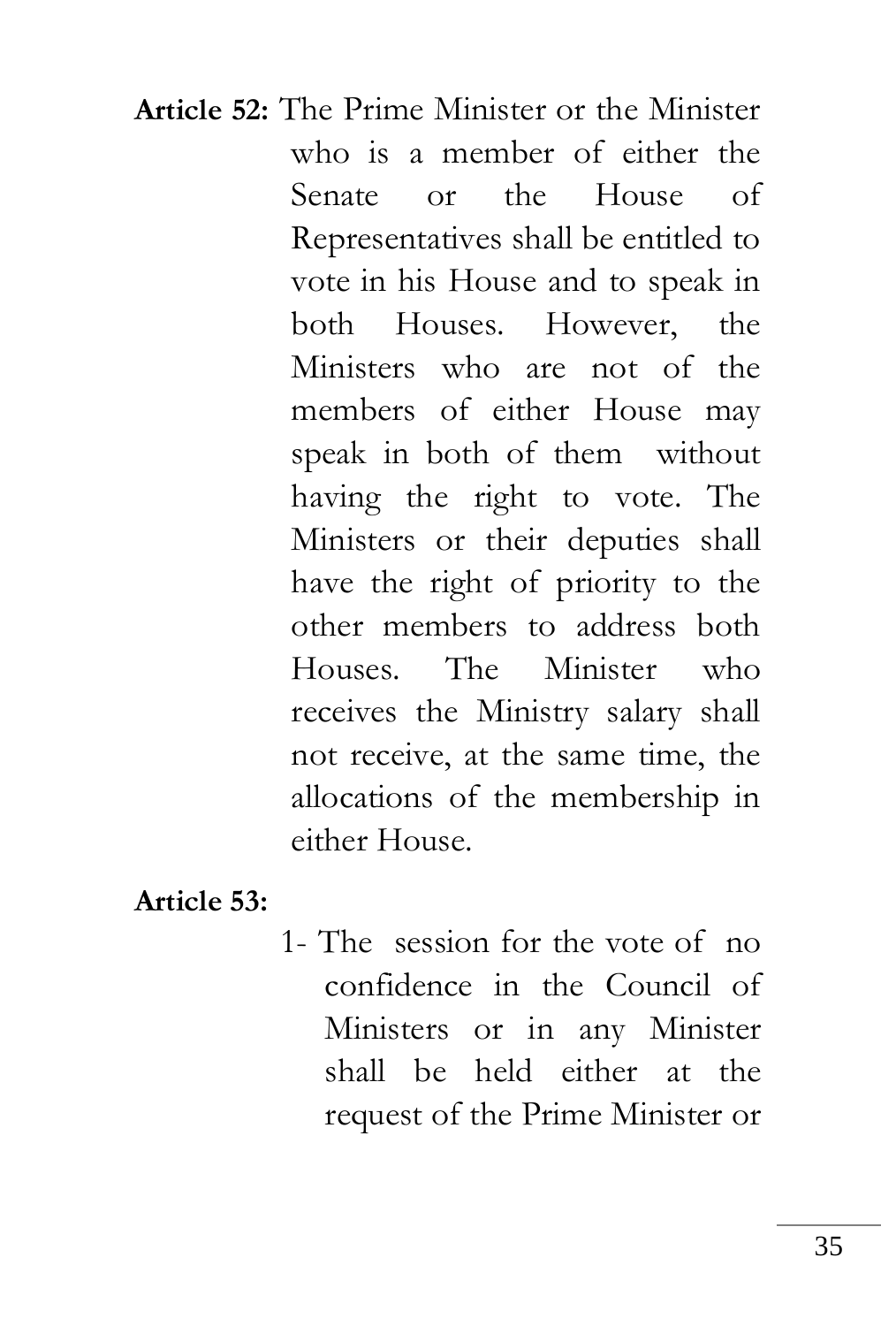at a request signed by a number of not less than ten members of the House of Representatives.

- 2- The vote of no confidence shall be postponed for one time the period of which shall not exceed ten days if such is requested by the Minister concerned or by the Council of Ministers. The House shall not be dissolved during this period.( 1 )
- 3- Every formed Council of Ministers shall place its ministerial statement to the House of Representatives within one month of the date of its formation if the House is in session and request the vote of

<u>.</u>

<sup>(</sup> <sup>1</sup>) As amended in the Official Gazette No. 1380 of 4/5/1958.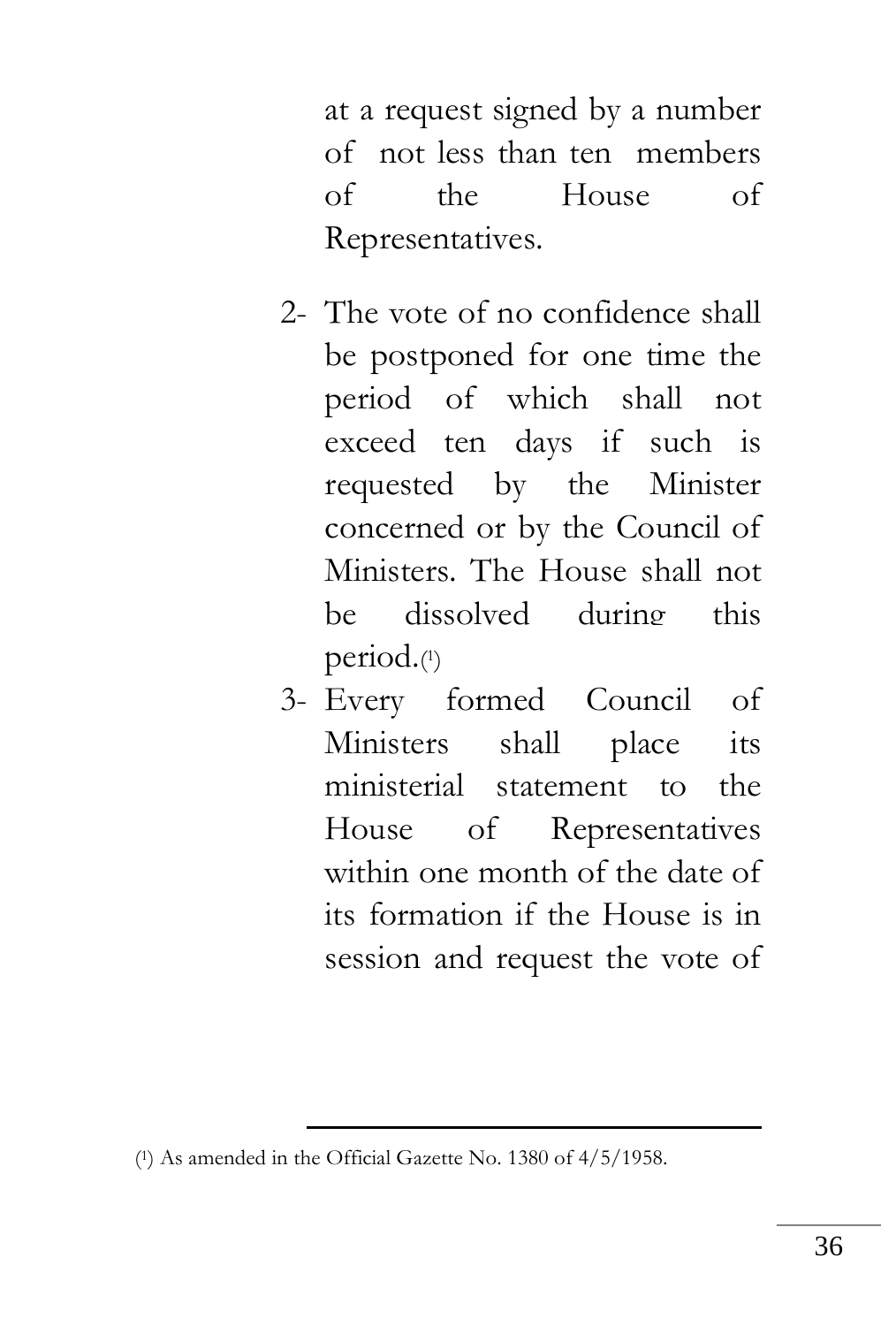confidence on that statement.<sup>(1)</sup>  $(2)$  $(3)$ 

- 4- If the House of Representatives is not in session, it shall be called to convene in an extraordinary session; and the Council of Ministers shall place its ministerial statement and request the vote of confidence on that statement within one month from the date of its formation.(4).
- 5- If the House of Representatives stands dissolved, the Council of Ministers shall place its ministerial statement and request the vote of confidence on that statement within a month from the date of the convening of the new House.<sup>(5)</sup>
- 6- For the purposes of Paragraphs (3), (4), and (5) of this Article,

<sup>(</sup> <sup>1</sup>) As amended in the Official Gazette No. 1179 of 17/4/1954.

<sup>(</sup> <sup>2</sup>) As amended in the Official Gazette No. 1380 of 4/5/1958.

<sup>(</sup> <sup>3</sup>) As amended in the Official Gazette No. 5117 of 1/10/2011.

<sup>(</sup> <sup>4</sup>) As amended in the Official Gazette No. 5117 of 1/10/2011.

<sup>(</sup> <sup>5</sup>) As amended in the Official Gazette No. 5117 of 1/10/2011.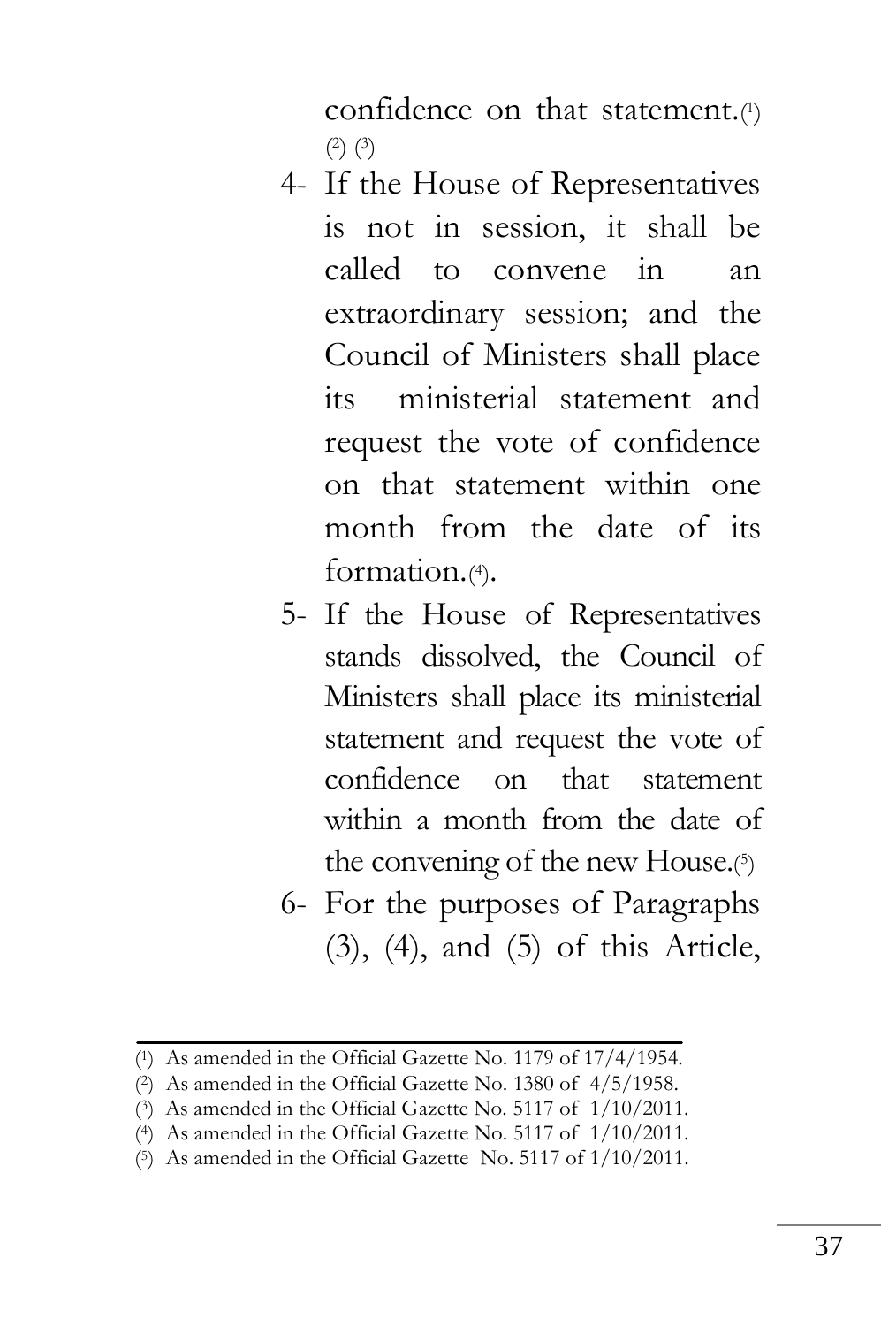the Council of Ministers shall obtain the vote of confidence if the absolute majority of the members of the House of Representatives votes favorably for it. (1)

### **Article 54: ( 2)**

- 1- The motion of no confidence in the Council of Ministers or in one of the Ministers may be raised before the House of Representatives. (3)
- 2- If the House decides a vote of no confidence in the Council of Ministers by the absolute majority of the total number of its members, it should resign.
- 3- If the decision of the vote of no confidence concerns one of the Ministers, he should resign his office.

<sup>(</sup> <sup>1</sup>) As amended in the Official Gazette No. 5117 of 1/10/2011.

<sup>)</sup> <sup>2</sup>) As amended in the Official Gazette No. 5117 of 1/10/2011.

<sup>(</sup> <sup>3</sup>) As amended in the Official Gazette No. 1179 of 17/4/1954.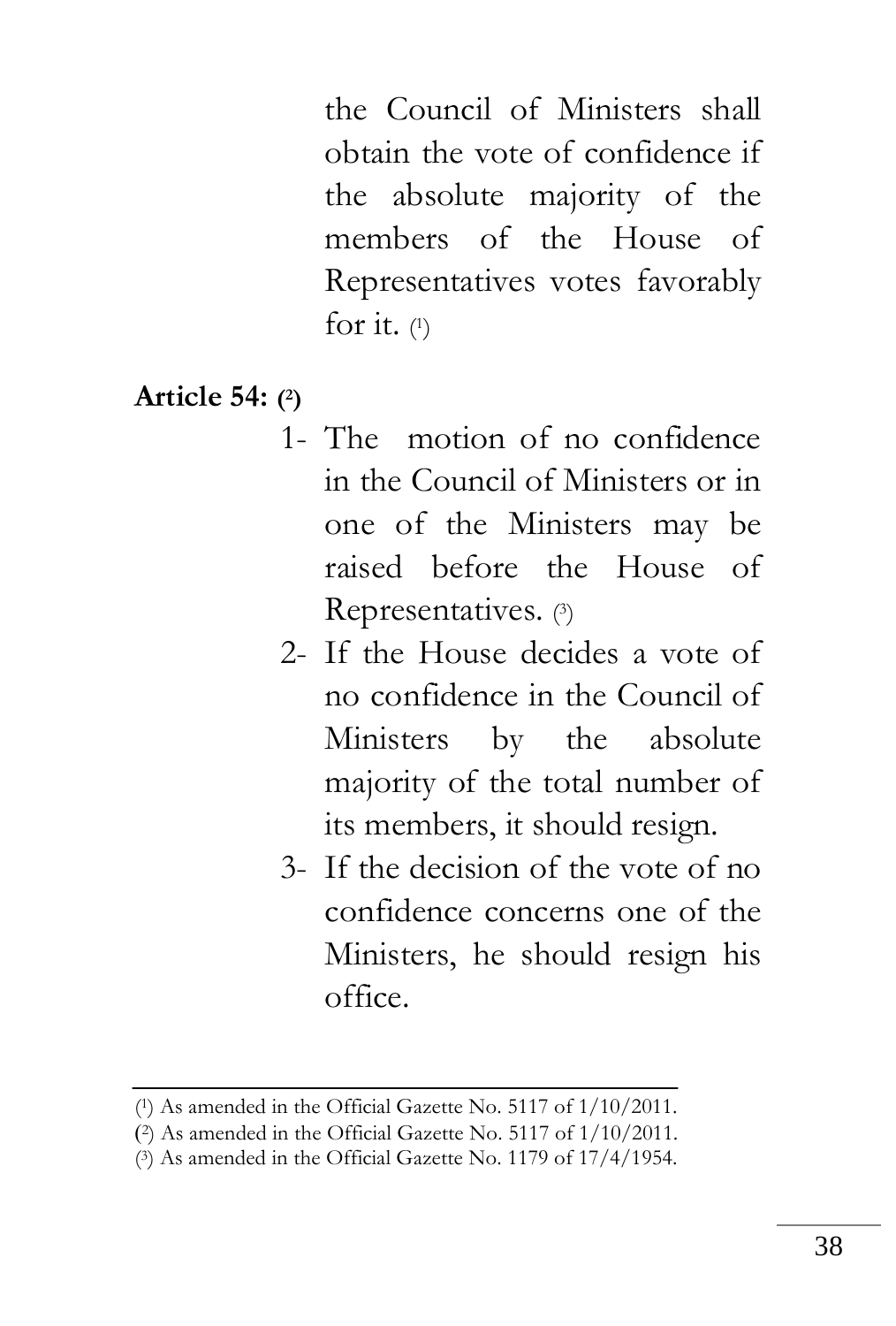**Article 55: ( <sup>1</sup>)** Ministers shall be tried for crimes attributed to them resulting from the performance of their functions before the competent civil courts in the Capital, in accordance with the provisions of the law.

- **Article 56:( <sup>2</sup>)** The House of Representatives shall have the right to refer the Ministers to the Attorney General along with stating the justifying reasons. The decision of referral shall not be issued except by the majority of the members of whom the House of Representatives is composed.
- **Article 57:( <sup>3</sup>)** The Minister who shall be accused by the Attorney General upon the issuance of the decision of referral by the House of Representatives shall be suspended from office; his

( <sup>3</sup>) As amended in the Official Gazette No. 5117 of 1/10/2011.

<sup>(</sup> <sup>1</sup>) As amended in the Official Gazette No. 5117 of 1/10/2011.

<sup>(</sup> <sup>2</sup>) As amended in the Official Gazette No. 5117 of 1/10/2011.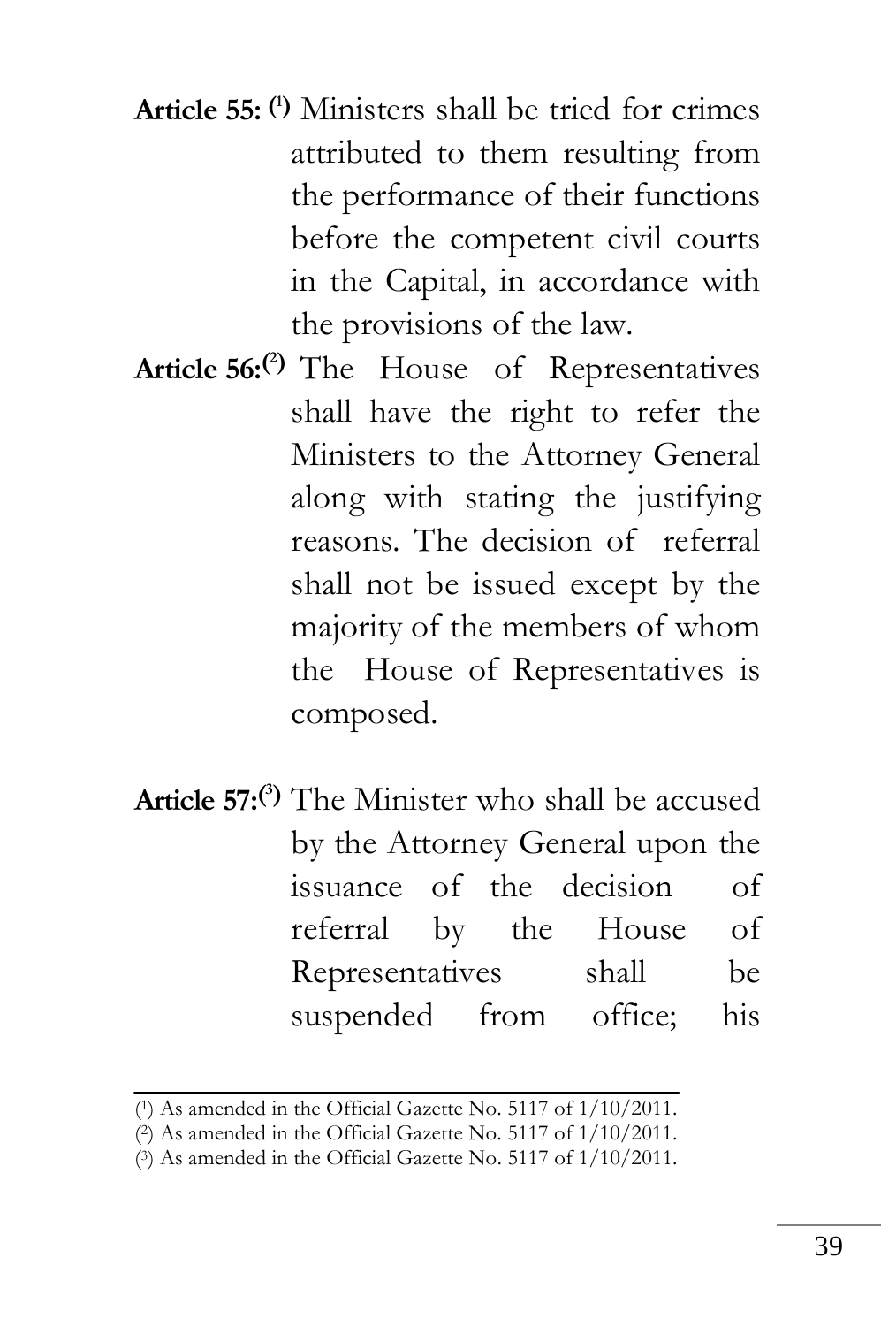resignation shall not prevent the institution of proceedings against him nor the continuation of his trial.

# **CHAPTER FIVE Constitutional Court**

## **Article 58: ( 1)**

- 1- A Constitutional Court shall be established- by a law – the headquarters of which shall be in the Capital; shall be considered as an independent and separate judicial body; and shall be composed of nine members at least inclusive of the President, to be appointed by the King.
- 2- The term of membership in the Constitutional Court shall be six years non-renewable**.**

<sup>(</sup> <sup>1</sup>) As amended in the Official Gazette No. 5117 of 1/10/2011.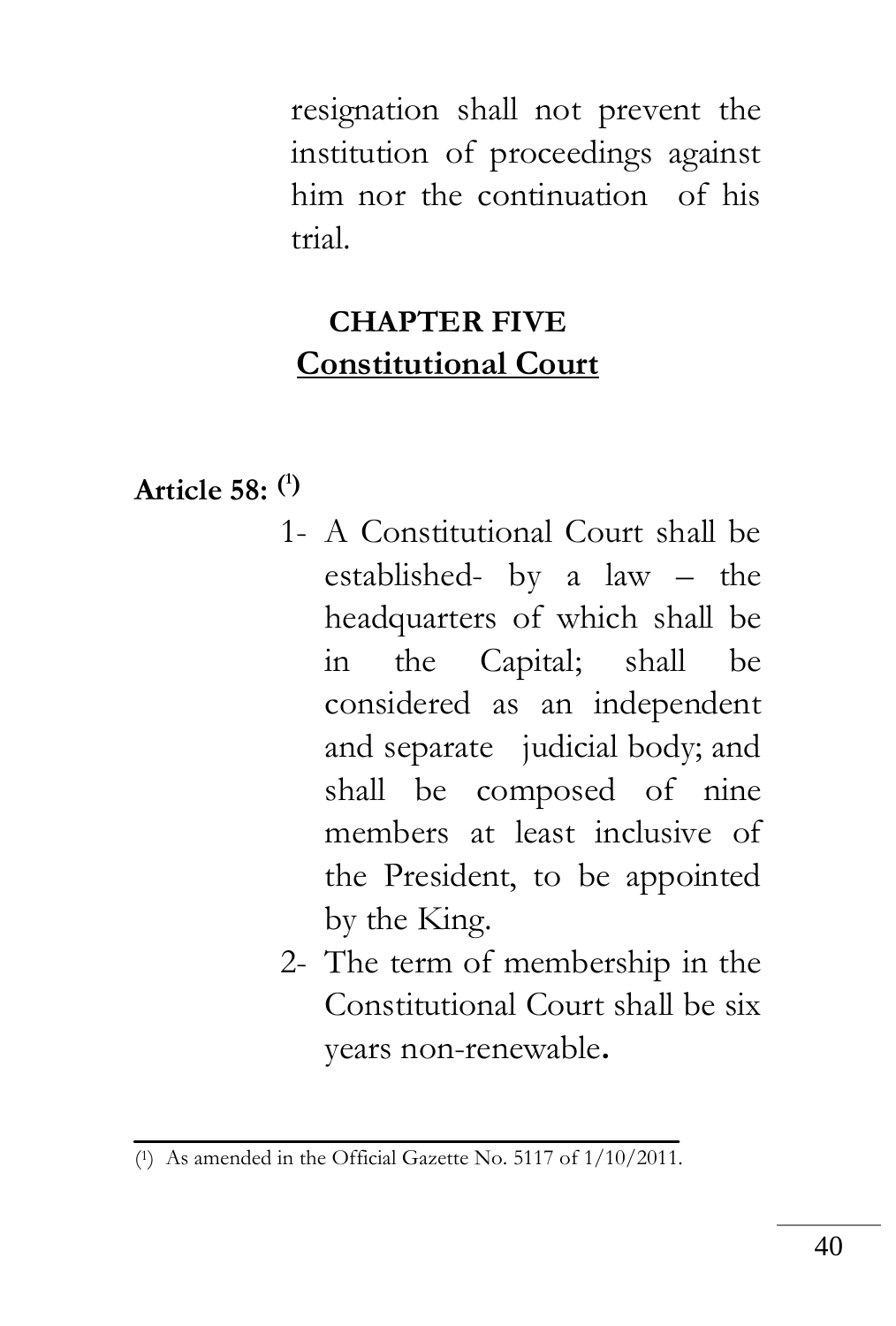**Article 59: ( 1)**

- 1- The Constitutional Court shall have the competence of oversight on the constitutionality of the applicable laws and regulations and its judgments shall be issued in the name of the King; its judgments shall be final and binding on all authorities and on all; its judgments shall as well be effective immediately unless the judgment specifies another date for its effectiveness; the judgments of the Constitutional Court shall be published in the Official Gazette within fifteen days of the date of their issuance.
- 2- The Constitutional Court shall have the right to interpret the provisions of the Constitution if such is requested therefrom by a decision issued by the Council of Ministers or by a decision

<sup>(</sup> <sup>1</sup>) As amended in the Official Gazette No. 5117 of 1/10/2011.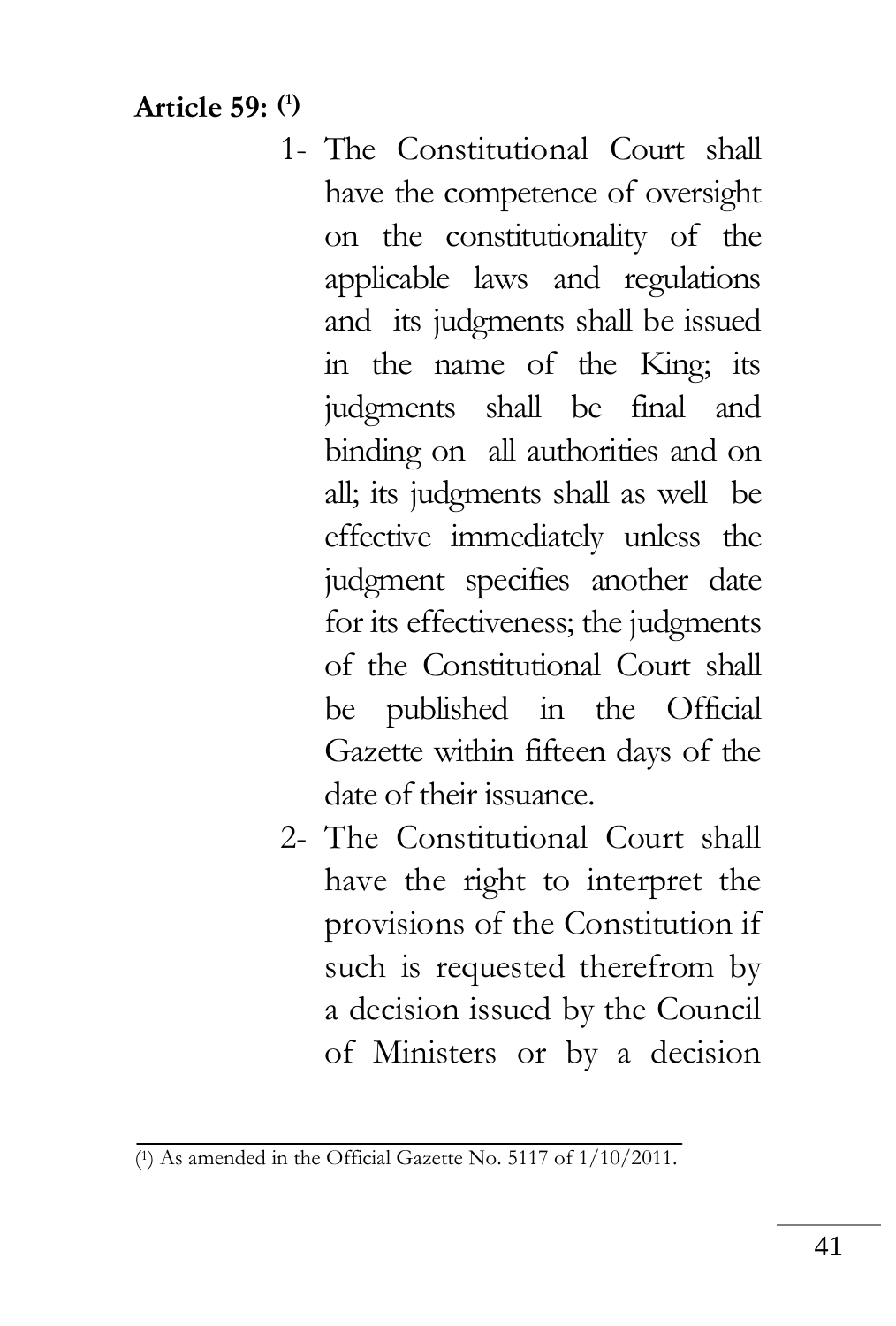taken by either House of the Parliament by majority; its decision shall be effective after its publication in the Official Gazette.

- **Article 60: ( 1)**
	- 1- The following entities- for limitation- shall the right to directly challenge at the Constitutional Court the constitutionality of the applicable laws and regulations: a- The Senate.
		- b- The House of Representatives. c- The Council of Ministers.
	- 2- In the case viewed by courts, any of the parties of the case may raise the issue of the nonconstitutionality; the court shallif it finds that the plea is serious-refer it to the court

<sup>(1)</sup> As amended in the Official Gazette No. 5117 of 1/10/2011.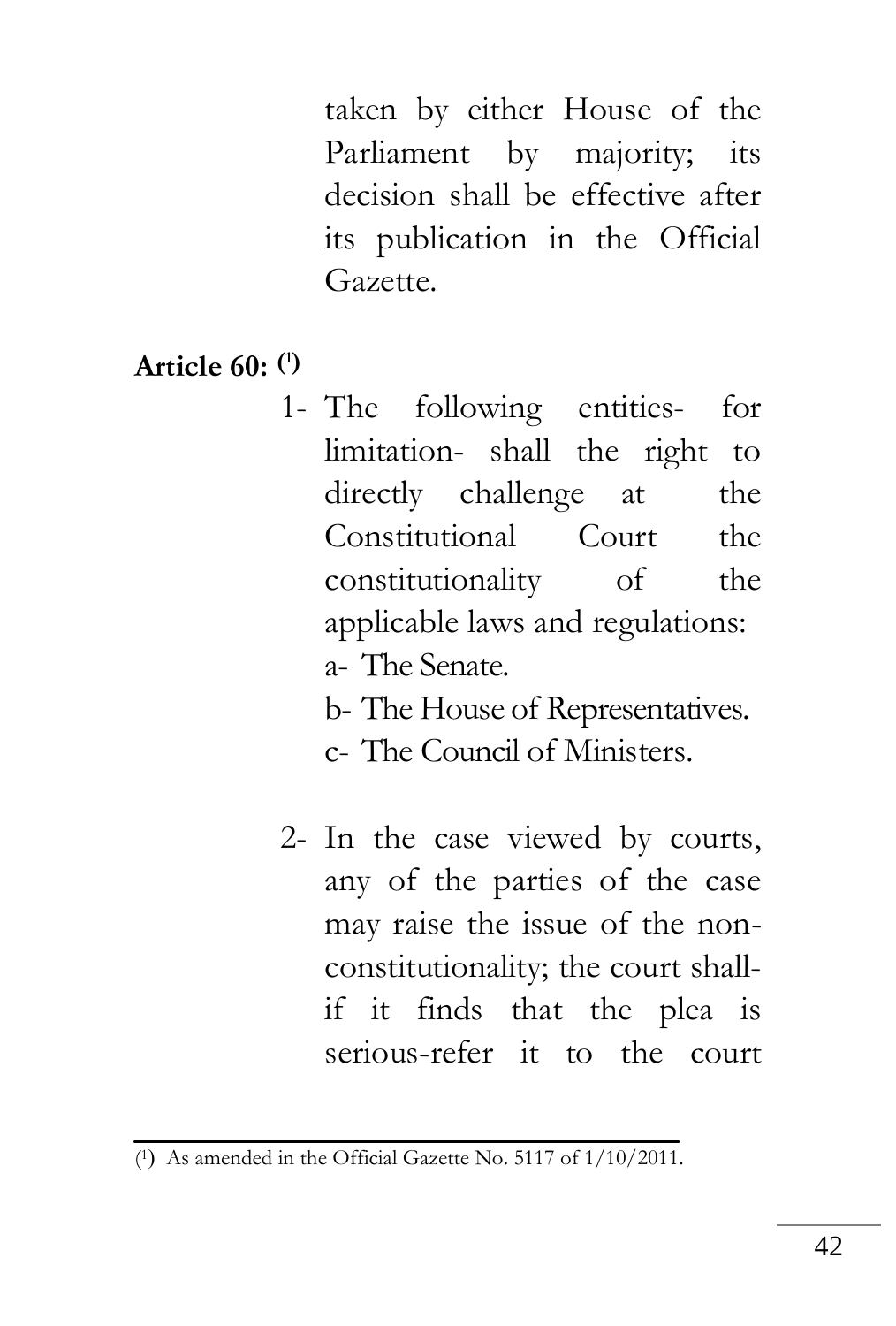specified by the law for the purposes of the determination of its referral to the Constitutional Court.

### **Article 61: ( 1)**

- 1- A member of the Constitutional Court shall meet the following conditions:
	- a- To be Jordanian and does not hold the nationality of another state.
	- b- To have reached fifty years of age.
	- c- To be of those who served as judges in the Court of Cassation and the High Court of Justice, or of the professors of law in universities who hold the rank of professor ; or of the lawyers who spent a period of not less than

<sup>(</sup> <sup>1</sup>) As amended in the Official Gazette No. 5117 of 1/10/2011.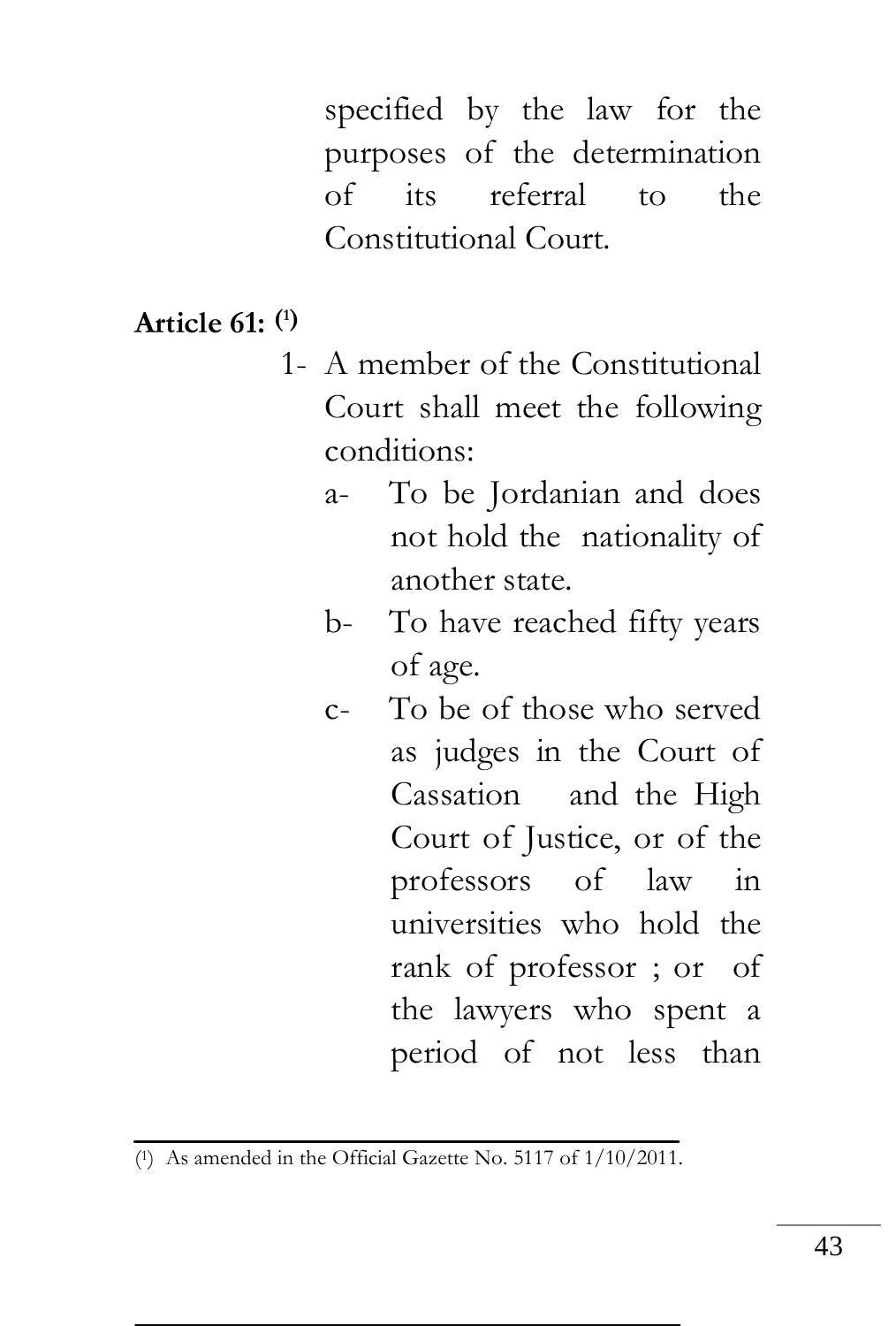fifteen years in the practice of law; and of the specialists to whom the conditions of membership in the Senate apply.

2- The President and Members of the Constitutional Court shall prior to assuming their functions take -before the King– an oath the text of which is:

"I swear by Almighty God to be loyal to the King and the country, to uphold the Constitution, to serve the Nation, and to honestly perform the duties entrusted to me".

3- The law shall specify the work method of the Court; its administration; the manner of appeal before it; and all the affairs related thereto and to its procedures, judgments and decisions; it shall assume its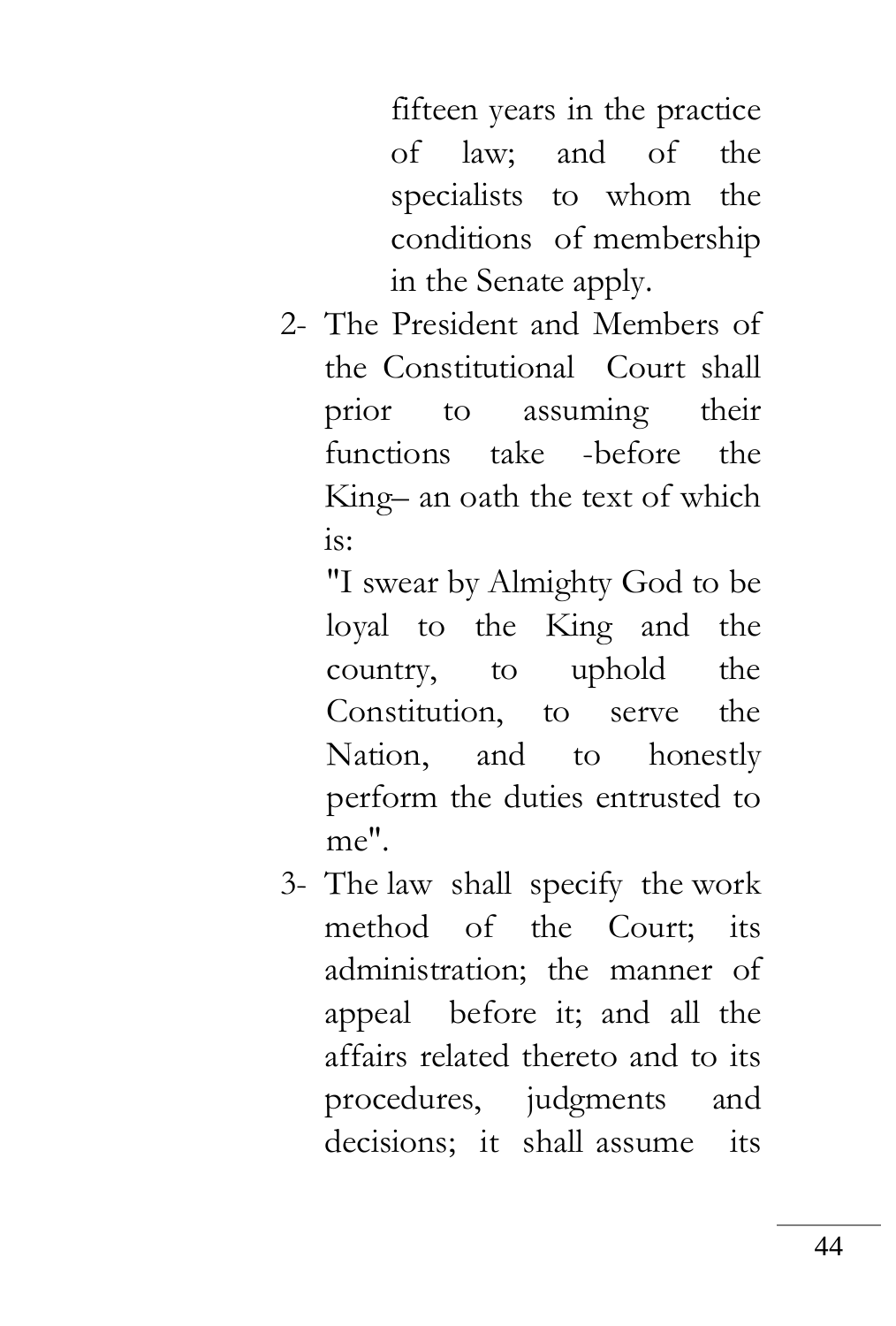functions after the law related thereto comes into effect; the law shall indicate the rights of its members and their immunity.

### **CHAPTER SIX The Legislative Power- The Parliament**

**Article 62:** The Parliament shall consist of two Houses: The Senate and the House of Representatives.

## **Part One The Senate**

- **Article 63:** The Senate, including the Speaker, shall consist of a number not exceeding one-half of the number of the House of Representatives.
- **Article 64:** In addition to the conditions prescribed in Article (75) of this Constitution, a member of the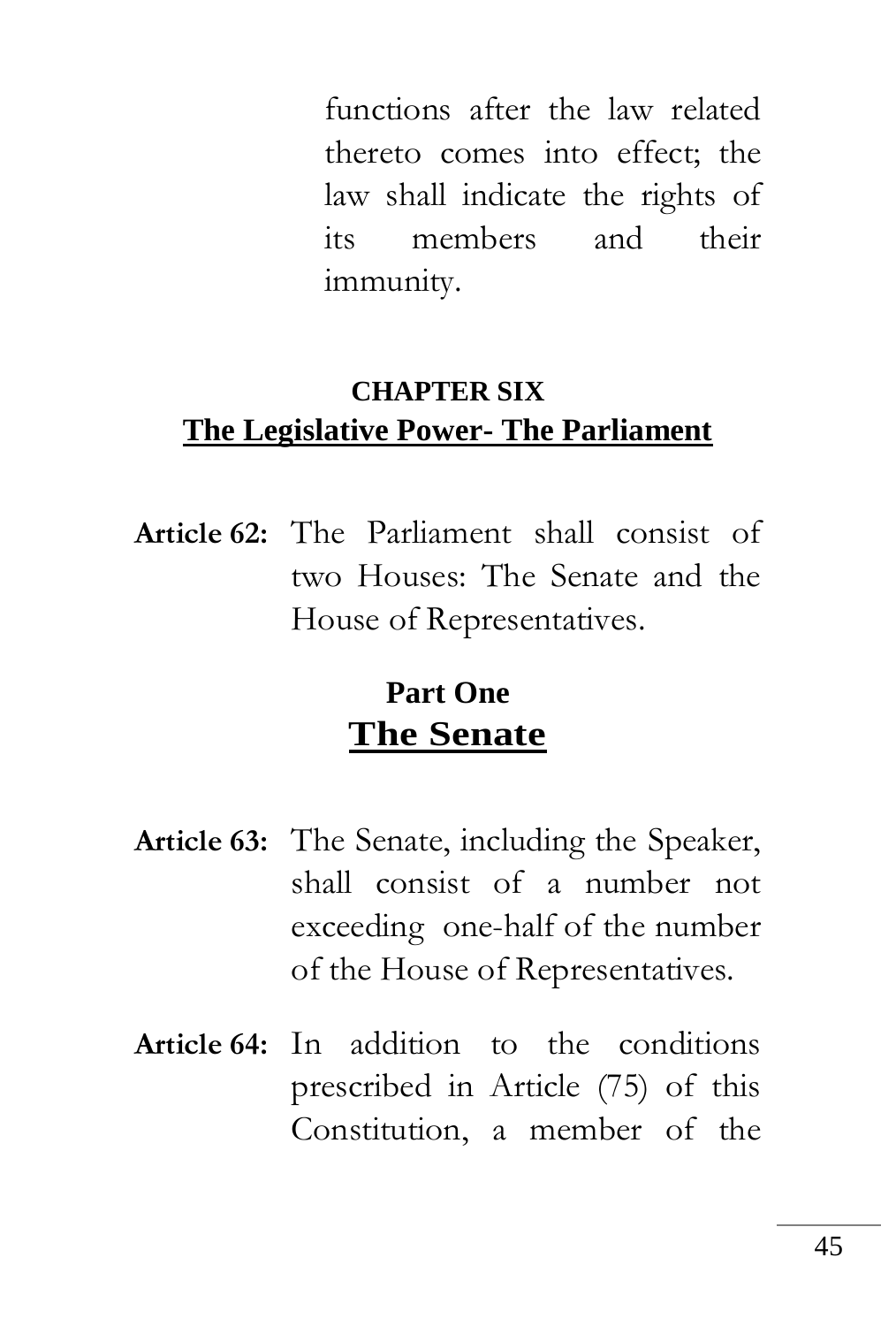Senate must have completed forty calendar years of his age and be one of the following classes:

present and former prime ministers and ministers; persons who had previously held the offices of ambassadors, ministers plenipotentiary, speakers of the House of Representatives, presidents and judges of the Court of Cassation and of the Civil and Sharia Courts of Appeal; retired military officers of the rank of Lt. General and above; former representatives who were elected at least twice as representatives; and the other similar personalities who enjoy the confidence of the people in view of their work and services to the Nation and the country.

**Article 65:** 

1- The term of membership in the Senate shall be four years; the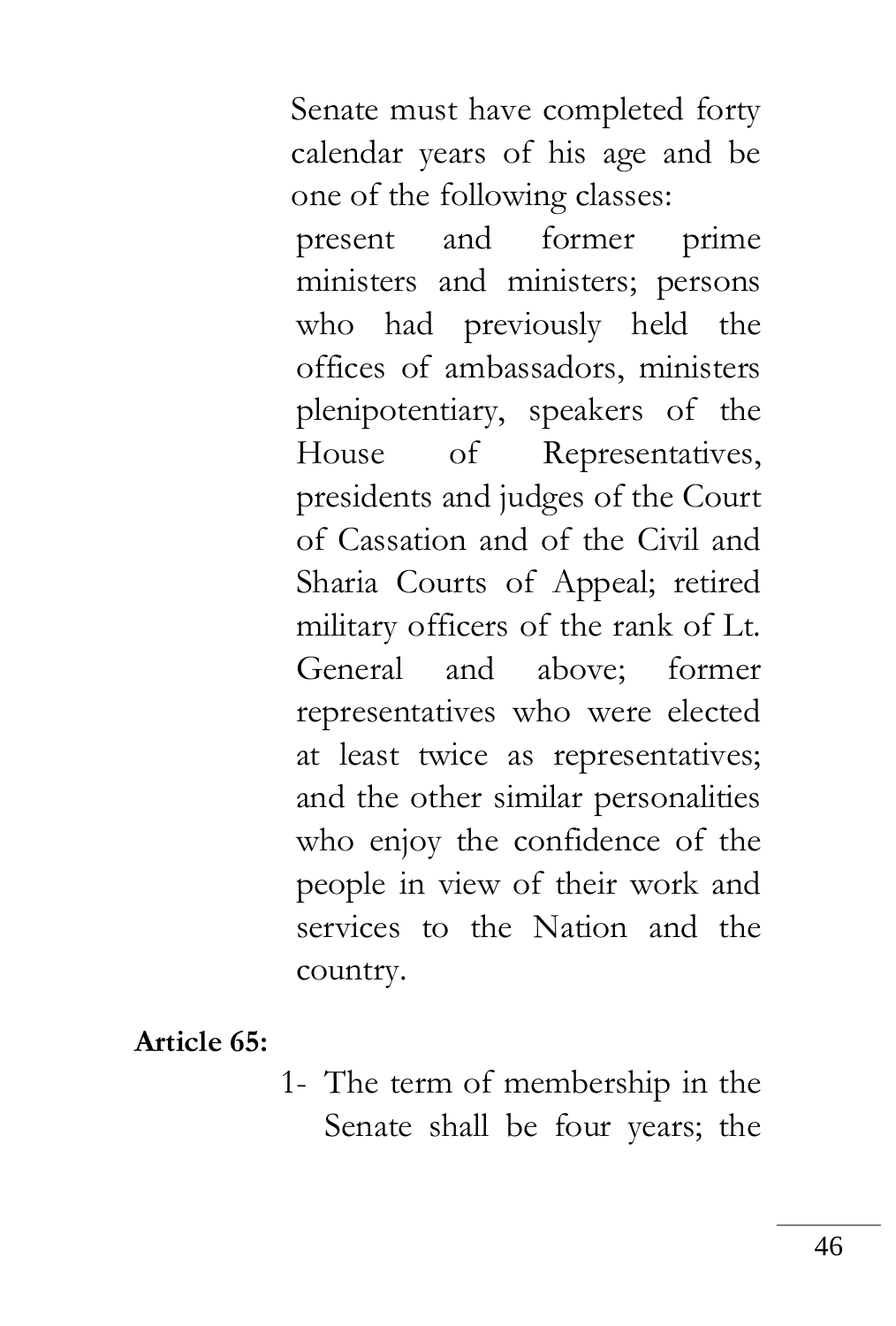appointment of members shall be renewed every four years; and those of them whose term expired may be reappointed. (1)

2- The term of office of the Speaker of the Senate shall be two years and he may be reappointed.

#### **Article 66:**

- 1- The Senate shall meet simultaneously with the House of Representatives and the sessions shall be the same for both Houses.
- 2- If the House of Representatives is dissolved, the sessions of the Senate shall be suspended.

<sup>(</sup> <sup>1</sup>) As amended in the Official Gazette No. 1243 of 16/10/1955.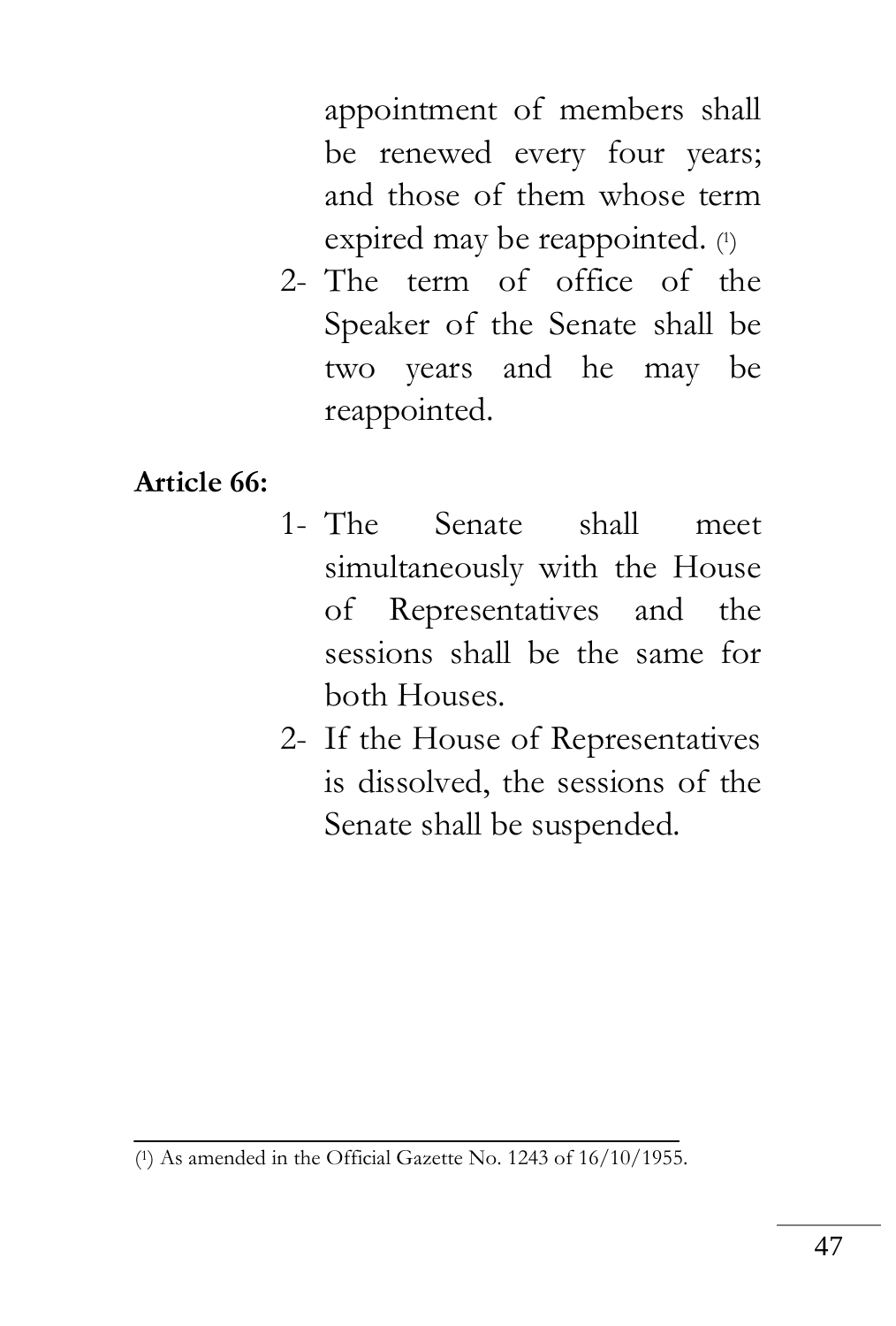# **Part Two The House of Representatives**

**Article 67: ( 1)**

- 1- The House of Representatives shall be composed of members elected by general, secret and direct election in accordance with an election law which shall ensure the following matters and principles :
	- a- The right of candidates to observe the electoral process.
	- b- The punishment of those adversely influencing the voters' will.
	- c- The integrity of the electoral process in all of its stages.
- 2- An independent commission shall be established by a law to supervise the parliamentary

<sup>(</sup> <sup>1</sup>) As amended in the Official Gazette No. 5117 of 1/10/2011.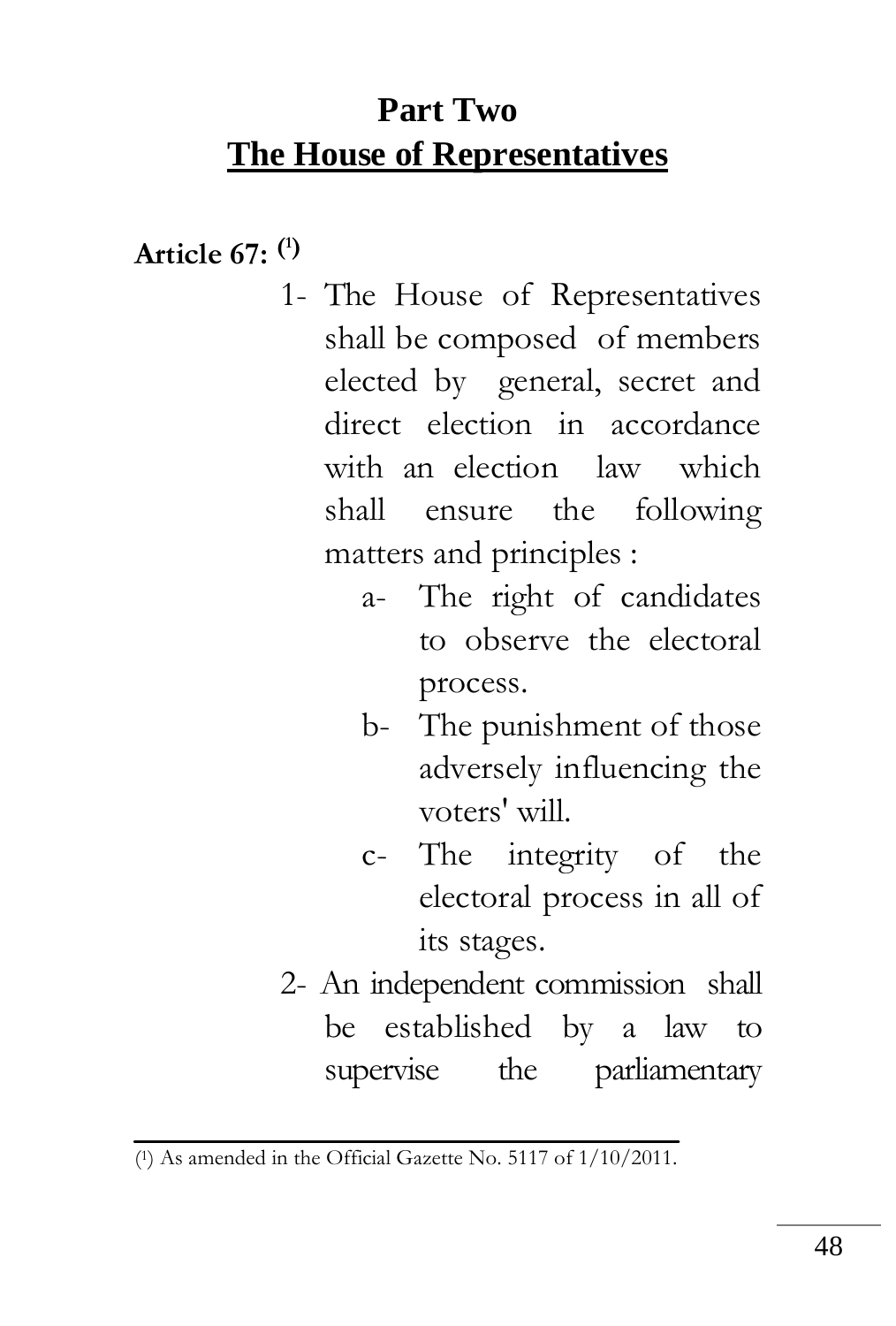electoral process and to administer it in all of its stages, and to – as well - supervise any other elections decided by the Council of Ministers.

### **Article 68:**

- 1- The term of the House of Representatives shall be four calendar years commencing from the date of the announcement of the results of the general election in the Official Gazette. The King may, by a Royal Decree, prolong the term of the House for a period of not less than one year and not more than two years.( 1 )
- 2- The election should take place during the four months preceding the end of the term of the House. If the election has not taken place by the end of

 $(1)$  As amended in the Official Gazette No. 1476 of  $16/2/1960$ .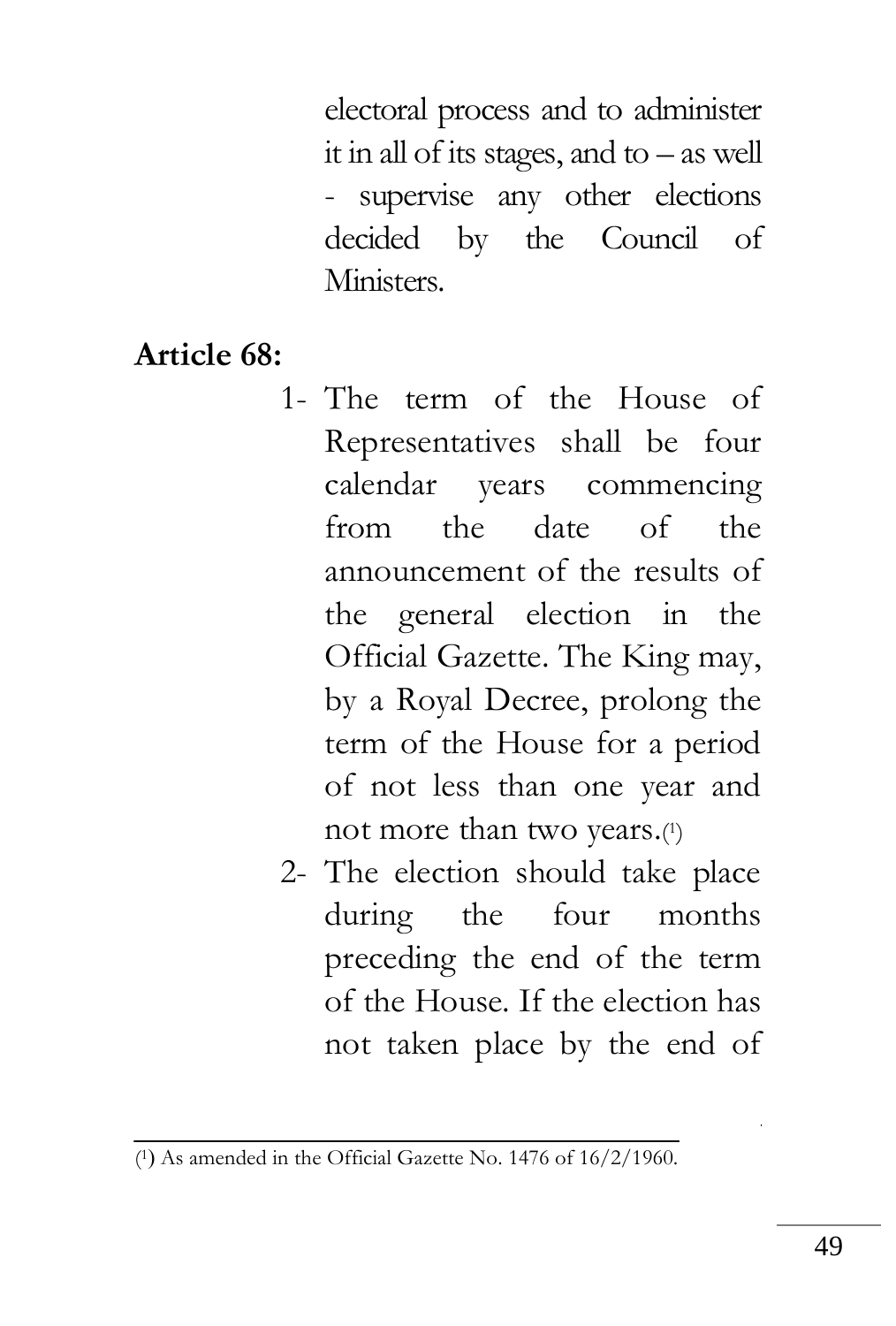the term of the House or if delayed for any reason, the House shall remain in office until the election of the new House.

#### **Article 69:**

- 1- The House of Representatives shall at the beginning of every ordinary session elect its Speaker for a period of a calendar year, and he may be reelected.
- 2- If the House meets in a nonordinary session and has no Speaker, the House shall elect a Speaker for a term which shall terminate at the beginning of the ordinary session.
- **Article 70:** In addition to the conditions prescribed in Article (75) of this Constitution, a member of the House of Representatives must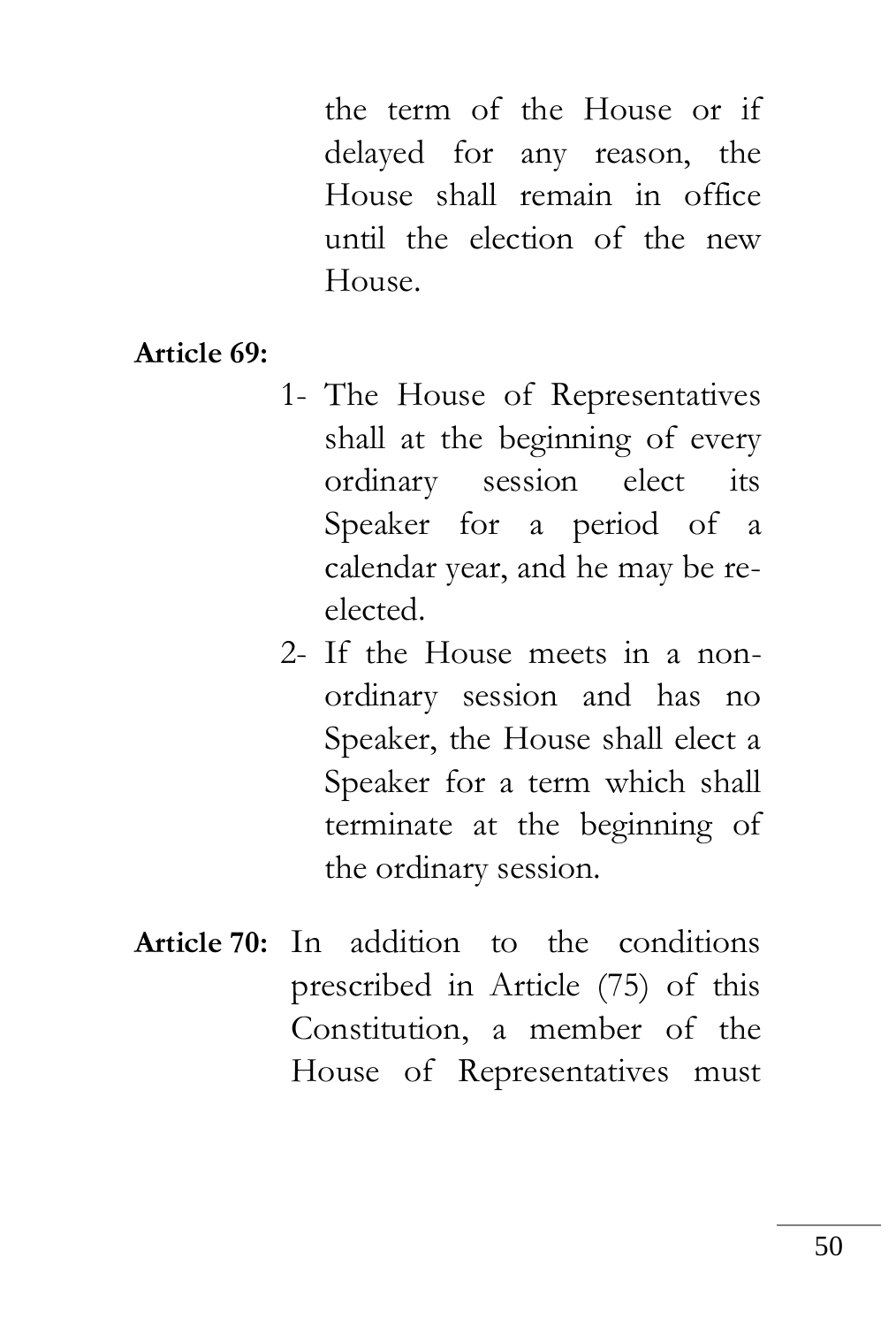have completed thirty calendar years of his age.

## **Article 71: ( 1)**

1- The Judiciary shall have the competence to determine the validity of the election of the members of the House of Representatives. Every voter from the constituency shall have the right to file a petition to the Court of Appeal which has jurisdiction over the constituency of the representative the validity of whose election is contested from his constituency within fifteen days from the date of the publication of the elections results in the Official Gazette indicating therein the reasons of his petition; its decisions shall be final and not subject to any

<sup>(</sup> <sup>1</sup>) As amended in the Official Gazette No. 5117 of 1/10/2011.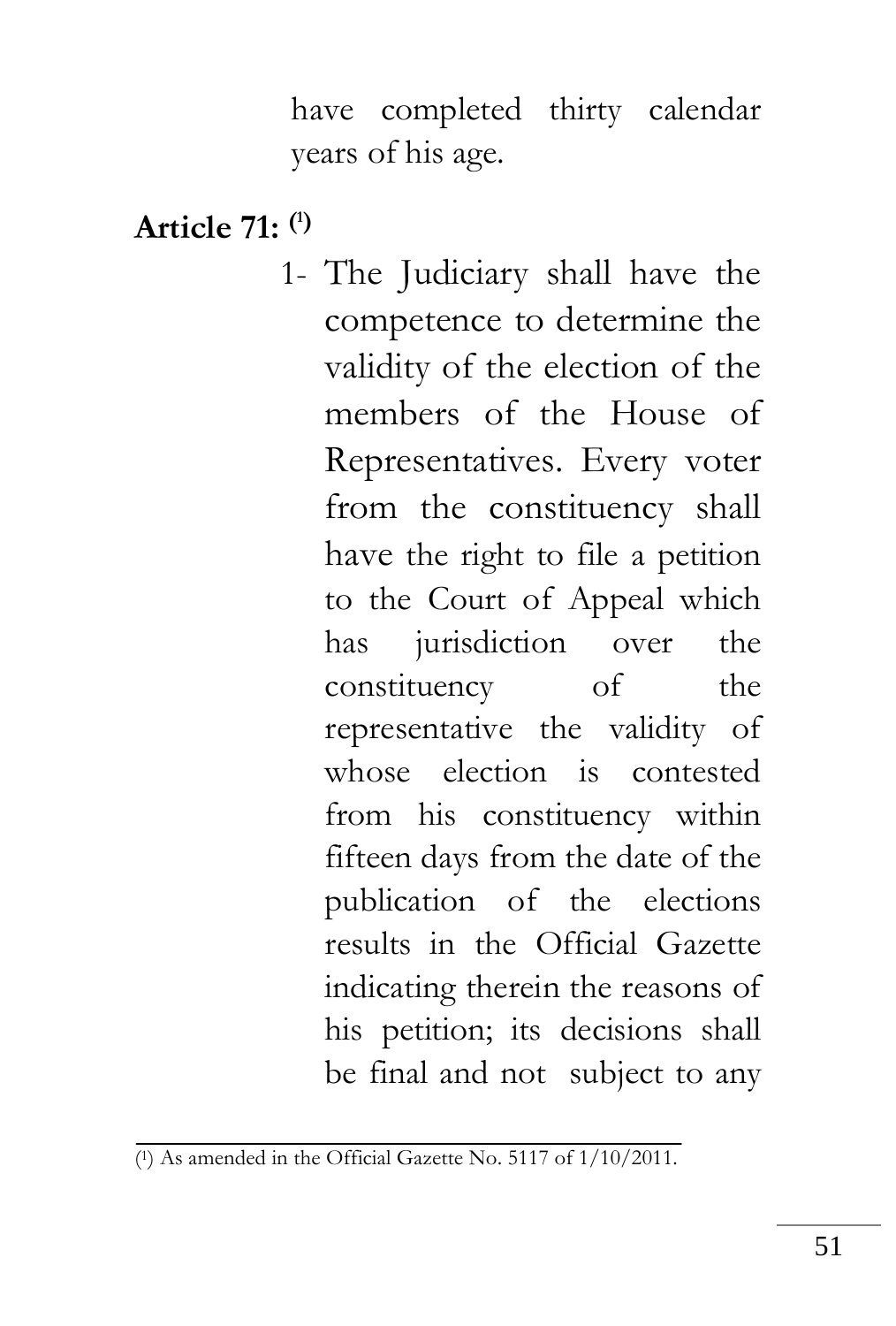way of challenge; its judgments shall be issued within thirty days from the date of the registration of the petition thereat.

- 2- The Court shall resolve either to reject the petition or to accept it in terms of subject; in which case it shall announce the name of the successful representative.
- 3- The House of Representatives shall announce the invalidity of the membership of the representative who the Court invalidated his membership and the name of the successful representative effective from the date of the issuance of the judgment.
- 4- The actions taken by the member whose membership was invalidated by the Court prior to its invalidation shall be deemed correct.
- 5- Should it be evident to the Court -as a result of its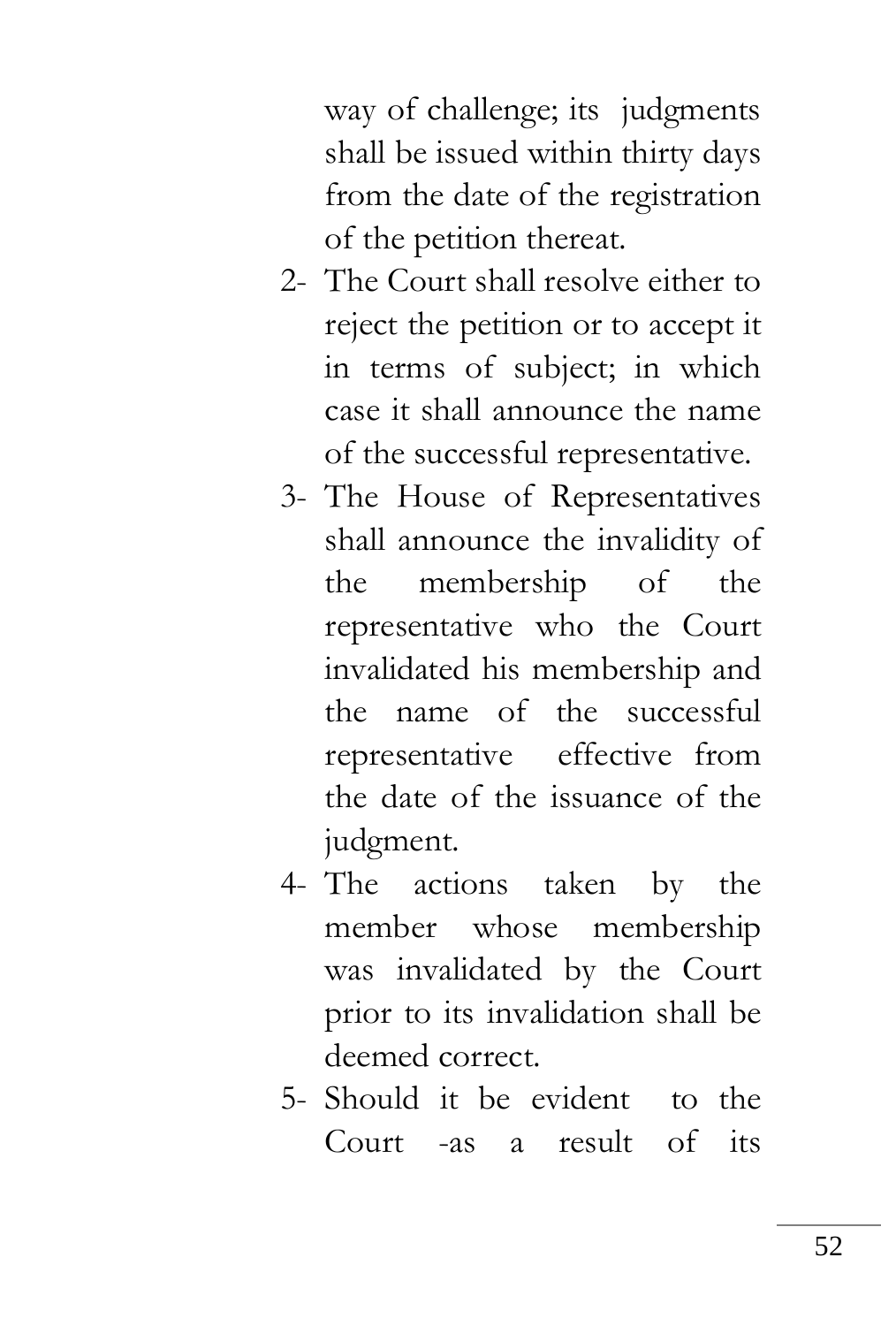consideration of the petition filed thereto-that the election procedures in the constituency to which the petition relates are not consistent with the provisions of the law, it shall issue its decision for the invalidation of the election in that constituency.

**Article 72:** Any member of the House of Representatives may resign his seat by addressing the Speaker of the House in writing, and the Speaker shall place the resignation before the House to decide to accept it or reject it.

## **Article 73: ( 1)**

1- If the House of Representatives is dissolved, a general election should be held so that the new House shall convene in a nonordinary session not later than a

<sup>(1)</sup> As amended in the Official Gazette No. 5117 of 1/10/2011.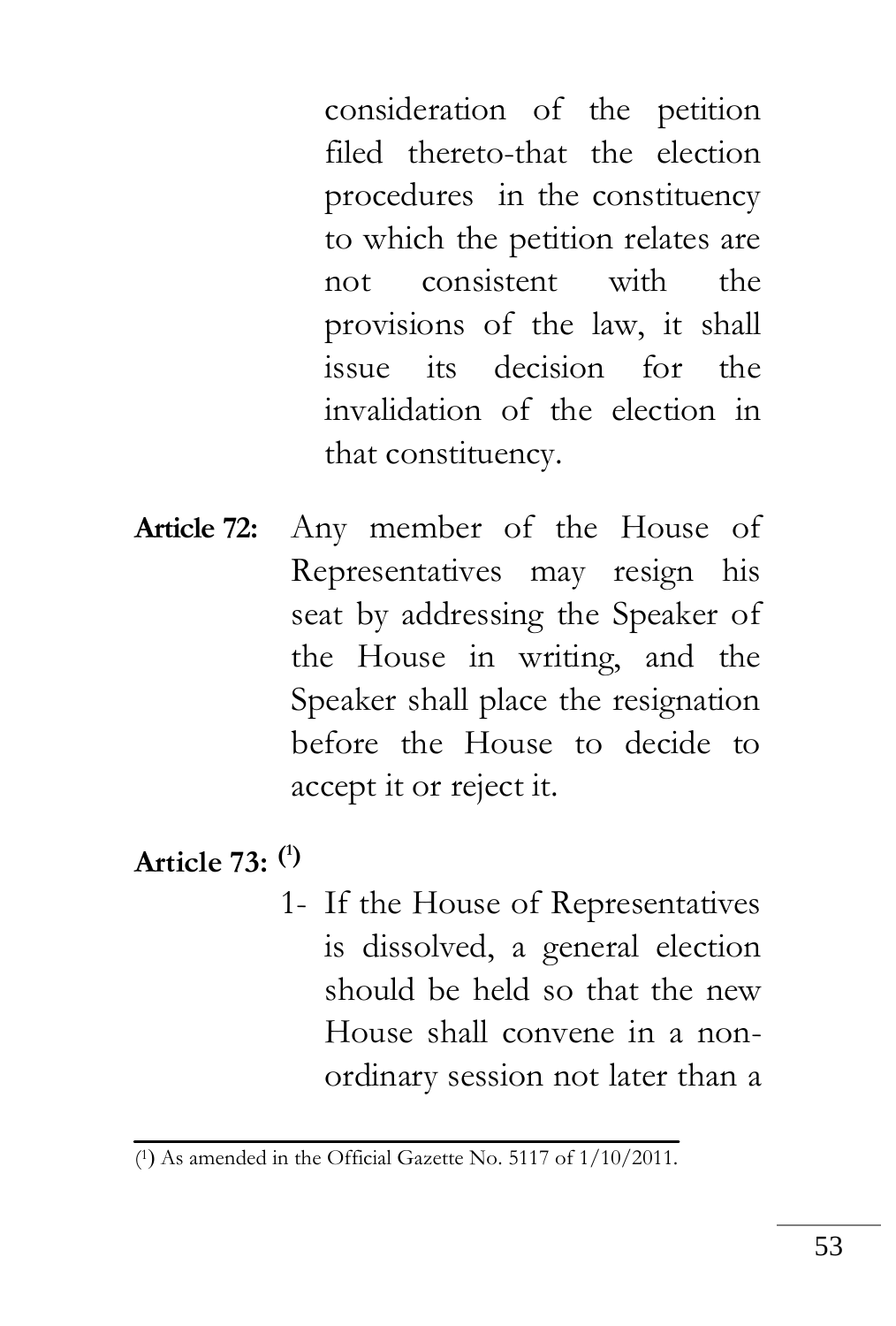maximum of four months after the date of dissolution. Such session shall be deemed as the ordinary session in accordance with the provisions of Article (78) of this Constitution and shall be subject to the conditions of prolongation and adjournment.

- 2- If the election has not taken place by the end of the four months, the dissolved House shall restore its full constitutional power and convene immediately as if the dissolution had not taken place and shall remain in office until the new House is elected.
- 3- Such non-ordinary session shall not in any case continue after (30) September and shall be prorogued on that date in order for the House to be able to hold its first ordinary session on the first of the month of October.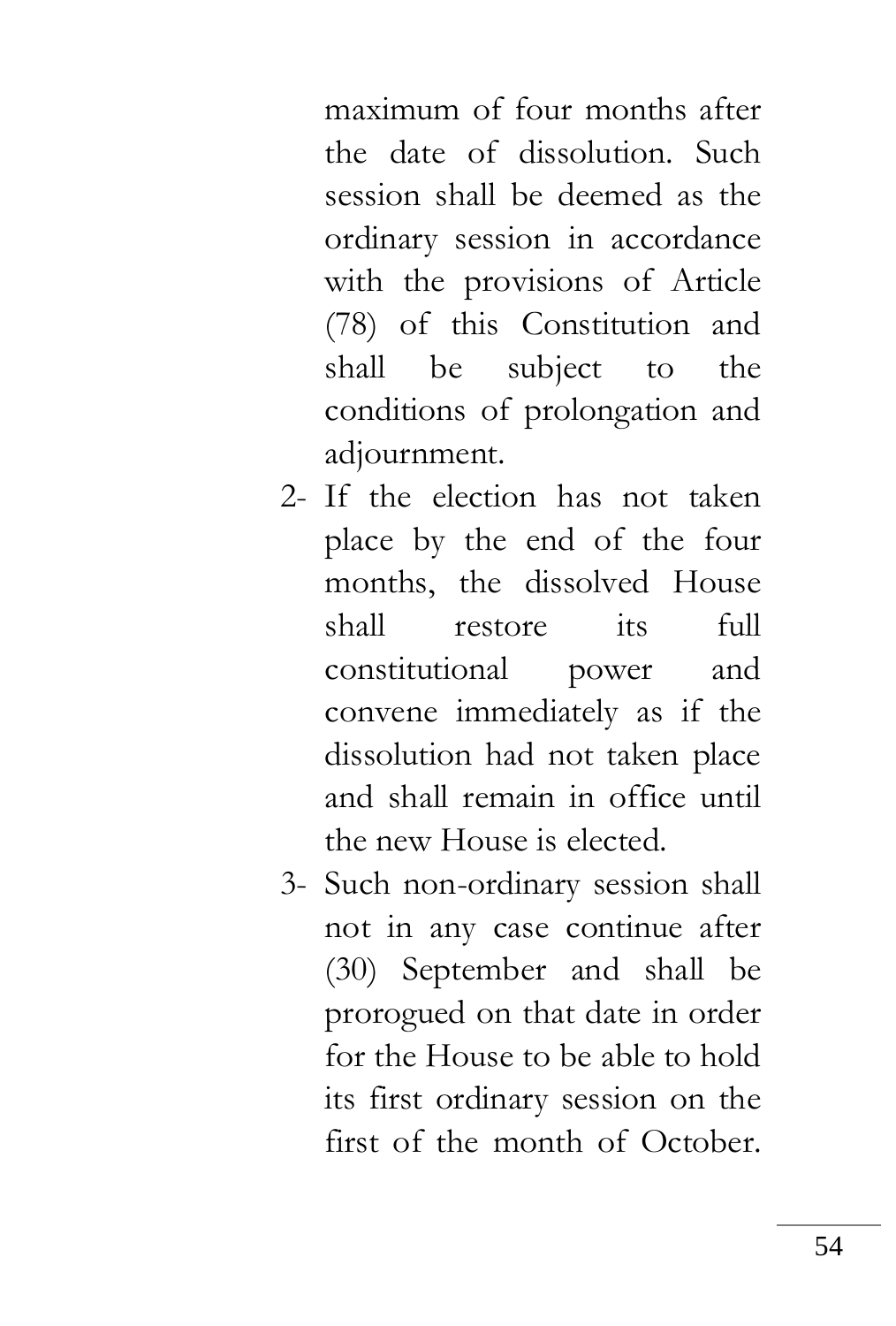If the non-ordinary session happens to be held in the months of October and November, it shall then be considered as the first ordinary session of the House of Representatives. ( 1 )

## **Article 74: ( 2)**

- 1- If the House of Representatives is dissolved for any reason, the new House may not be dissolved for the same reason.
- 2- The government -in the tenure of which the House of Representatives is dissolvedshall resign within a week from the date of dissolution; and its head may not be designated to form the government that follows.

<sup>(</sup> <sup>1</sup>) As amended in the Official Gazette No. 1243 of 16/10/1955.

<sup>(</sup> <sup>2</sup>) As amended in the Official Gazette No. 5117 of 1/10/2011.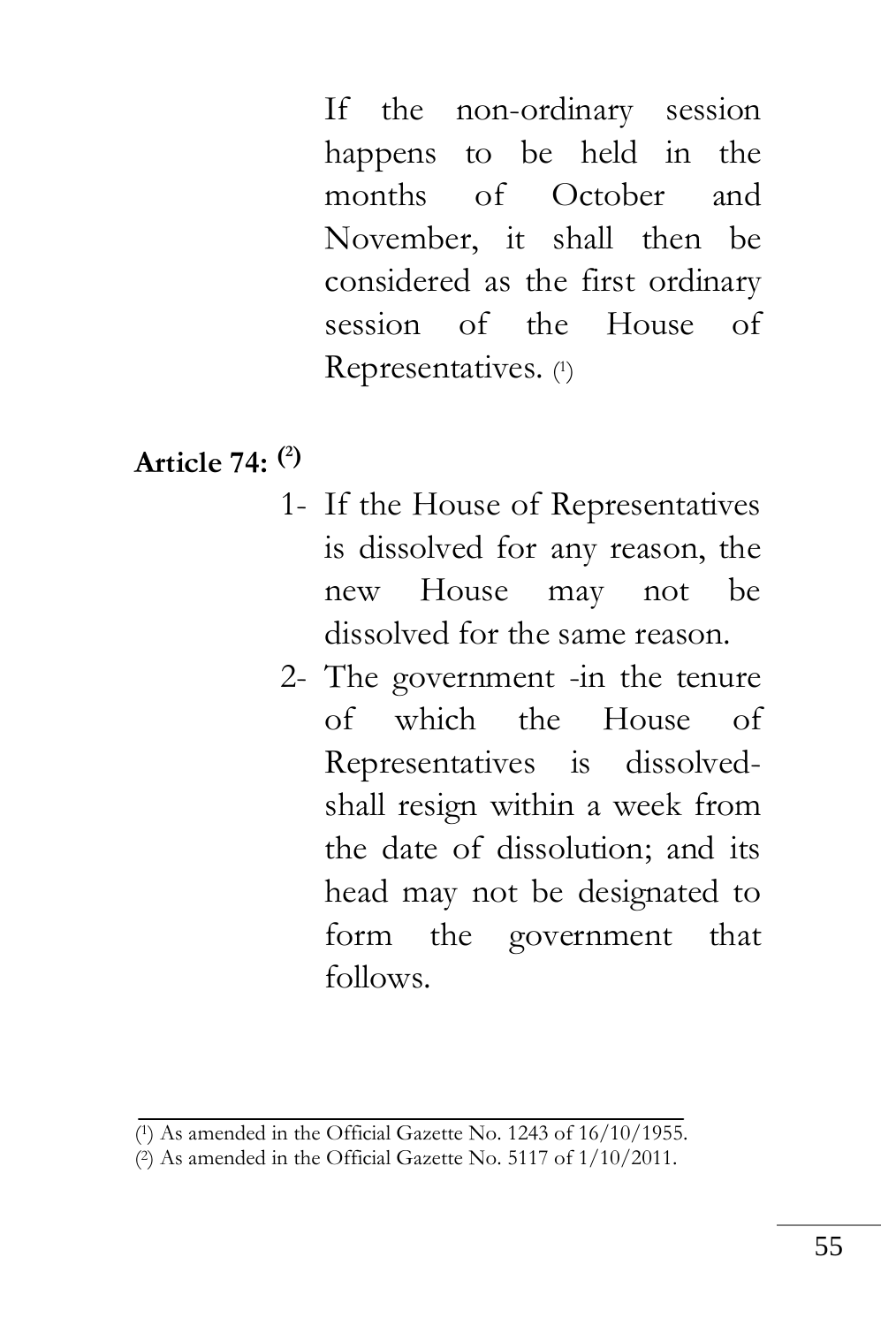3- The Minister who intends to nominate himself for elections shall resign sixty days at least prior to the election date.

## **Part Three**

# **Provisions Governing Both Houses**

### **Article 75:**

- 1- No person shall be a member of the Senate and the House of Representatives:
	- a- Who is not a Jordanian.
	- b- Who holds the nationality of another state. ( 1 )
	- c- Who was adjudged bankrupt and has not been legally discharged.
	- d- Who was interdicted and the interdiction has not been removed.
	- e- Who was sentenced to imprisonment for a period

<sup>)</sup> 1) As amended in the Official Gazette No. 5117 of 1/10/2011.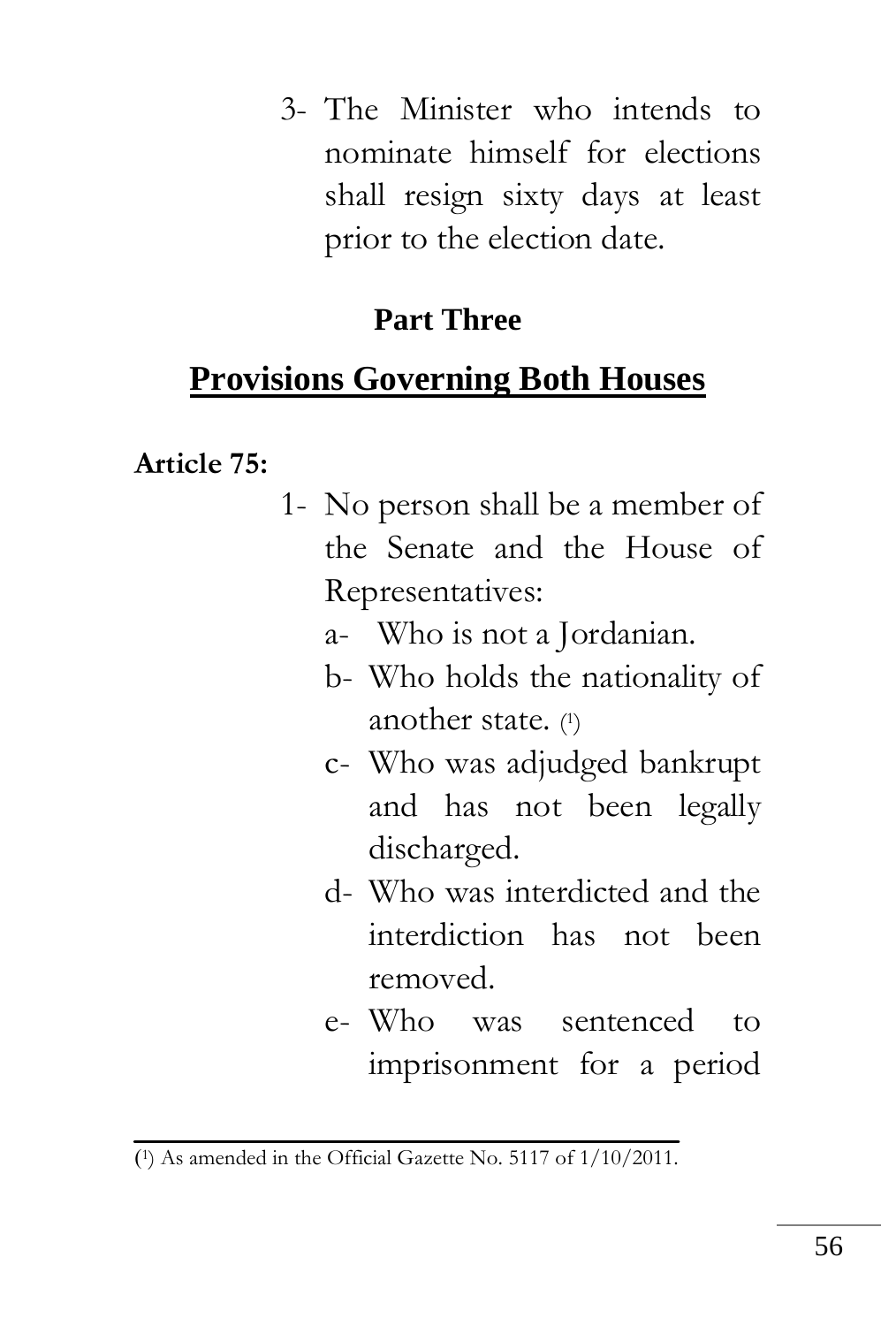exceeding one year for a non-political crime and has not been pardoned.

- f- Who is insane or imbecile.
- g- Who is of the relatives of the King in the degree of consanguinity to be prescribed by a special law.
- 2- Every member of the Senate and the House of Representatives - during the term of his membership – shall refrain from contracting with the government; public official corporations; the companies owned or dominated by the government; or any public official corporation whether this contracting is in a direct or indirect way with the exception of contracts of lease of land and property and who is shareholder in a company the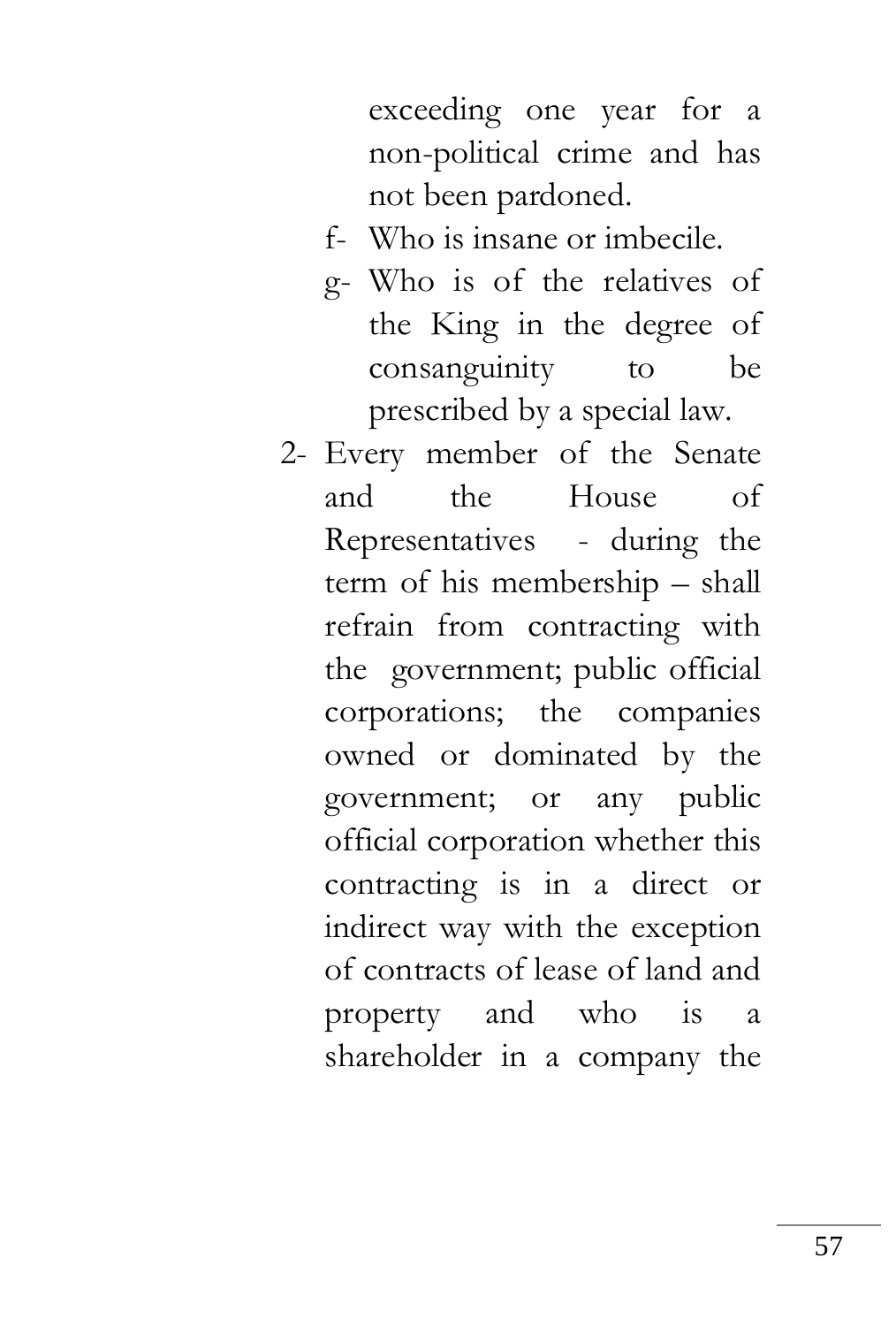members of which exceed ten persons. (1)

- 3- If any of the cases of disqualification provided for in Paragraph (1) of this Article takes place as regards any of the members of the Senate and the House of Representatives during his membership or appears after his election, or violates the provisions of Paragraph (2) of this Article, his membership shall necessarily be non-existent and his seat shall become vacant, provided that the decision  $-$  if issued by Senate – shall be submitted to His Majesty the King for ratification.( 2 )
- **Article 76:** Subject to the provisions of Article (52) of this Constitution, combination may not take place

<sup>(1)</sup> As amended in the Official Gazette No. 5117 of 1/10/2011.

<sup>(</sup> 2)As amended in the Official Gazette No. 5117 of 1/10/2011.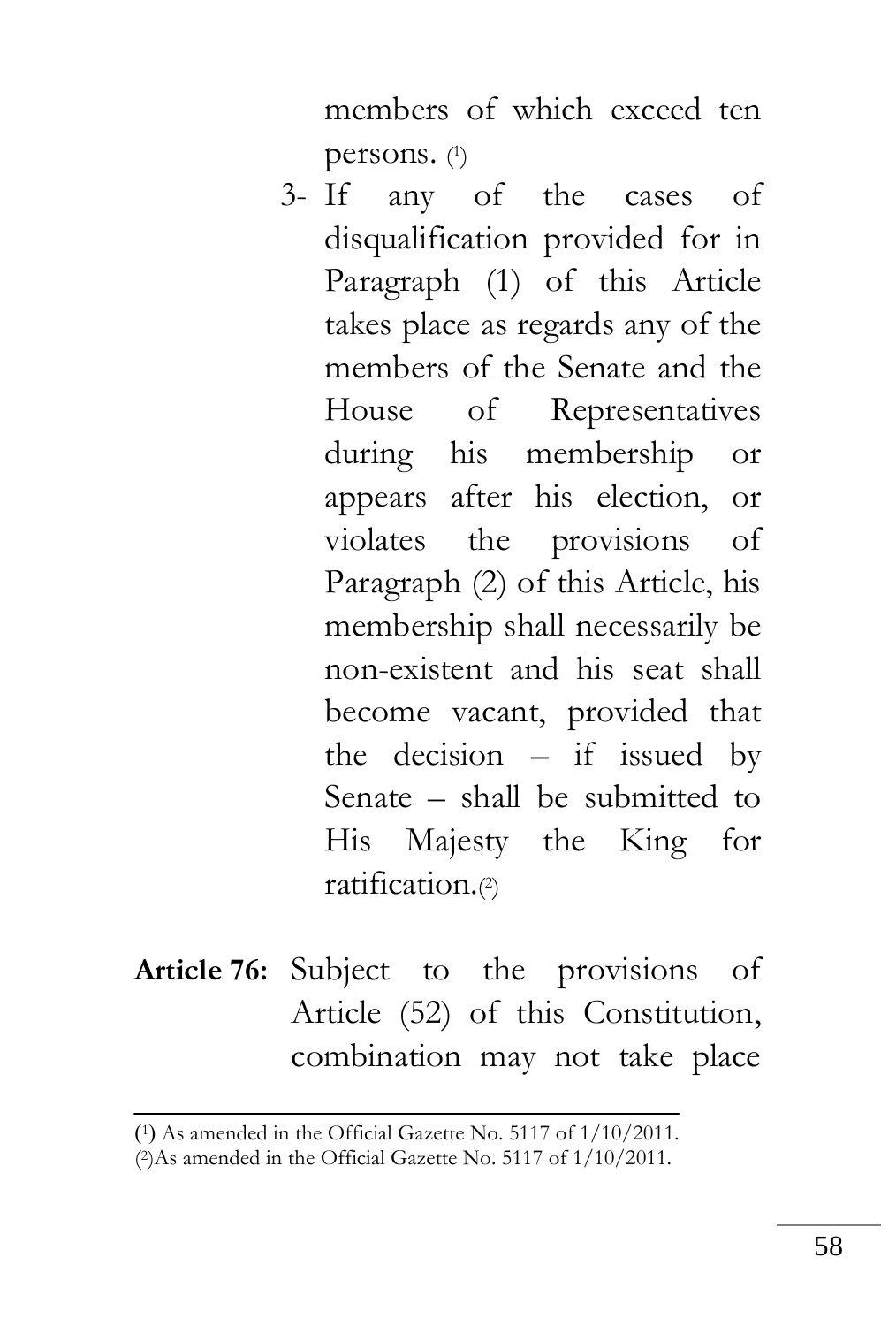between the membership of the Senate or the House of Representatives and public offices. Public offices mean every office whose holder receives his salary from public funds; this includes municipal departments. No combination may as well take place between the membership of the Senate and the House of Representatives.

**Article 77:** Subject to the provision in this Constitution relating to the dissolution of the House of Representatives, the Parliament shall hold one ordinary session during each year of its term.

**Article 78:**

1- The King shall summon the Parliament to convene in its ordinary session on the first day of the month of October of each year, and if the said day is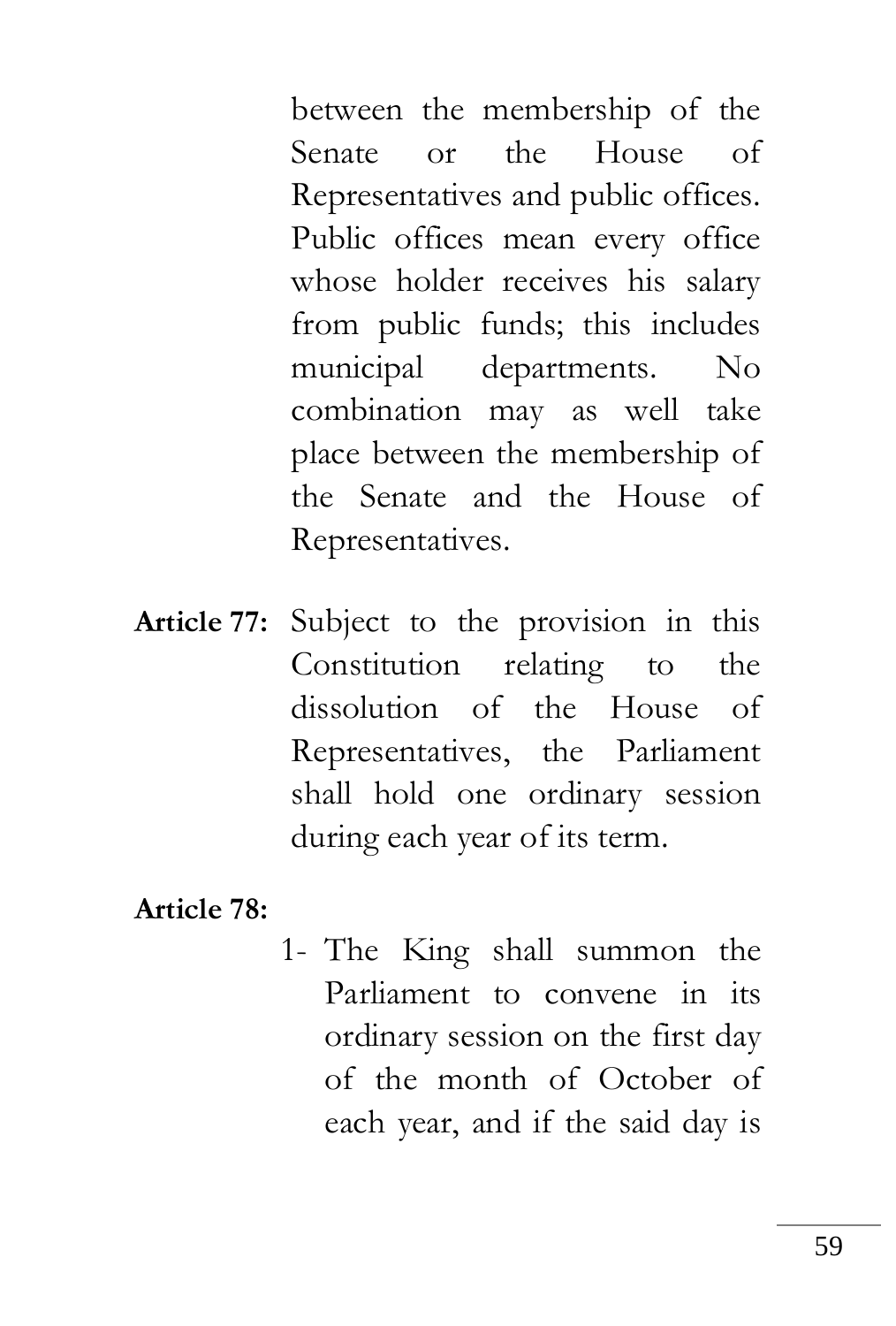an official holiday, on the first following day which is not an official holiday; however the King may, by a Royal Decree published in the Official Gazette, postpone the meeting of the Parliament to a date to be fixed in the Royal Decree, provided that the period of postponement shall not exceed two months.( 1 )

- 2- If the Parliament is not summoned to convene in accordance with the preceding Paragraph, it shall meet of its own motion as if it was summoned pursuant thereto .
- 3- The ordinary session of the Parliament shall begin on the date upon which it is summoned to meet in accordance with the two preceding Paragraphs, and this

<sup>(</sup> 1) As amended in the Official Gazette No. 1179 of 17/4/1954.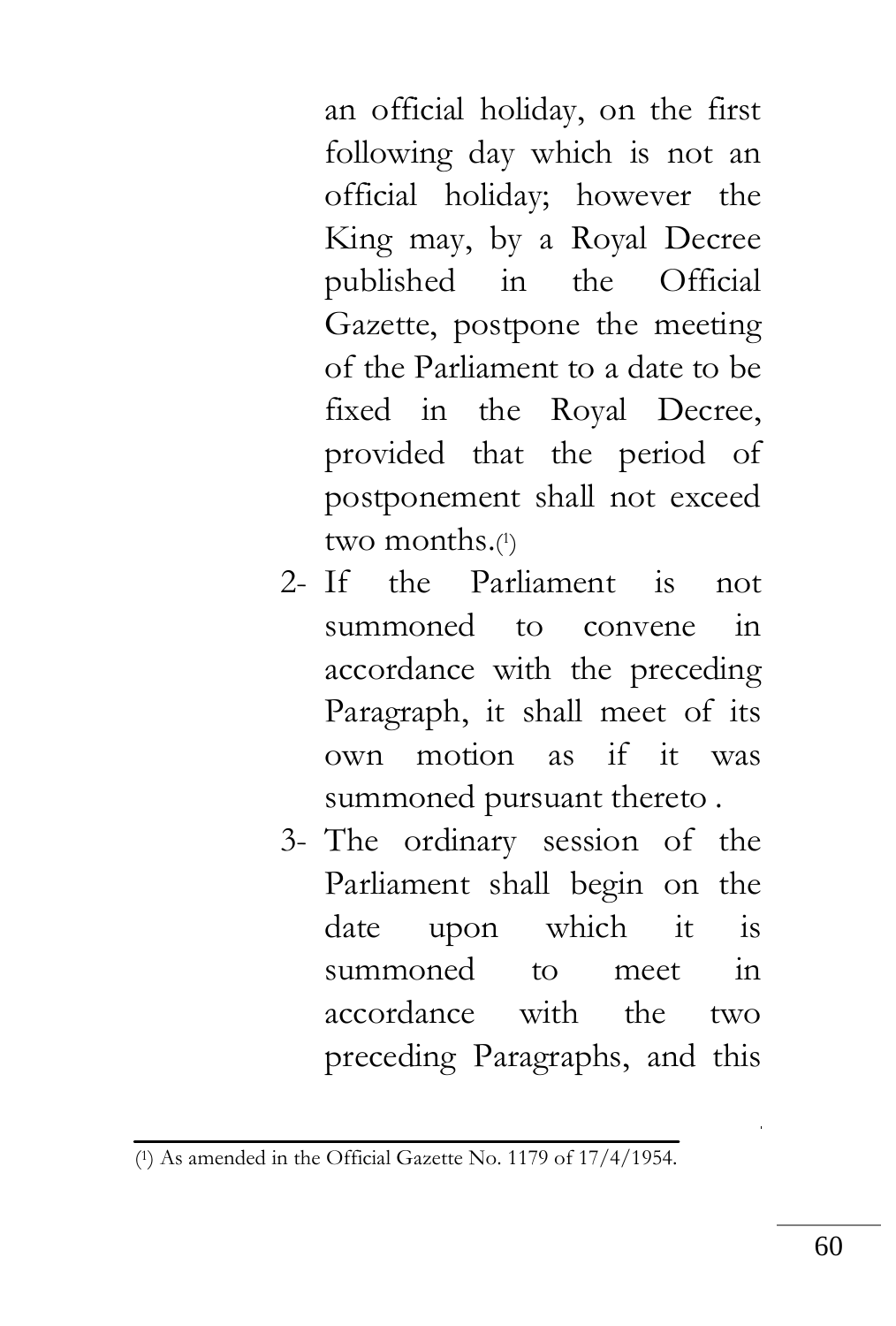ordinary session shall last for six months, unless the King dissolves the House of Representatives before the expiration of that period. The King may prolong the ordinary session for another period not exceeding three months for the completion of pending matters. At the expiration of the first six months or any prolongation thereof, the King shall prorogue the said session.( 1 )

**Article 79:** The King shall inaugurate the ordinary session of the Parliament by delivering the Speech from the Throne in the joint meeting of both Houses. He may deputize the Prime Minister or one of the Ministers to perform the inauguration ceremony and deliver the Speech from the Throne. Each

<sup>(</sup> <sup>1</sup>) As amended in the Official Gazette No. 1243 of 16/10/1955, and as amended in the Official Gazette No. 5117 of 1/10/2011.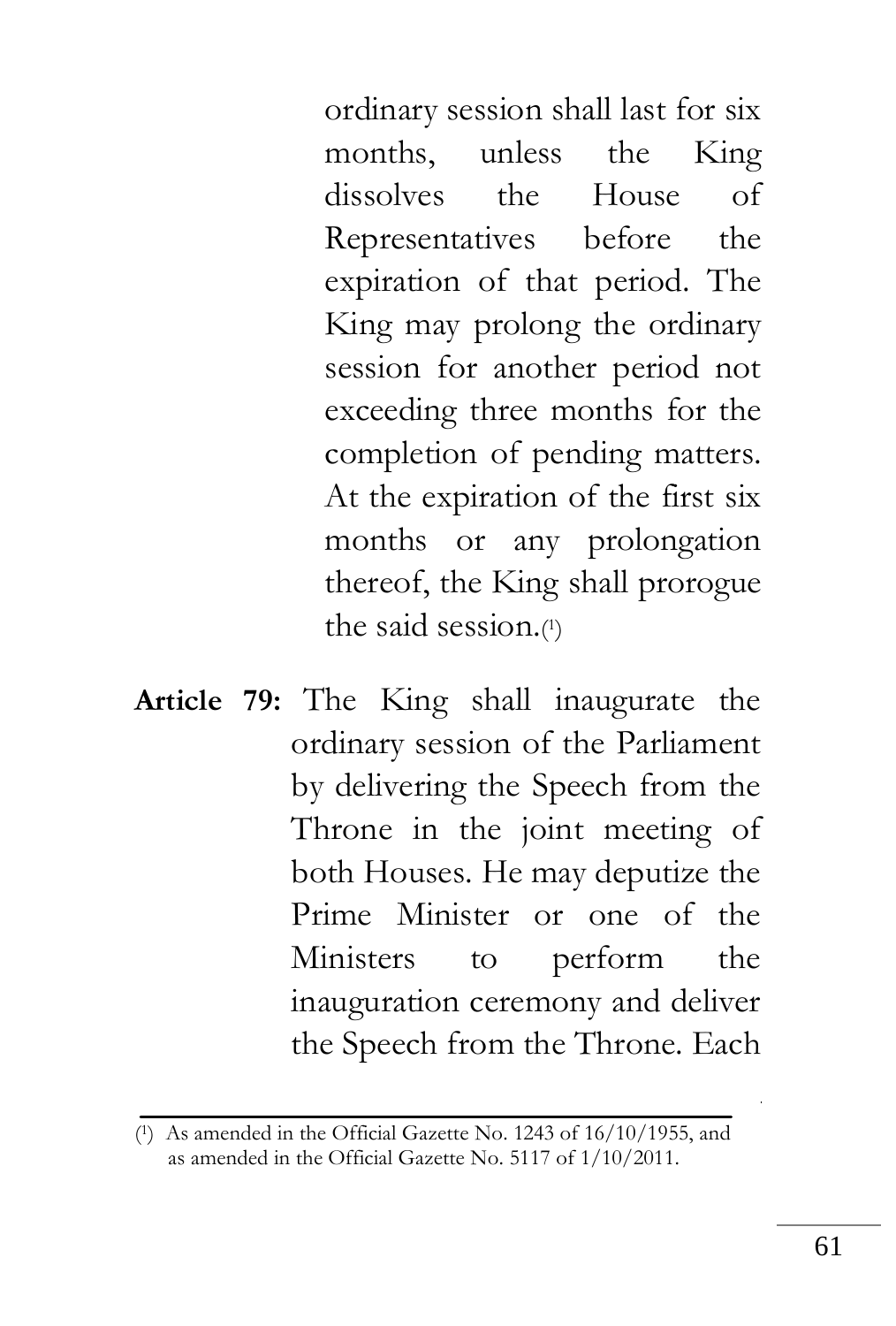of the two Houses shall submit a petition in which it shall include its reply thereto.

**Article 80:** Every member of the Senate and the House of Representatives shall, before starting his work, take an oath before his House in the following provision:

> "I swear by Almighty God to be loyal to the King and to the country, uphold the Constitution, serve the Nation, and duly perform the duties entrusted to me."

#### **Article 81:**

1- The King may, by a Royal Decree, adjourn the sessions of the Parliament for only three times; and for two times only if the meeting of the Parliament was postponed under Paragraph (1) of Article (78), provided that during any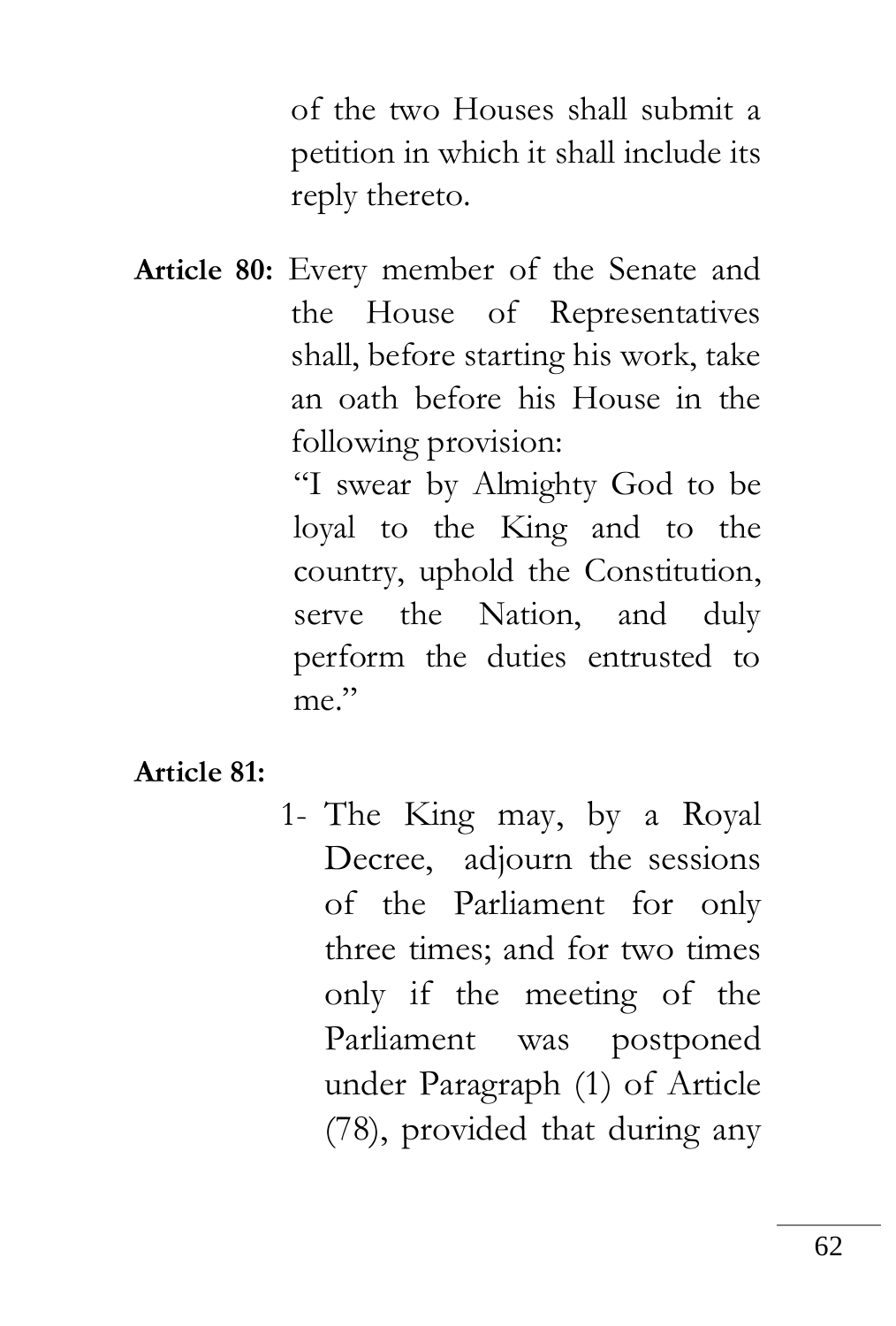one ordinary session the periods of adjournments may not exceed two months, including the period of postponement. The periods of such adjournments shall not be taken into account in computing the term of the session.

2- Each of the Senate and the House of Representatives, may adjourn its sessions from time to time in conformity with its by-laws.

#### **Article 82:**

1- The King may whenever necessary summon the Parliament to meet in extraordinary sessions for an unspecified period for every session for the purpose of deciding certain matters to be specified in the Royal Decree when the summons are issued.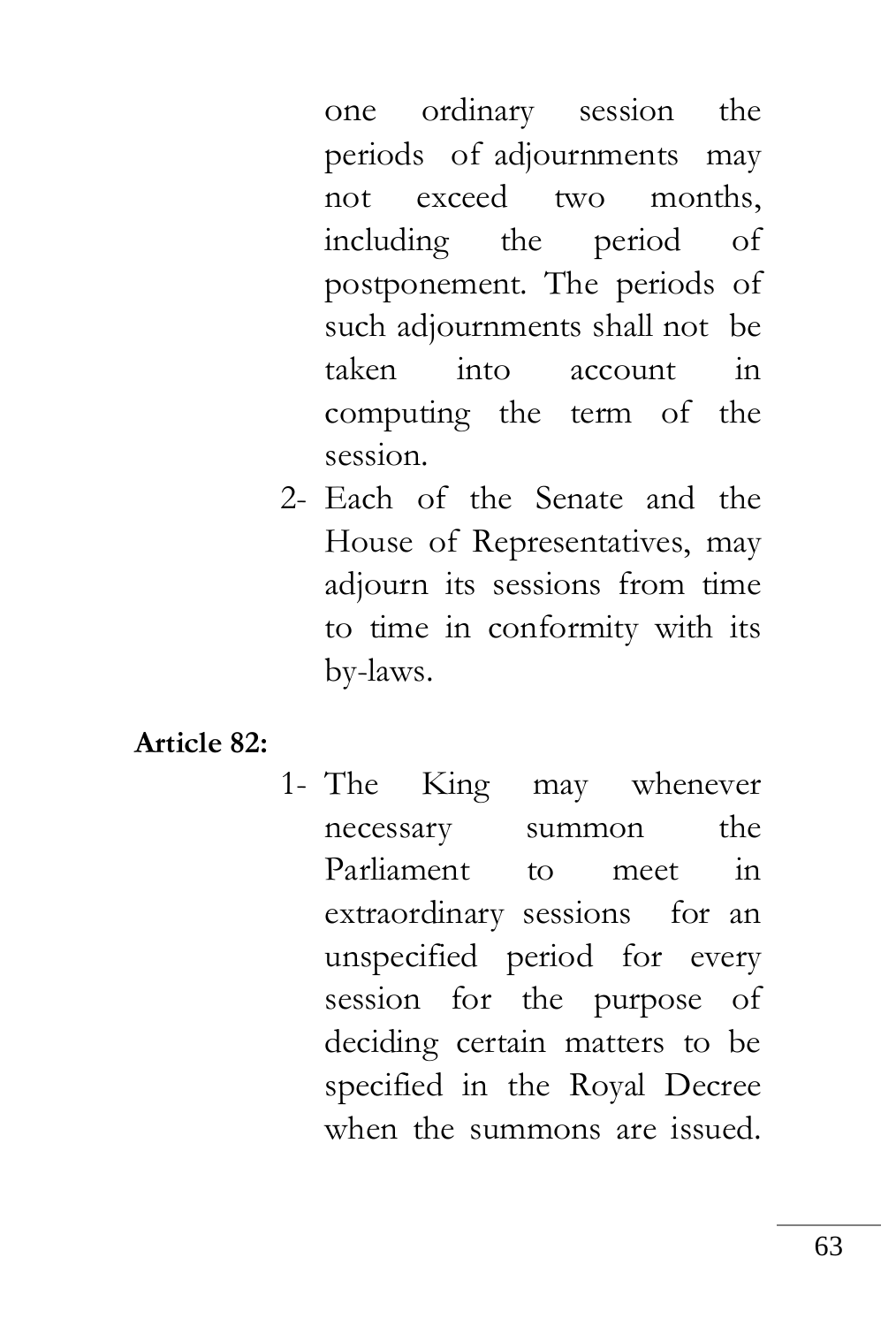The extraordinary session shall be prorogued by a Decree.

- 2- The King shall summon the Parliament to meet in extraordinary sessions as well when requested by the absolute majority of the House of Representatives by a petition signed thereby indicating the matters desired to be discussed.
- 3- The Parliament may not discuss in any extraordinary session except the matters specified in the Royal Decree by virtue of which the session is convened.
- **Article 83:** Each of the two Houses shall make its by-laws for the control and organisation of its proceedings; and such by-laws shall be submitted to the King for ratification.

## **Article 84:**

1- No meeting of either of the two Houses shall be considered duly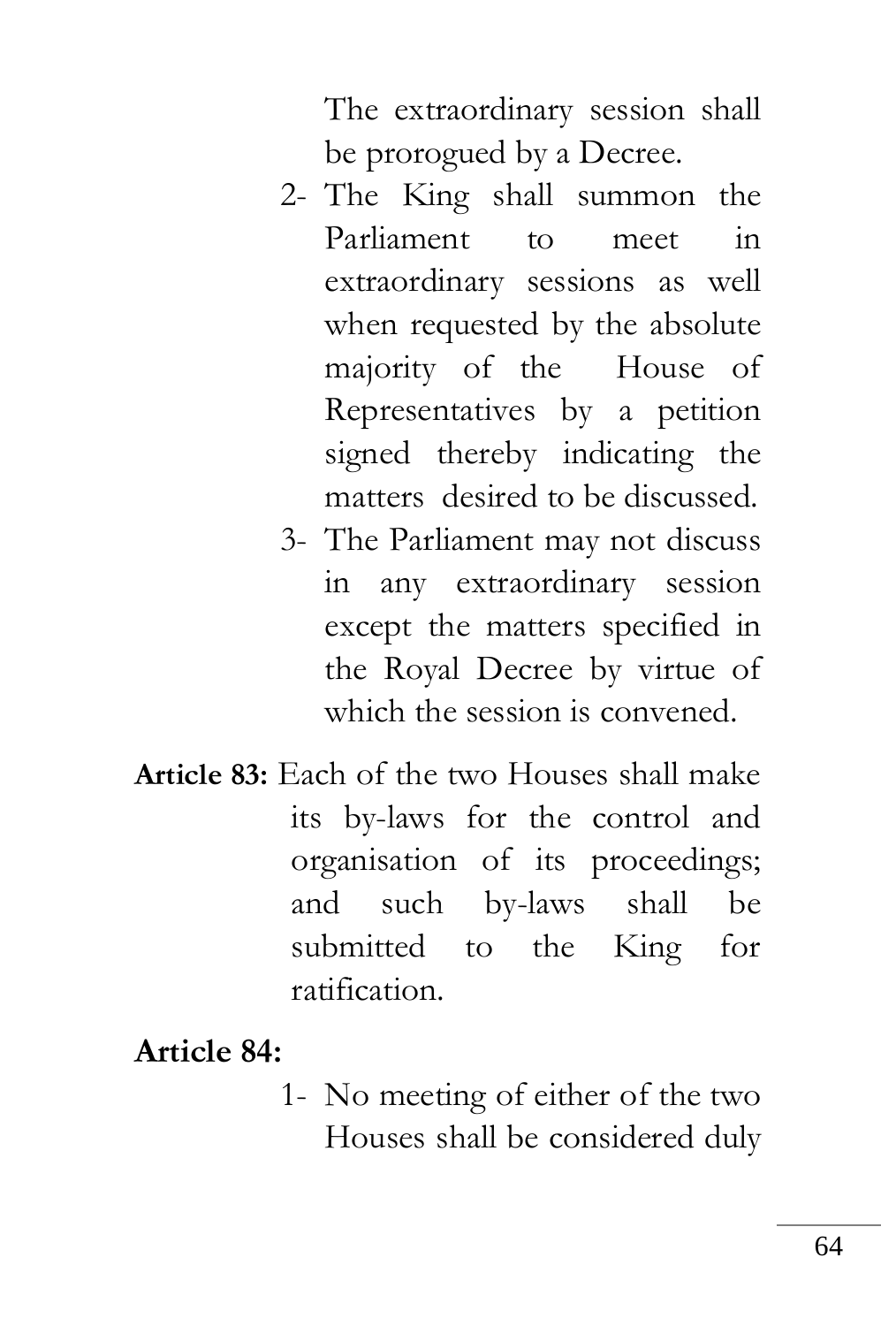constituted unless attended by the absolute majority of the members of the House, and shall continue to be duly constituted as long as this majority is present therein.( 1 )

- 2- Resolutions of each of the two Houses shall be issued by the majority of votes of the members present, excluding the Speaker, unless this Constitution provides otherwise. In the case of a tie vote, the Speaker should give the vote of preponderance.
- 3- If the voting is related to the Constitution or to a motion of no confidence in the Council of Ministers or in one of the Ministers, the votes should be given by calling the members in their names and in a loud voice.

<sup>)</sup> 1) As amended in the Official Gazette No. 5117 of 1/10/2011.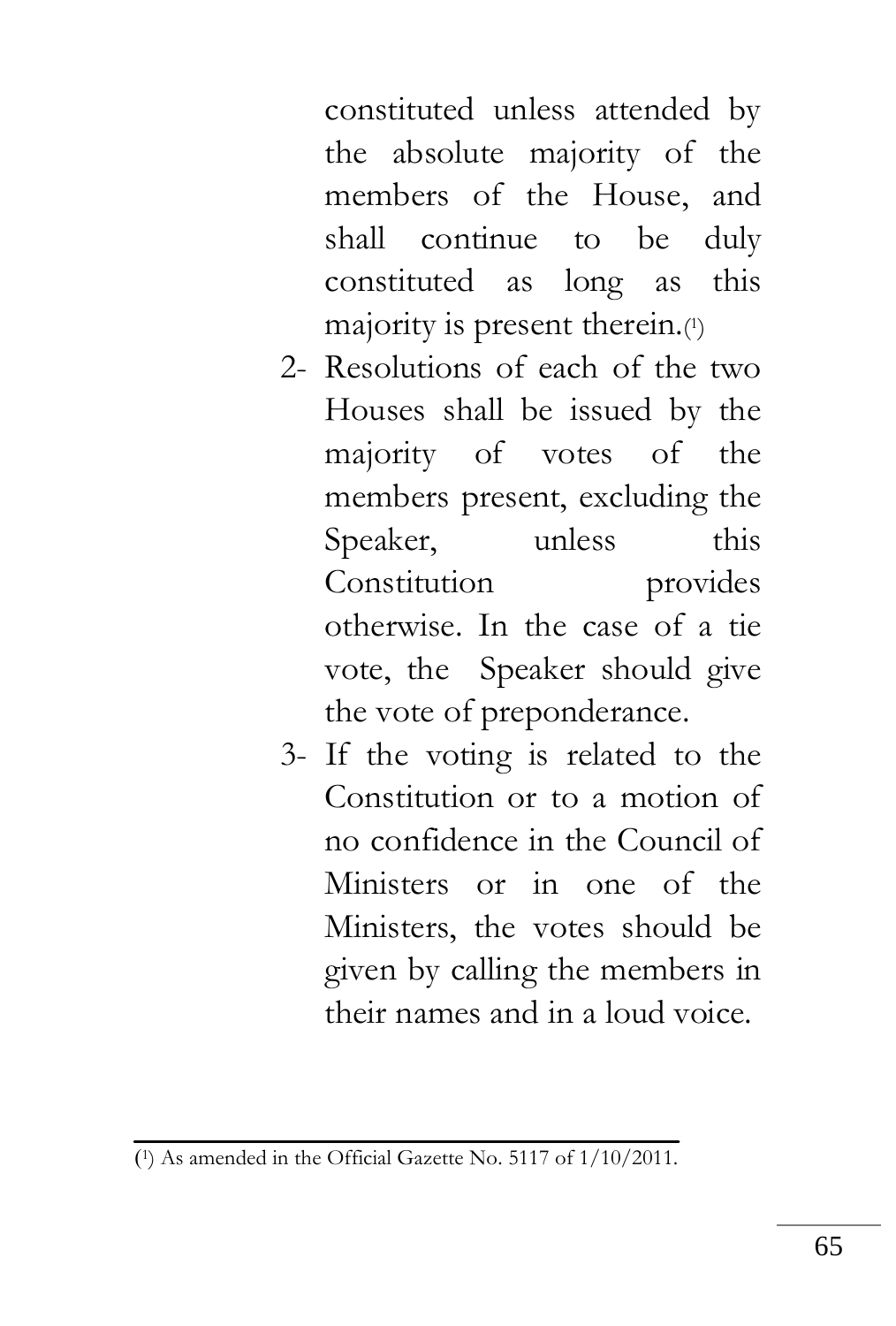**Article 85:** The sittings of each of the two Houses shall be open. Secret meetings may, however, be convened at the request of the Government or the request of five of the members. The House shall then decide to accept or reject the said request.

#### **Article 86:**

1- No member of the Senate and the House of Representatives shall be detained or tried during the currency of the sitting of the Parliament unless the House to which he belongs issues a decision by the absolute majority that there is sufficient reason for his detention or trial or unless he was arrested flagrant delicto. In the event of his arrest in this manner, the House should be notified immediately.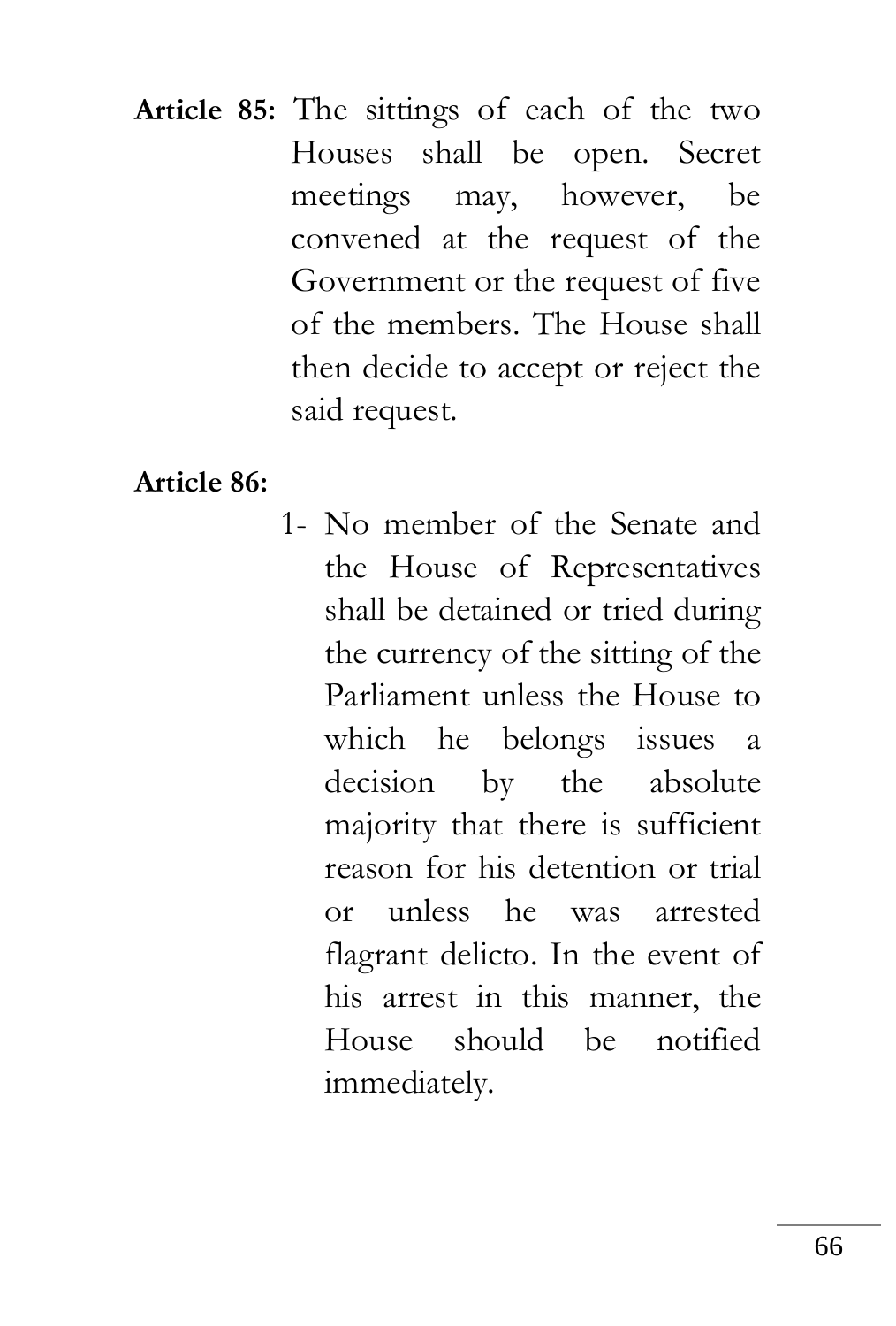- 2- If a member is detained for any reason during the period the Parliament is not sitting, the Prime Minister shall notify the House to which that member belongs when it sits of the proceedings taken, coupled with the necessary explanation.
- **Article 87:** Every member of the Senate and the House of Representatives shall have complete freedom of speech and expression of opinion within the limits of the by-laws of the House to which he belongs; and the member may not be answerable because of any voting or opinion he expresses or speech he makes during the sittings of the House.
- **Article 88: ( <sup>1</sup>)** If the seat of a member of the Senate and the House of Representatives becomes vacant

<sup>)</sup> 1) As amended in the Official Gazette No. 5117 of 1/10/2011.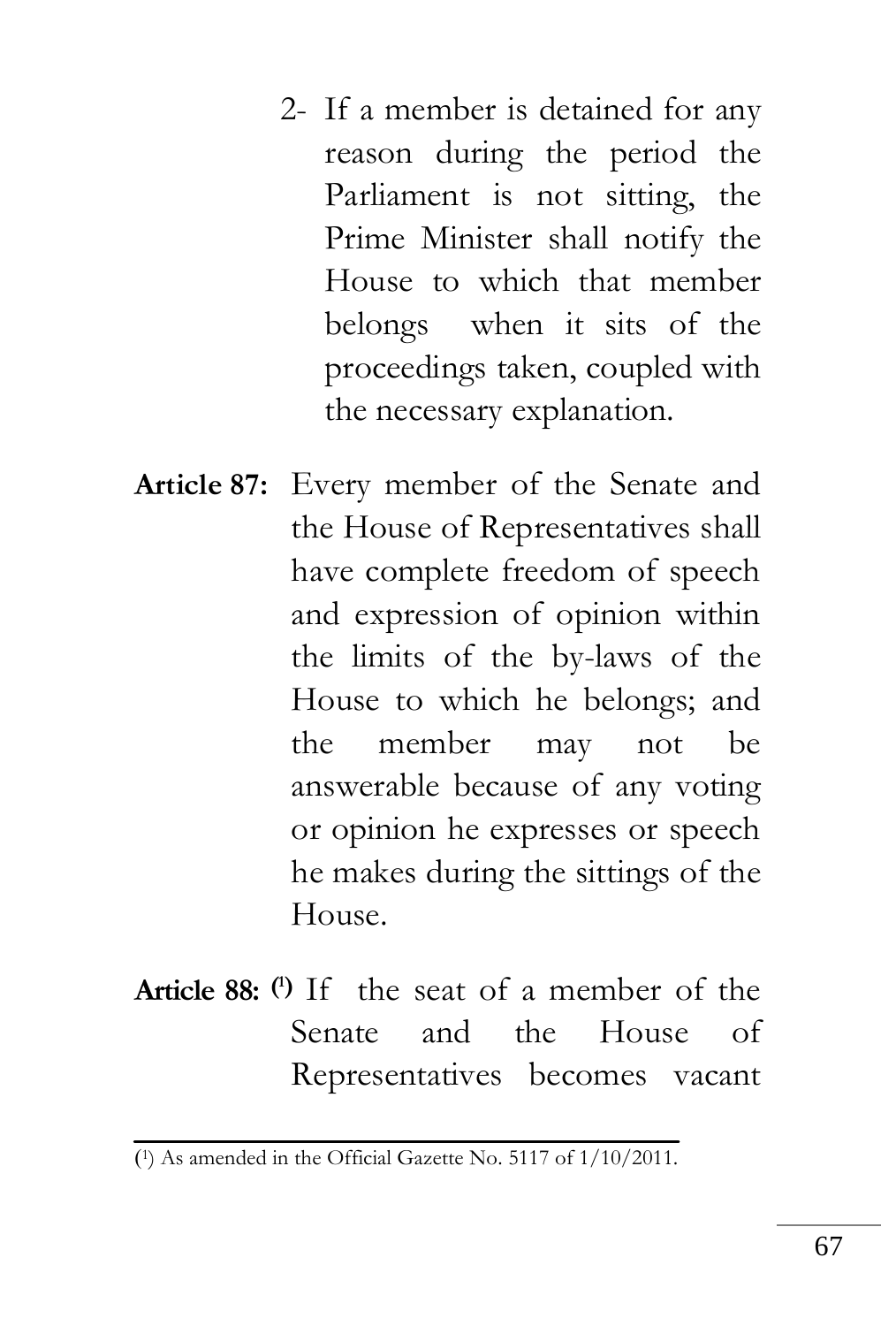by death, resignation or any other reasons with the exception of whoever a judicial decision was issued in his regards invalidating his membership, the relevant House shall notify the Government or the Independent Election Commission - if he is a representative- within thirty days from the vacancy of the seat of the member; and his seat shall be filled by appointment if he is a Senator or in accordance with the provisions of the Election Law if he is a representative within a period of two months from the date of the notification by the House of the vacancy of the seat; and the membership of the new member shall last to the end of the term of the House.

**Article 89:**

1- In addition to the circumstances in which the Senate and the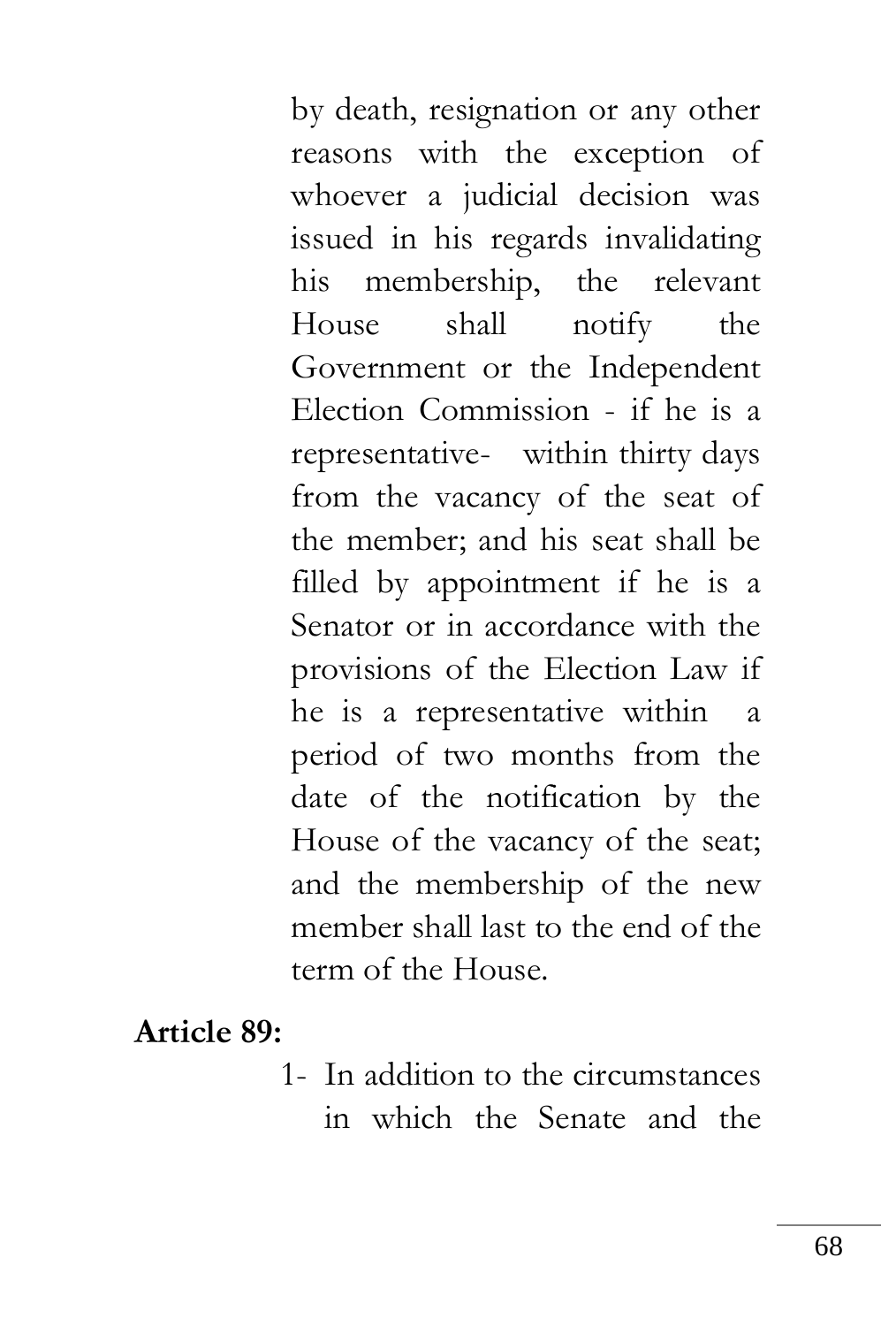House of Representatives hold meetings pursuant to Articles (29), (34), (79) and (92) of this Constitution, they shall jointly meet at the request of the Prime Minister.(1)

- 2- When the two Houses jointly meet, the meeting shall be presided over by the Speaker of the Senate.
- 3- The joint meetings of the two Houses shall not be considered properly constituted unless the absolute majority of the members of each of the two Houses is present. Decisions shall be issued by the majority of the votes of those present, exclusive of the Speaker who, in case of a tie vote, shall give the vote of preponderance.<sup>(2)</sup>

<sup>)</sup> <sup>1</sup>) As amended in the Official Gazette No. 5117 of 1/10/2011.

<sup>)</sup> 2) As amended in the Official Gazette No. 1380 of 4/5/1958.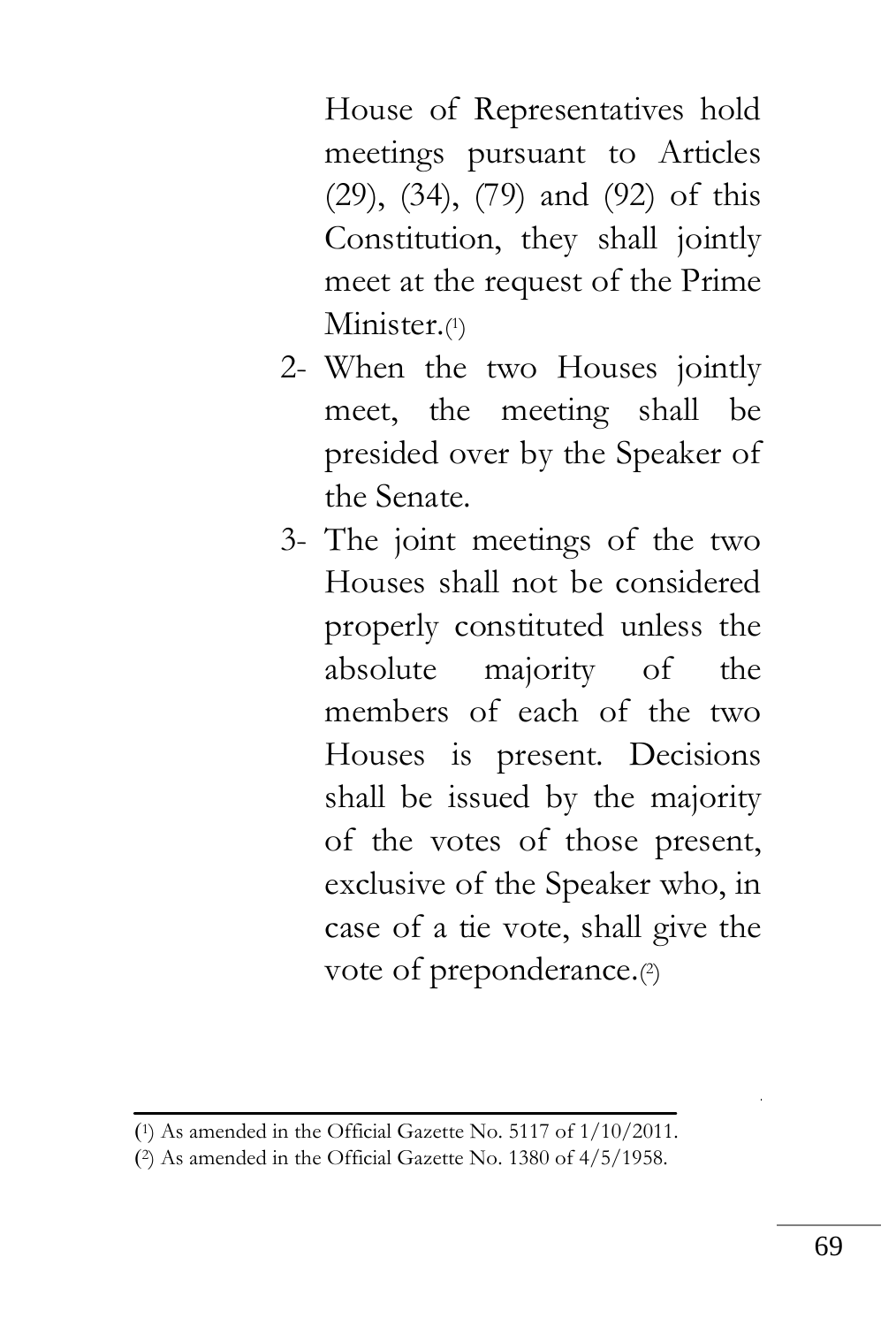- **Article 90:** No one may be terminated from the membership of either the Senate and the House of Representatives except by a resolution issued by the House to which he belongs; provided that, in other than the cases of noncombination and of disqualification prescribed in this Constitution and in the Elections Law, the resolution of termination shall be issued by a two-thirds majority of the members composing the House. If the termination concerns a member of the Senate, the resolution of the House shall be submitted to the King for ratification.
- **Article 91:** The Prime Minister shall refer the draft of every law to the House of Representatives which shall have the right to accept, amend, or reject the draft; in all cases the draft shall be referred to the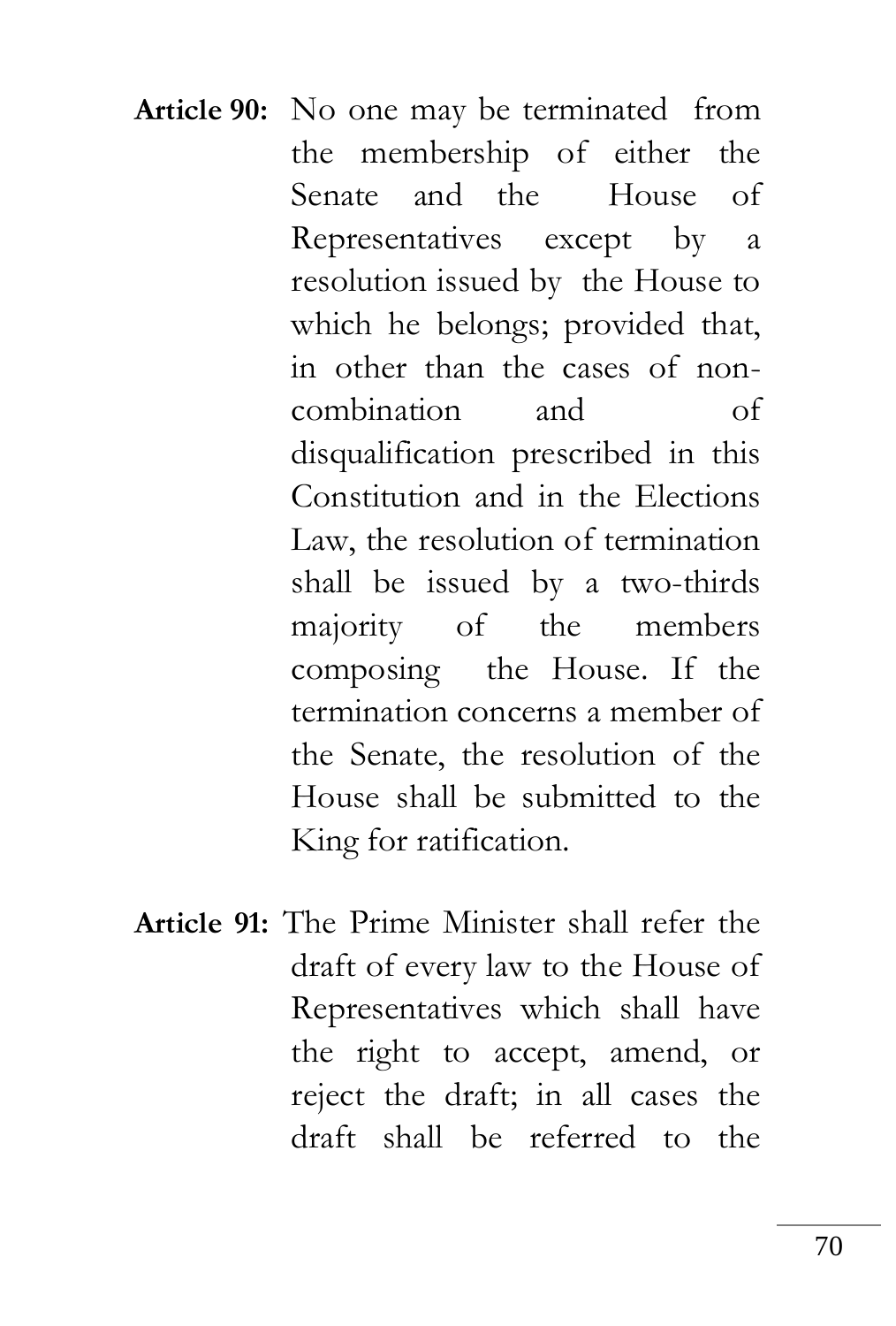Senate. No law may be promulgated unless passed by both Houses and ratified by the King.

**Article 92:** If either House twice rejects the draft of any law and the other House accepts it, amended or not amended, both Houses shall meet in a joint sitting presided over by the Speaker of the Senate to discuss the articles in dispute. Acceptance of the draft shall be conditional upon the issuance of the resolution of the joint House by a two-thirds majority of the members present. When the draft is rejected in the manner described above, it shall not be placed again before the House in the same session.

**Article 93:**

1- Every draft law passed by the Senate and the House of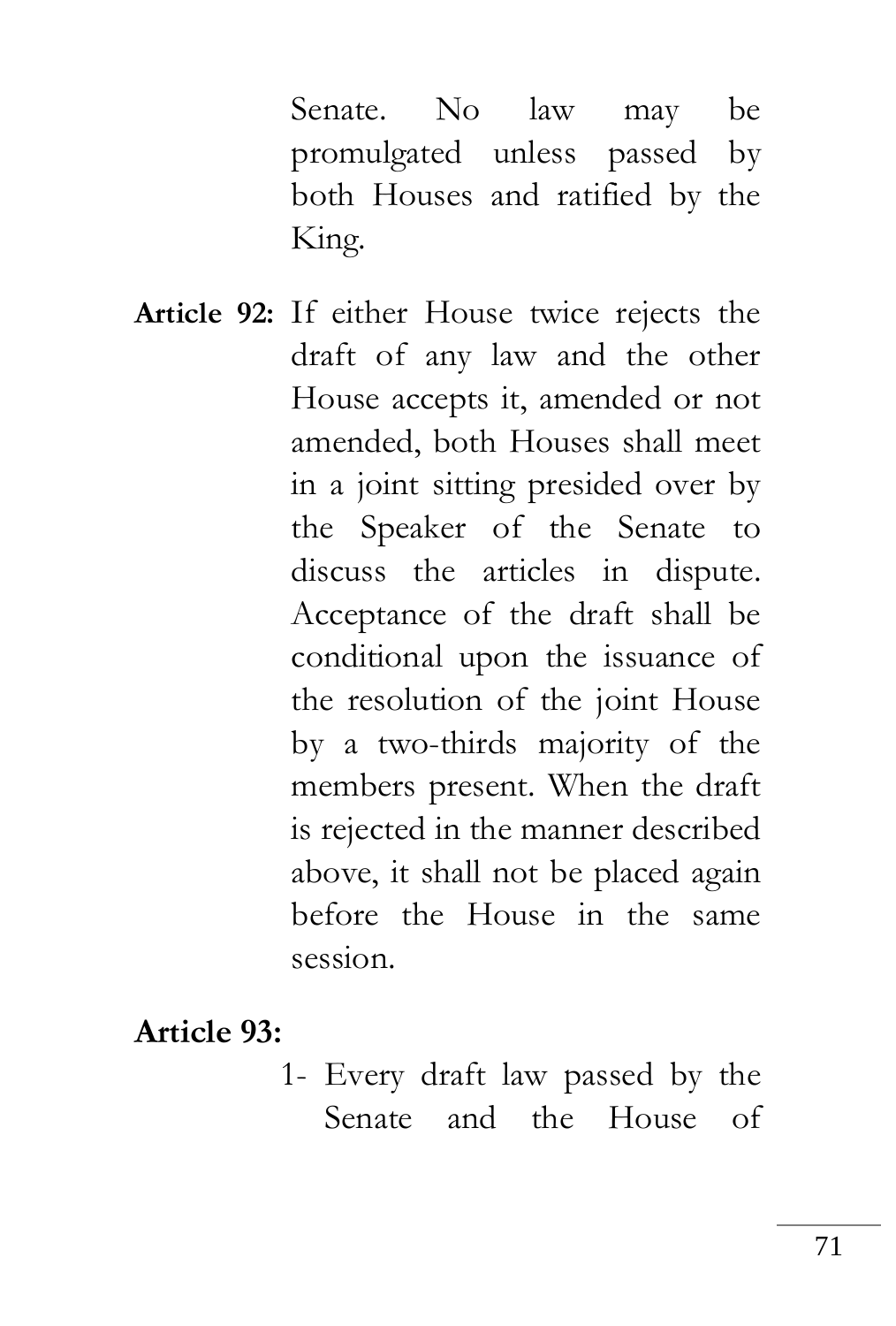Representatives shall be submitted to the King for its ratification.

- 2- The law shall come into force at its promulgation by the King and the lapse of thirty days from of its publication in the Official Gazette unless there is a special provision in the law that it shall come into force from another date.
- 3- If the King contends not to ratify the law, he may, within six months from the date of its submission to him, return it to the House coupled with a statement of the reasons for the non-ratification.
- 4- If the draft of any law (other than the Constitution) is returned within the period specified in the previous Paragraph and is passed by the Senate and the House of Representatives for a second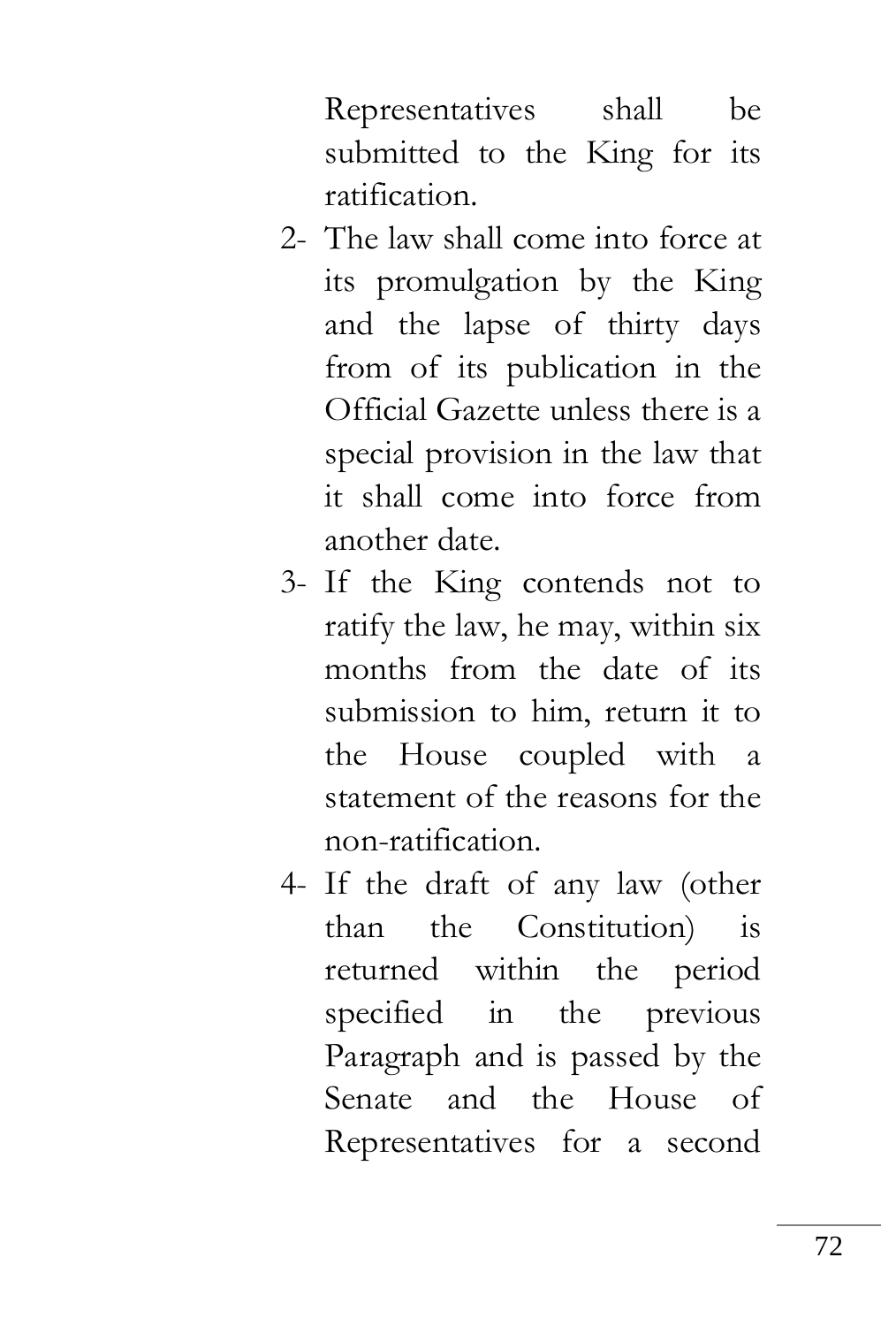time by the approval of twothirds of the members of whom each of the two Houses is composed, it should then be promulgated. If the law is not returned ratified within the period prescribed in the third Paragraph of this Article, it shall be considered as effective and ratified.

If it doesn't obtain the twothirds majority, it may not be reconsidered during that session; however, the Parliament can reconsider the said draft in the next ordinary session.

#### **Article 94 ( 1)**

1- When the House of Representatives is dissolved, the Council of Ministers- with the approval of the King- shall

<sup>)</sup> 1) As amended in the Official Gazette No. 5117 of 1/10/2011.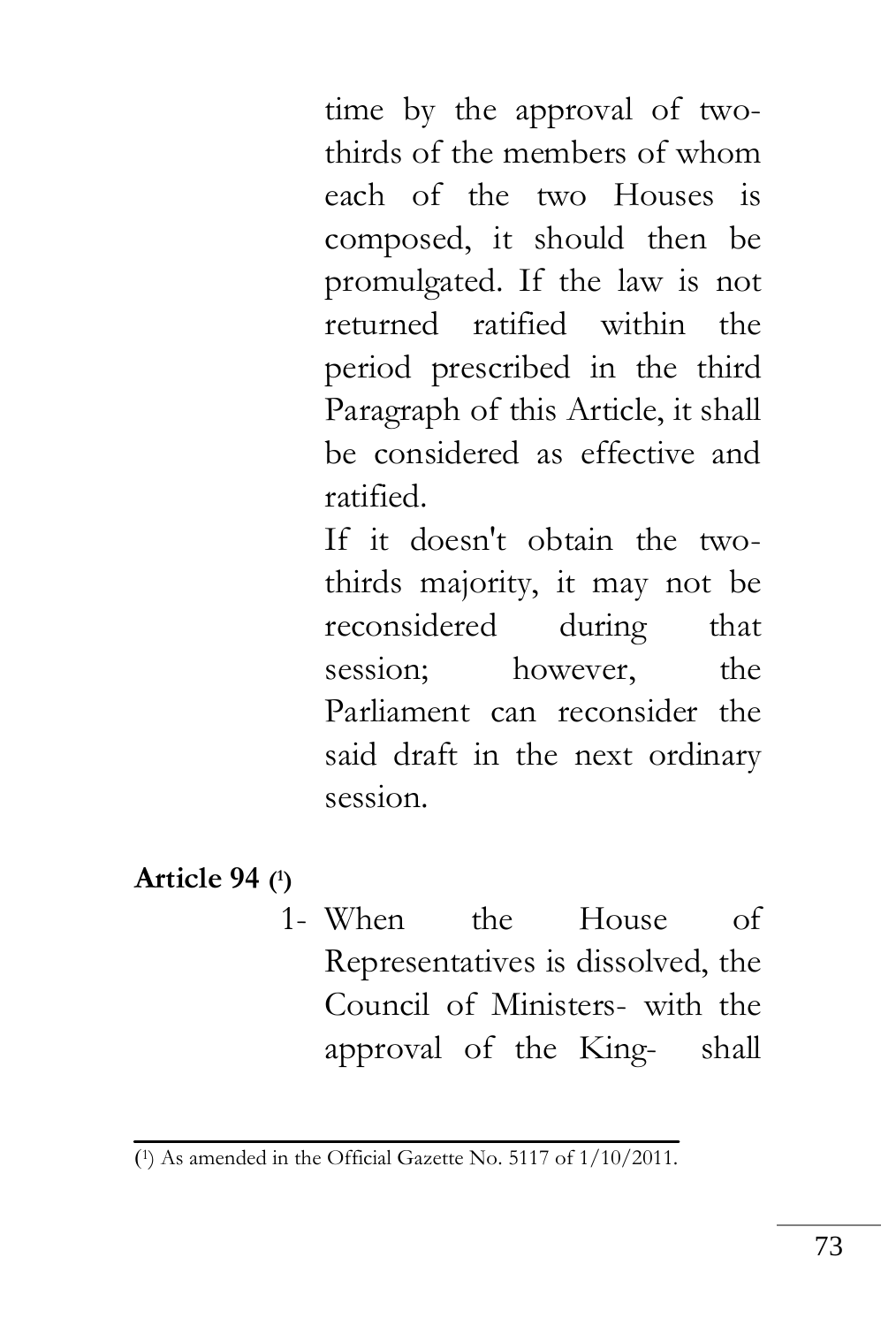have the right to issue provisional laws to cover the following matters:

- a- General disasters.
- b- The state of war and emergencies.
- c- The need for necessary and urgent expenditures which cannot be postponed.

The provisional lawswhich should not violate the provisions of the Constitution - shall have the force of law, provided they are placed before the Parliament in the first sitting it holds. The Parliament shall take decisions in their regards during two consecutive ordinary sessions from the date of their referral. It may approve, amend or reject such laws. If it rejects them or the period provided for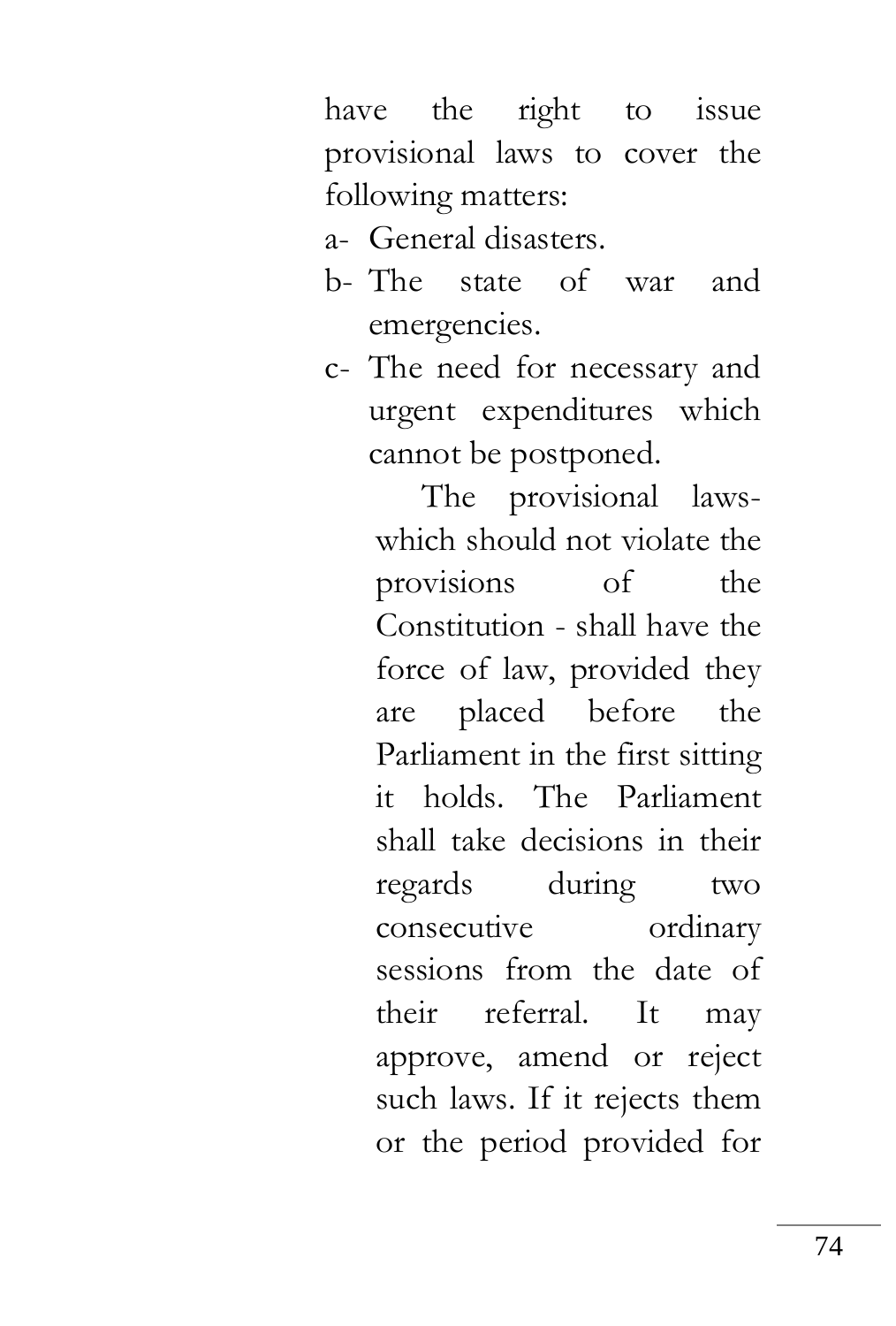in this Paragraph elapses without decisions, the Council of Ministers shouldwith the approval of the King- declare their nullity immediately; and from the date of such declaration the force of law they had shall cease provided that this shall not affect contracts or acquired rights.

2- Provisional laws shall come into effect in the manner laws come into effect by virtue of the provision of Article (93) of this Constitution

# **Article 95: ( 1)**

1- Ten or more members of either the Senate and the House of Representatives may propose laws. Every proposal shall be referred to the concerned

<sup>)</sup> 1) As amended in the Official Gazette No. 1380 of 4/5/1958.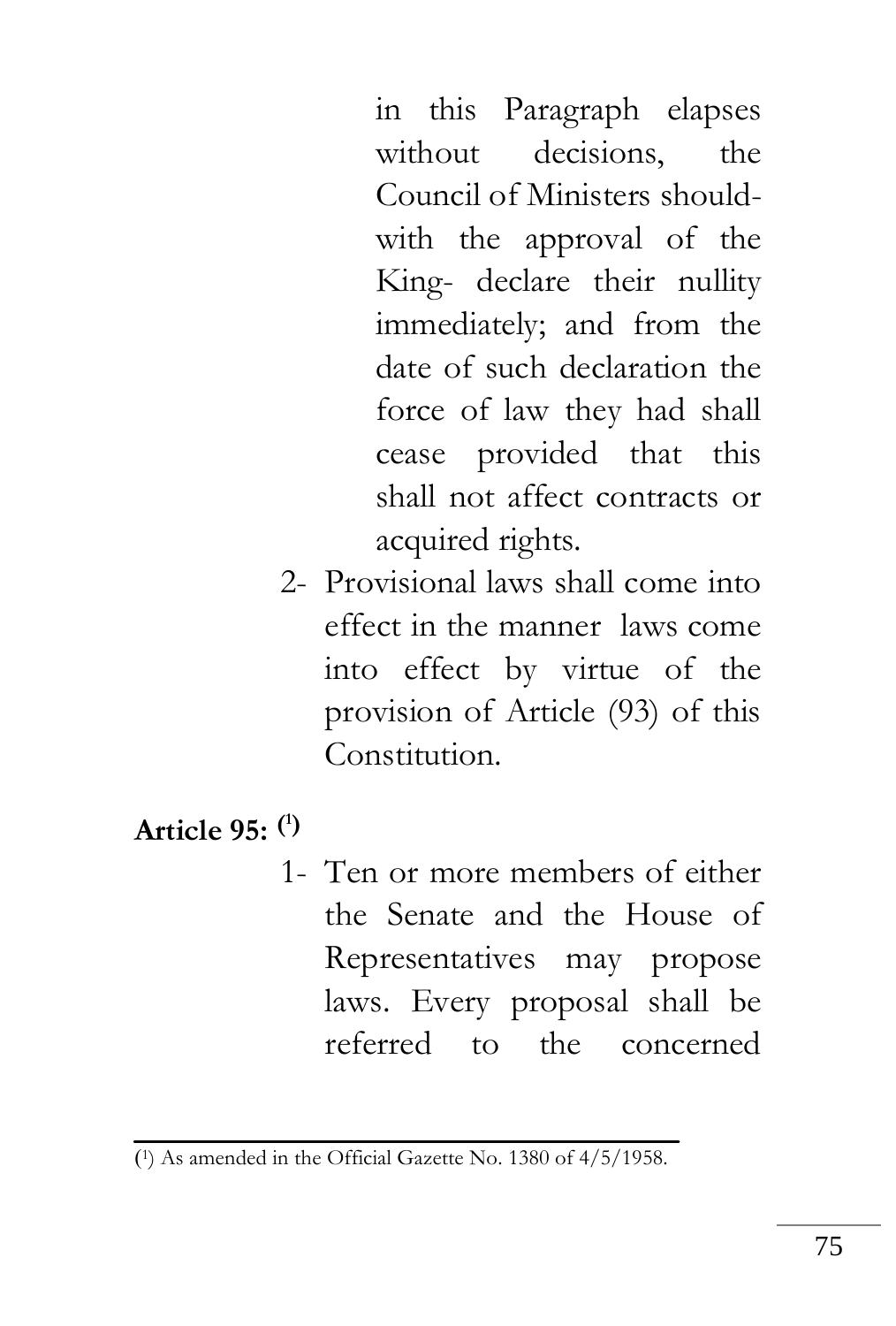committee in the House for opinion. If the House contends to accept the proposal, it shall refer it to the Government for putting it in the form of draft law, and to submit it to the House in the same session or in the session that follows.

- 2- Every law proposal submitted by the members of either the Senate and the House of Representatives in accordance with the preceding Paragraph and rejected by the House may not be presented in the same session.
- **Article 96:** Every member of the Senate and the House of Representatives may address questions and interpellations to the Ministers concerning any of the public matters, in accordance with what is provided for in the by-laws of the House to which that member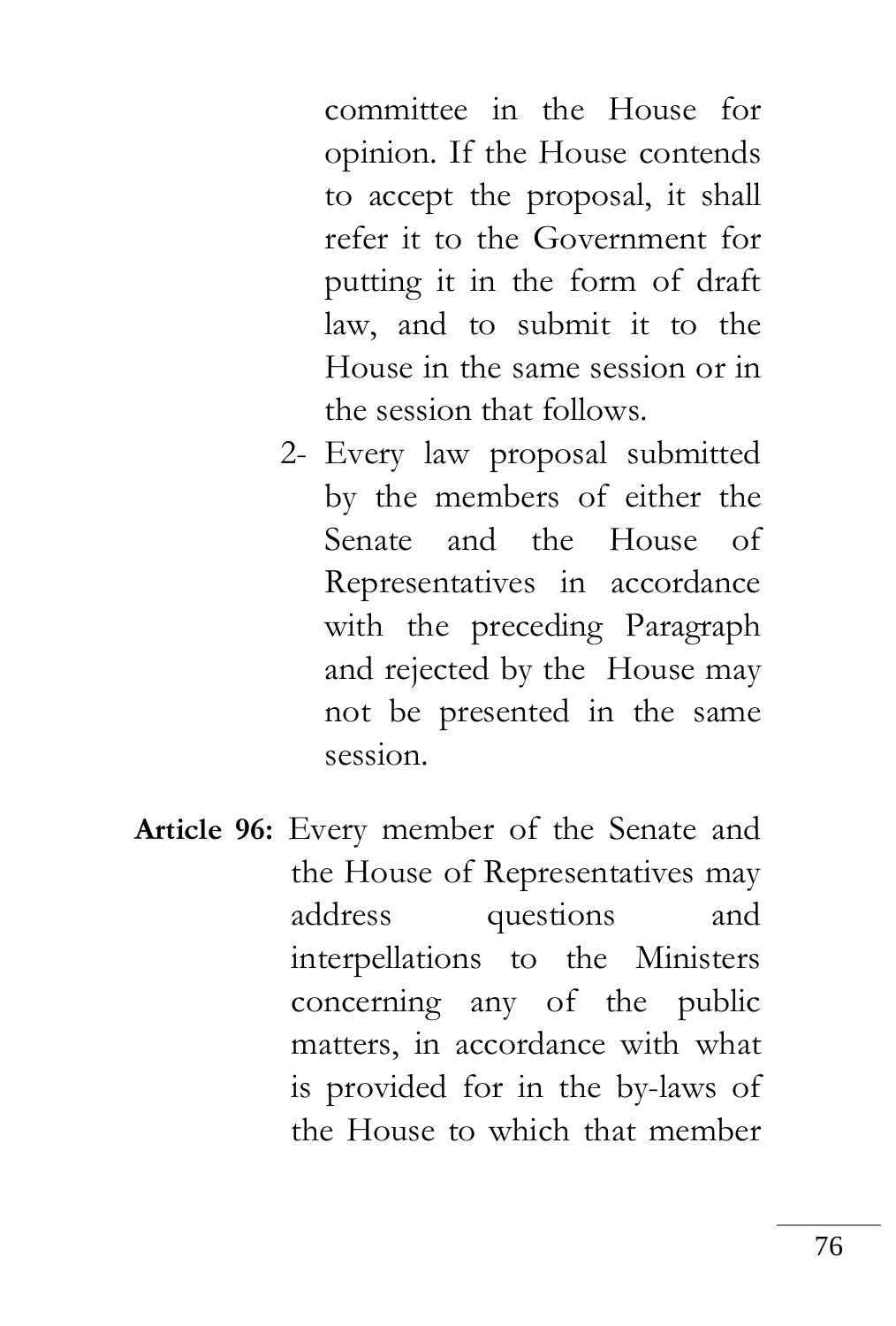belongs. No interpellation shall be debated before the lapse of eight days from its receipt by the Minister, unless the case is urgent and the Minister agrees to shorten said period.

# **CHAPTER SEVEN The Judicial Power**

**Article 97:** Judges are independent, and they are not subject to any authority, in their jurisdiction, other than that of the law.

**Article 98:** 

- 1- Judges of the Civil and Sharia Courts shall be appointed and dismissed by a Royal Decree in accordance with the provisions of the laws.
- 2- A Judicial Council shall by a law- be established to assume all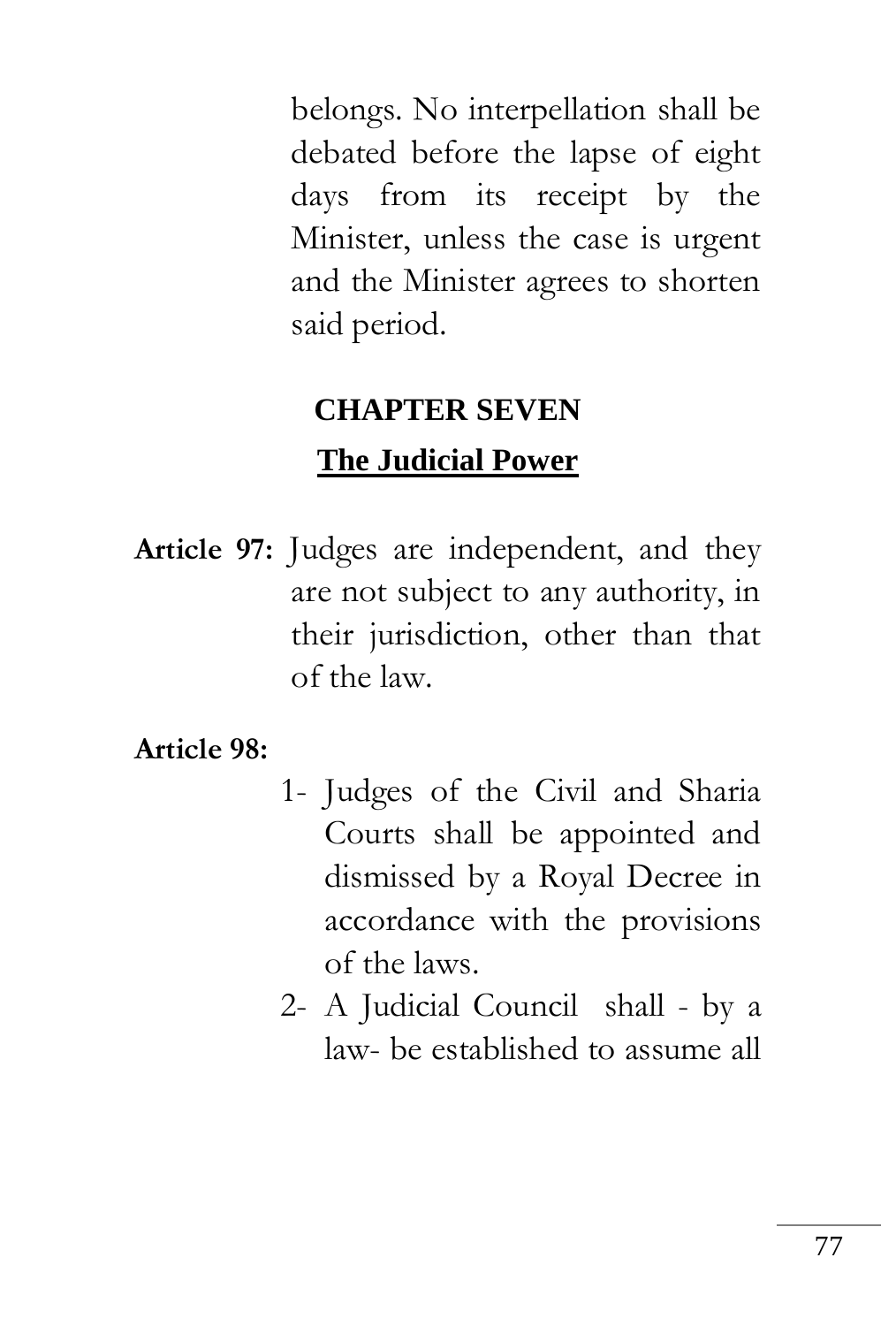the affairs relevant to civil judges.( 1 )

3- Without prejudice to Paragraph (1) of this Article, the Judicial Council shall solely have the right to appoint civil judges in accordance with the provisions of the law.( 2 )

**Article 99:** The courts are of three types:

- 1- Civil Courts
- 2- Religious Courts
- 3- Special Courts
- **Article 100:( <sup>3</sup>)** The types of all courts, their levels, divisions, jurisdictions and the manner of their administration shall be specified by a special law, provided that such law shall provide for the establishment of an Administrative Jurisdiction in two levels.

<sup>)</sup> <sup>1</sup>) As amended in the Official Gazette No. 5117 of 1/10/2011.

<sup>)</sup> <sup>2</sup>) As amended in the Official Gazette No. 5117 of 1/10/2011.

<sup>(</sup> 3)As amended in the Official Gazette No. 5117 of 1/10/2011.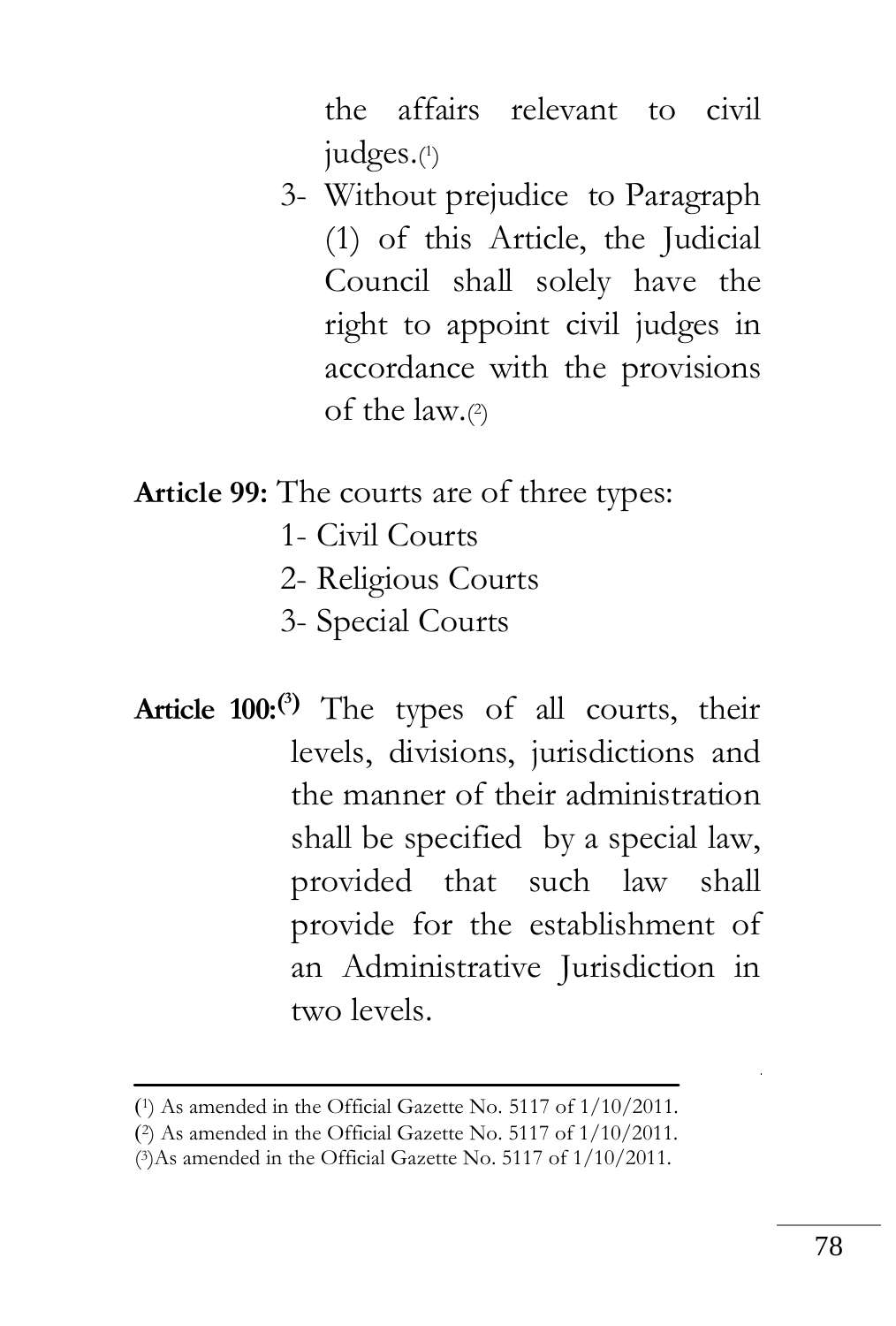# **Article 101: ( 1)**

- 1- The courts shall be open to all and shall be immune from interference in their affairs.
- 2- No civilian may be tried in a criminal case where all its judges are not civilian, the exception to that are the crimes of treason, espionage, terrorism, the crimes of drugs and currency forgery.
- 3- Court sittings shall be public unless the court decides that they be in camera in consideration of public order or in preservation of morals. In all cases, the pronouncement of the verdict shall be in a public sitting.
- 4- The accused is innocent until proven guilty by a final verdict.

<sup>)</sup> 1) As amended in the Official Gazette No. 5117 of 1/10/2011.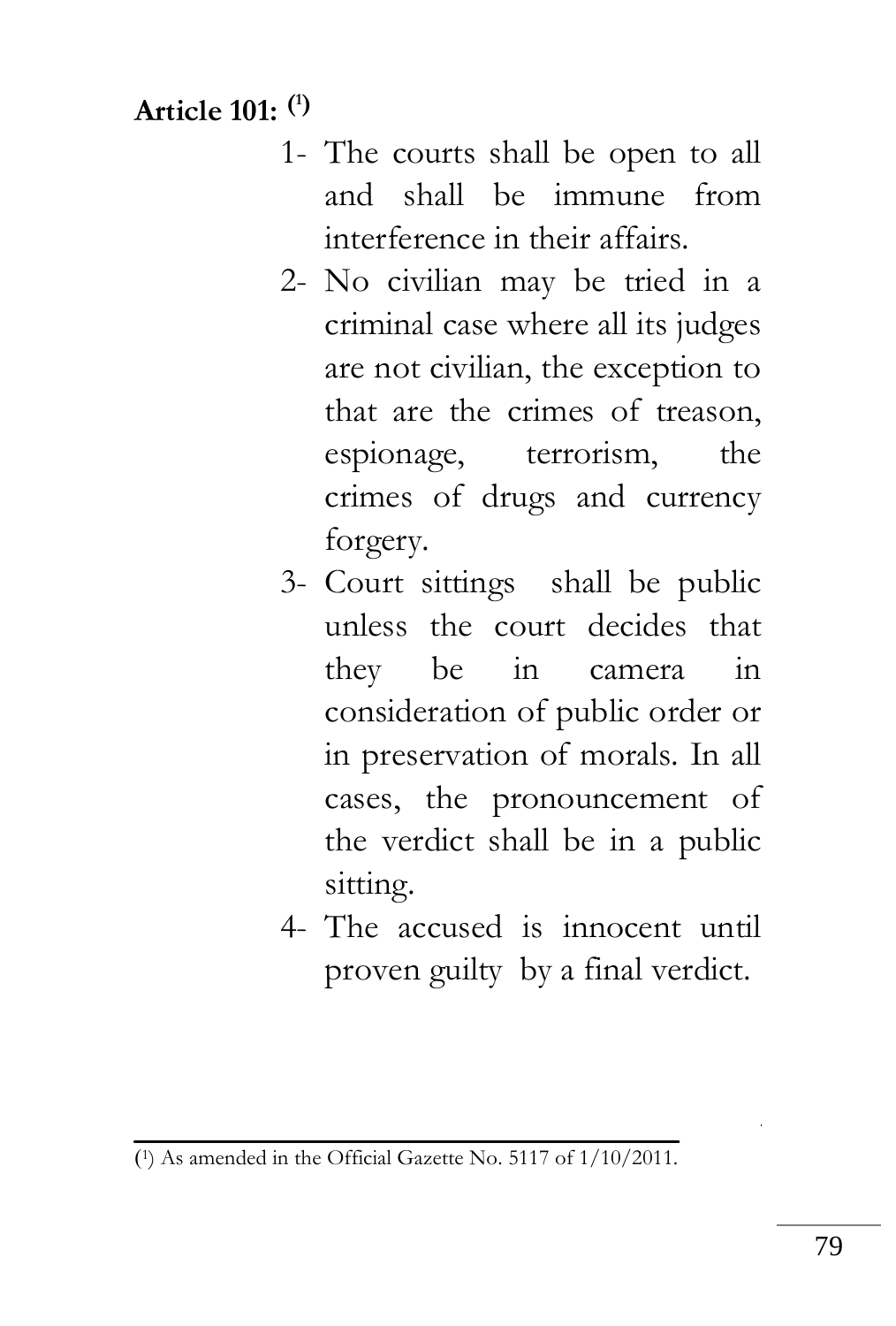**Article 102: ( <sup>1</sup>) (2)** Civil Courts in the Hashemite Kingdom of Jordan shall have the right to exercise jurisdiction over all persons in all civil and criminal matters, including cases filed by the Government or filed against it, with exception of the matters in respect of which jurisdiction is vested in Religious Courts or Special Courts in accordance with the provisions of this Constitution or any other legislation in force.

**Article 103:**

1- Civil Courts shall exercise their competences in respect of civil and criminal jurisprudence in accordance with the provisions of the laws in force in the Kingdom; however, in matters of personal status of foreigners or in civil and commercial matters which it is habitual in

<sup>)</sup> <sup>1</sup>) As amended in the Official Gazette No. 1380 of 4/5/1958.

<sup>(</sup> <sup>2</sup>) As amended in the Official Gazette No. 1396 of 1/9/1958.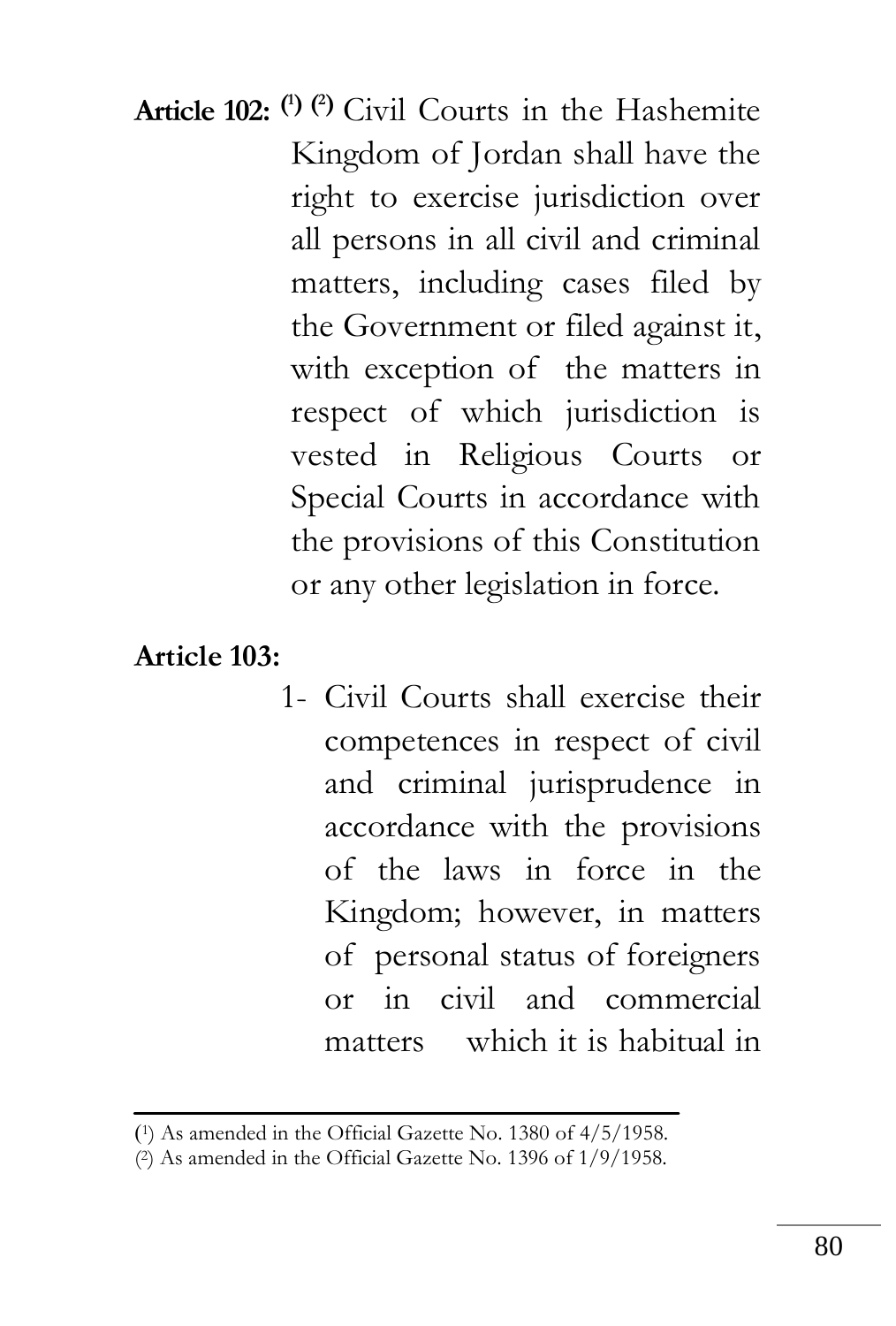international tradition to apply the law of other countries in their regard, such law shall be applied in the manner provided for by the law.

- 2- Matters of personal status are the matters specified by law and in accordance therewith fall within the sole jurisdiction of the Sharia Courts when the parties are Moslems.
- **Article 104:** Religious Courts shall be divided into:
	- 1- The Sharia Courts
	- 2- The Tribunals of other Religious Communities
- **Article 105:** The Sharia Courts alone shall have the jurisdiction -in accordance with their own laws- in the following matters:
	- 1- Matters of personal status of Moslems.
	- 2- Cases of blood money (Diya) if the two parties are both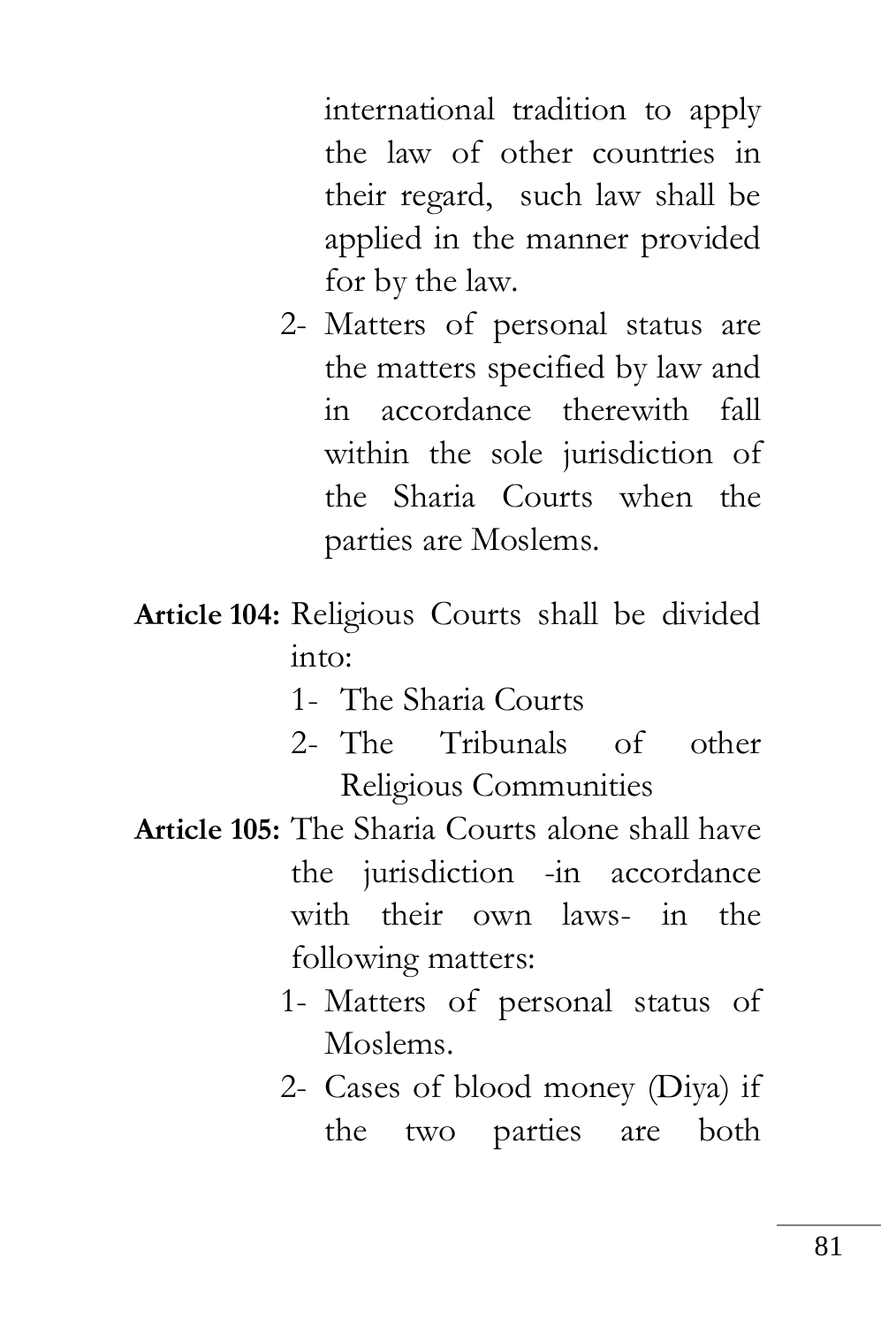Moslems or one of the parties is not a Moslem and the two parties consent to that the right of jurisdiction be for the Sharia Courts.

- 3- Matters pertaining to Islamic (*Waqfs).*
- **Article 106:** Sharia Courts shall in their jurisdiction apply the provisions of the Sharia.
- **Article 107:** The manner of organisation of the affairs of the Islamic (*Waqfs)* and the administration of their financial and other matters, shall be specified by a special law.
- **Article 108:** The Tribunals of Religious Communities are the tribunals of the non-Moslem religious communities that have been or will be recognised by the Government as established in the Hashemite Kingdom of Jordan.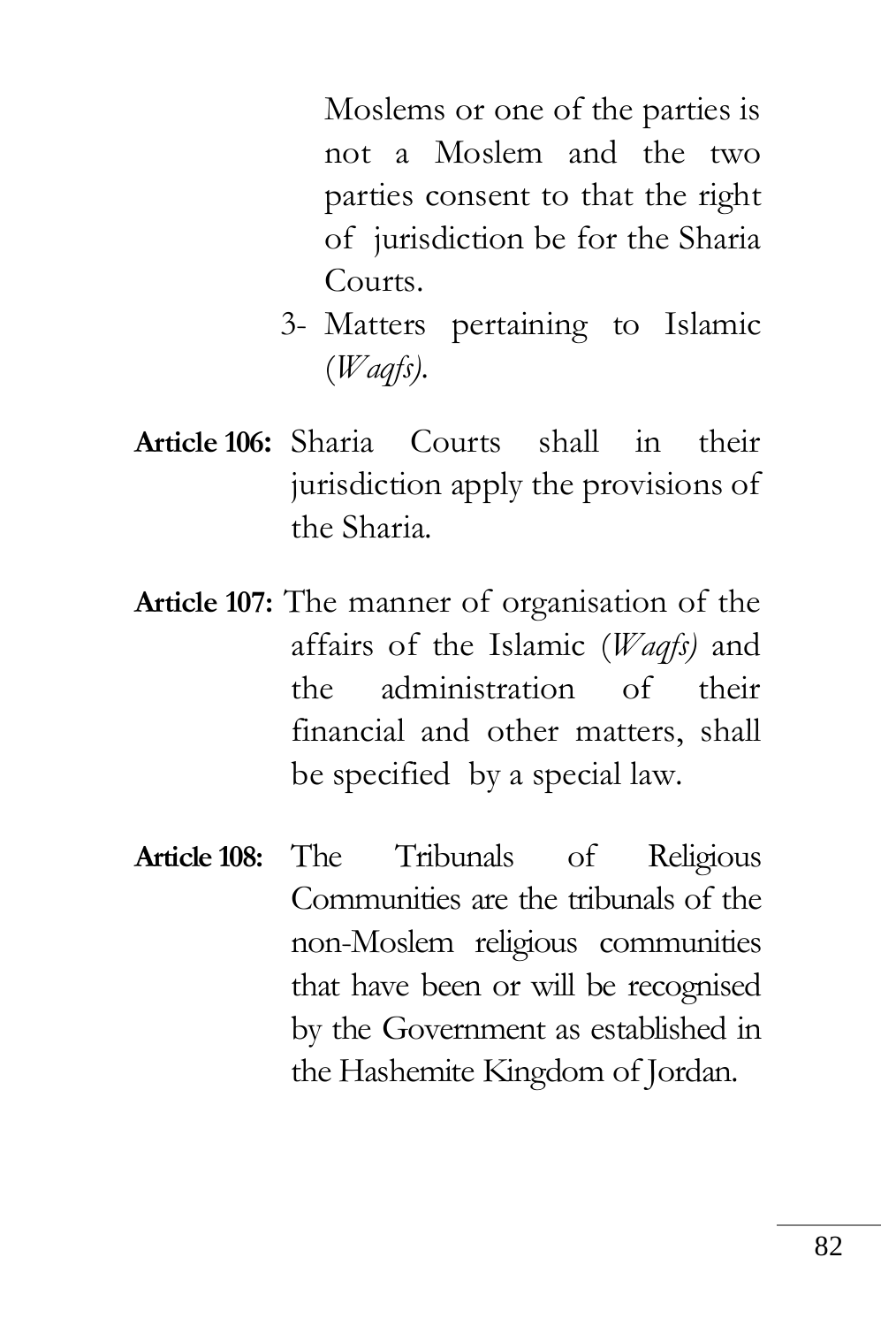### **Article 109:**

- 1-The Tribunals of Religious Communities shall be composed in conformity with the provisions of laws issued pertaining thereto. In such laws the jurisdictions of said Tribunals shall be defined as regards matters of personal status and (*Waqfs*) constituted for the benefit of the community concerned. However, matters of personal status of such community shall be the matters of personal status of Moslems within the jurisdiction of the Sharia Courts.
- 2- The Tribunals of Religious Communities shall apply the procedures and provisions related to the matters of personal status which are not considered matters of personal status of Moslems within the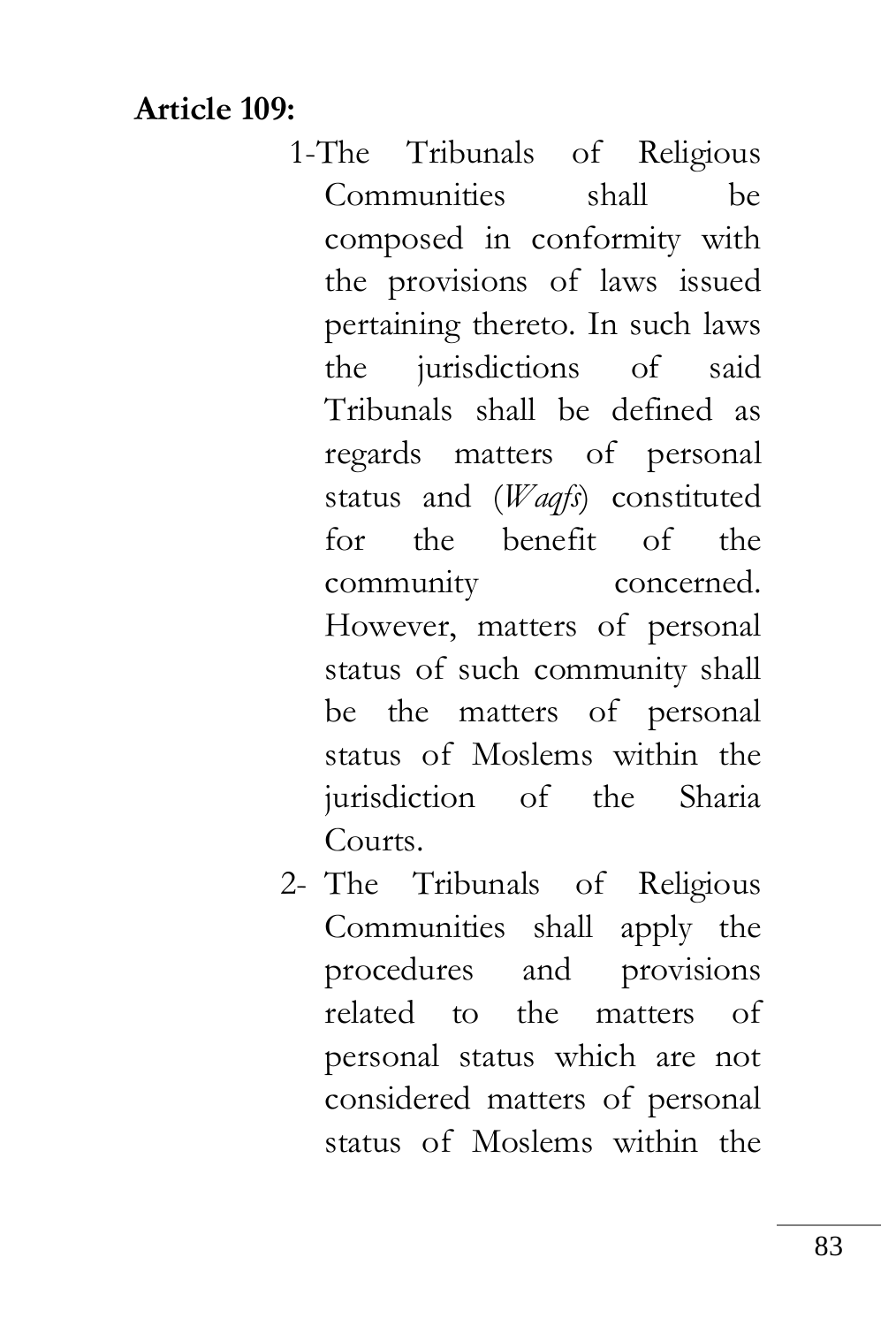jurisdiction of the Sharia Courts; provided that the legislations of such Tribunals shall organize the conditions of the appointment of their judges and the procedures of trials before them.( 1 )

**Article 110:** Special Courts shall exercise their jurisdiction in accordance with the provisions of the laws relevant thereto.

# **CHAPTER EIGHT**

### **Financial Matters**

**Article 111:** No tax or duty shall be imposed except by law; and they shall not include the kinds of fees which the Treasury charges for the services rendered by Government departments to individuals or in

<sup>(</sup> <sup>1</sup>) As amended in the Official Gazette No. 5117 of 1/10/2011.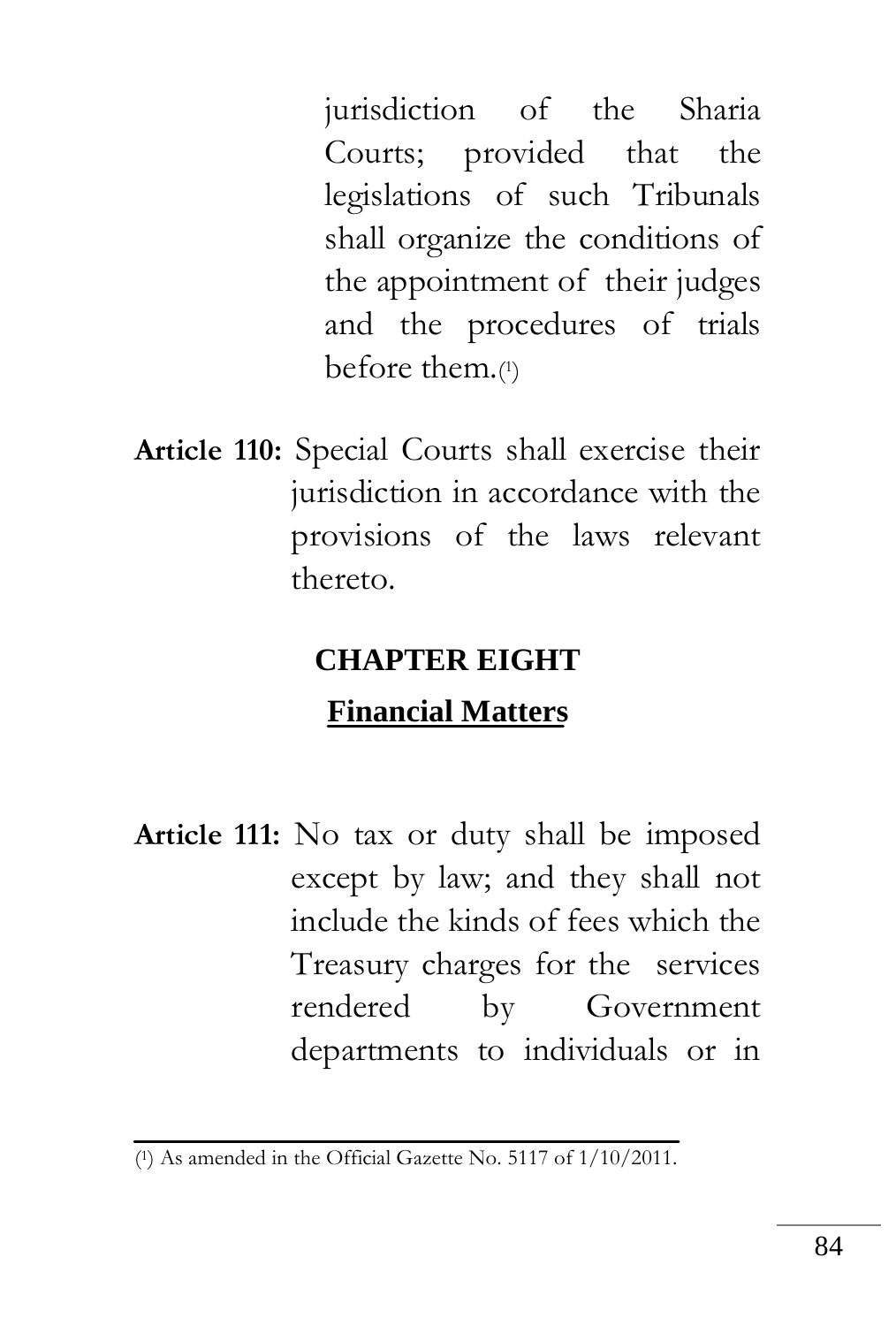consideration of benefits accruing to them from the State domain. In imposing taxes, the Government shall apply the principle of progressive taxation, along with the attainment of equality and social justice; and provided that such shall not exceed the capacity of tax-payers and the State's need for funds.

#### **Article 112:**

1- The General Budget draft law and the Governmental Units Budgets draft law shall be submitted to the Parliament at least one month before the beginning of the fiscal year for their consideration in accordance with the provisions of the Constitution. The same provisions related to the Budget in this Constitution shall apply to them. The Government shall submit the final accounts by the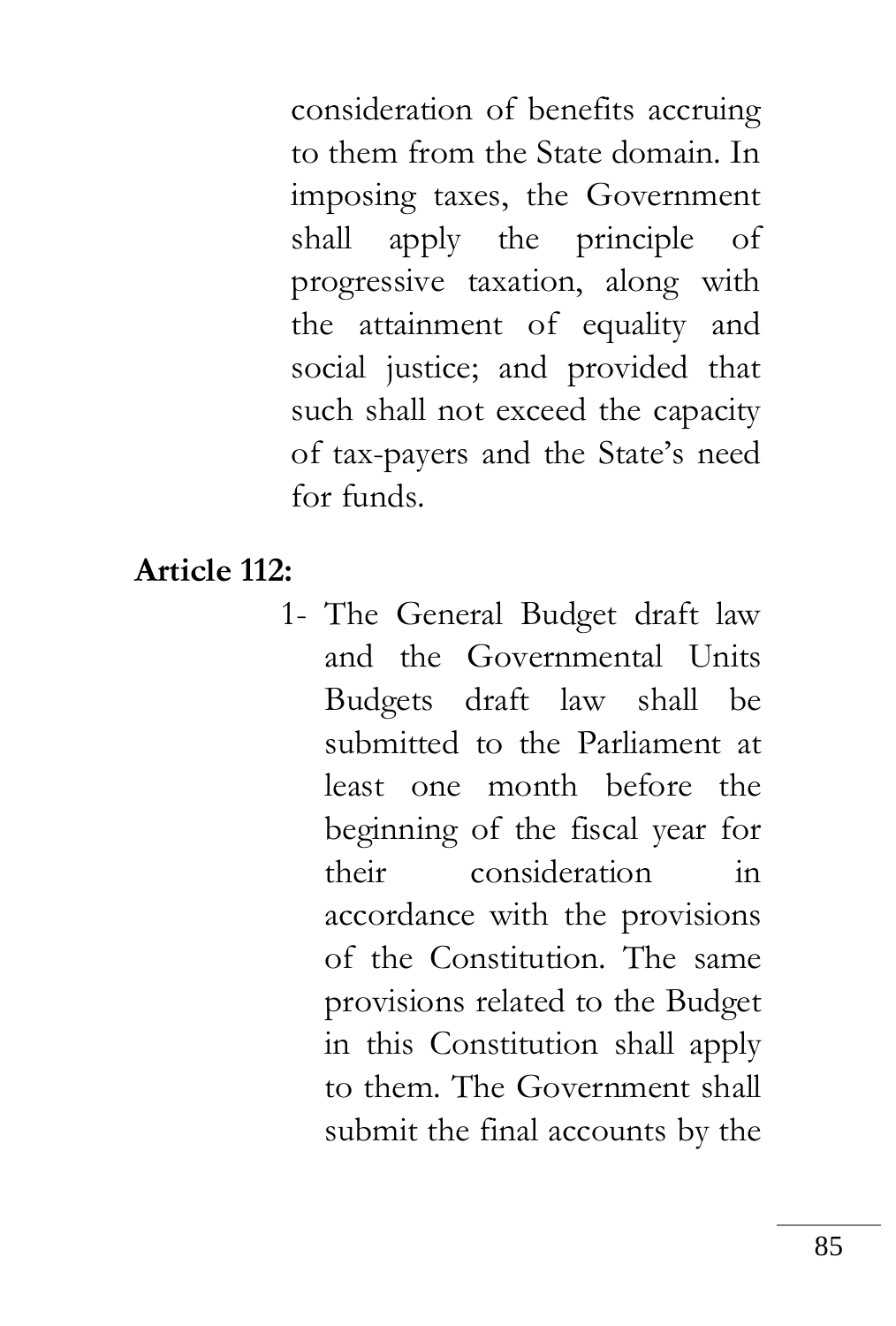end of six months from the end of the previous fiscal year.(<sup>1</sup> )

- 2- Voting on the General Budget shall take place chapter by chapter.
- 3- No sum in the Expenditure Section of the General Budget may be transferred from one chapter to another except by a law.
- 4- The Parliament, when debating the General Budget draft law or the provisional laws relating thereto, may reduce the expenditures in the chapters in accordance with what it considers to be consistent with the public interest; it may not increase those expenditures neither by amendment nor by the proposal submitted separately. However, it may, after the close of the debate,

<sup>)</sup> 1) As amended in the Official Gazette No. 5117 of 1/10/2011.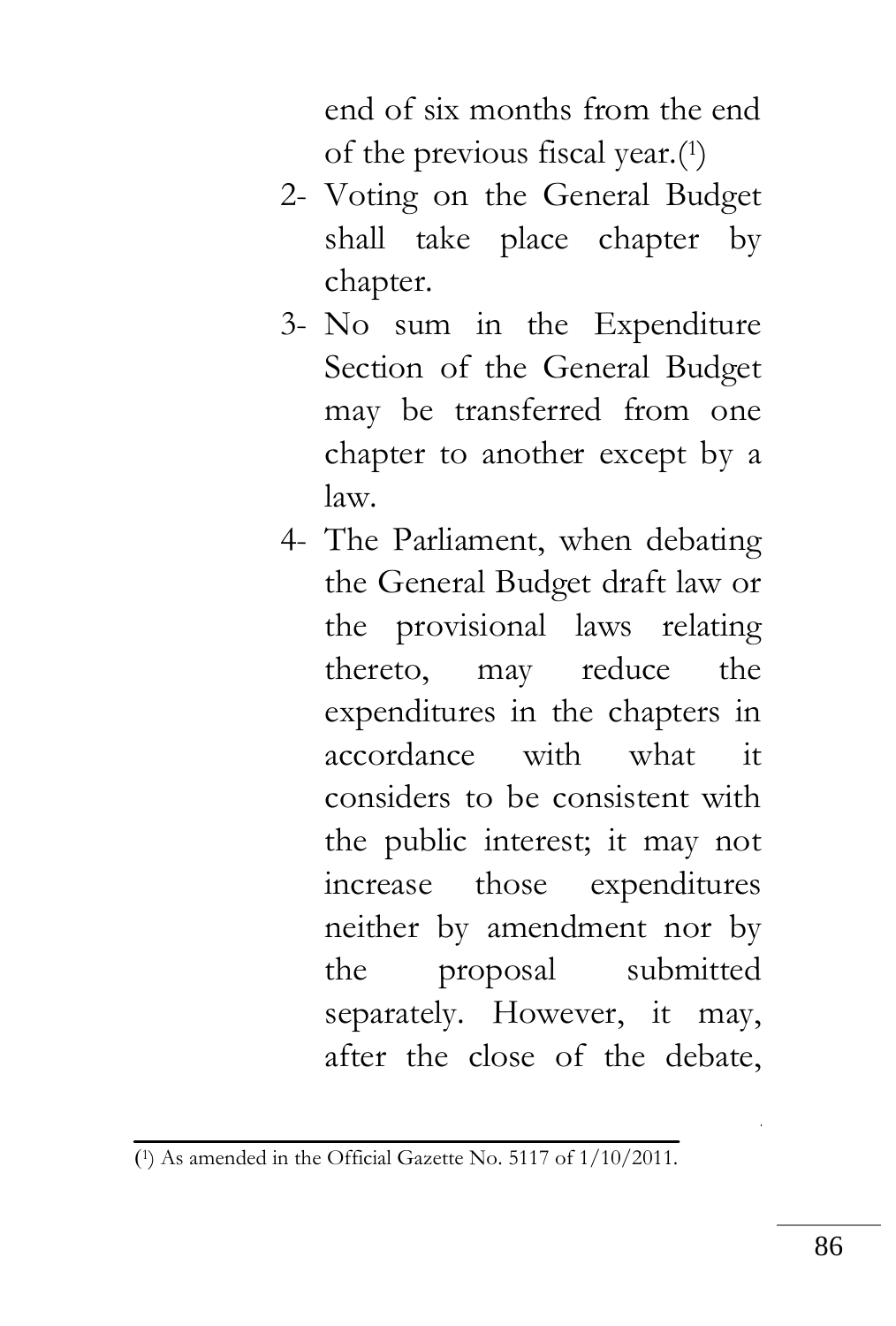propose laws for the creation of new expenditures.

- 5- During the debate of the General Budget, no proposal shall be accepted which is submitted for the abrogation of an existing tax or the imposition of a new tax or the amendment, by increase or decrease, of established taxes which affects what is prescribed by the financial laws in force; and no proposal shall be accepted for amending expenditures or revenues fixed by contracts.
- 6- The State's revenues and expenditures estimated for each fiscal year shall be approved by the General Budget Law; however, the said Law may provide for the allocation of specified sums for more than one year.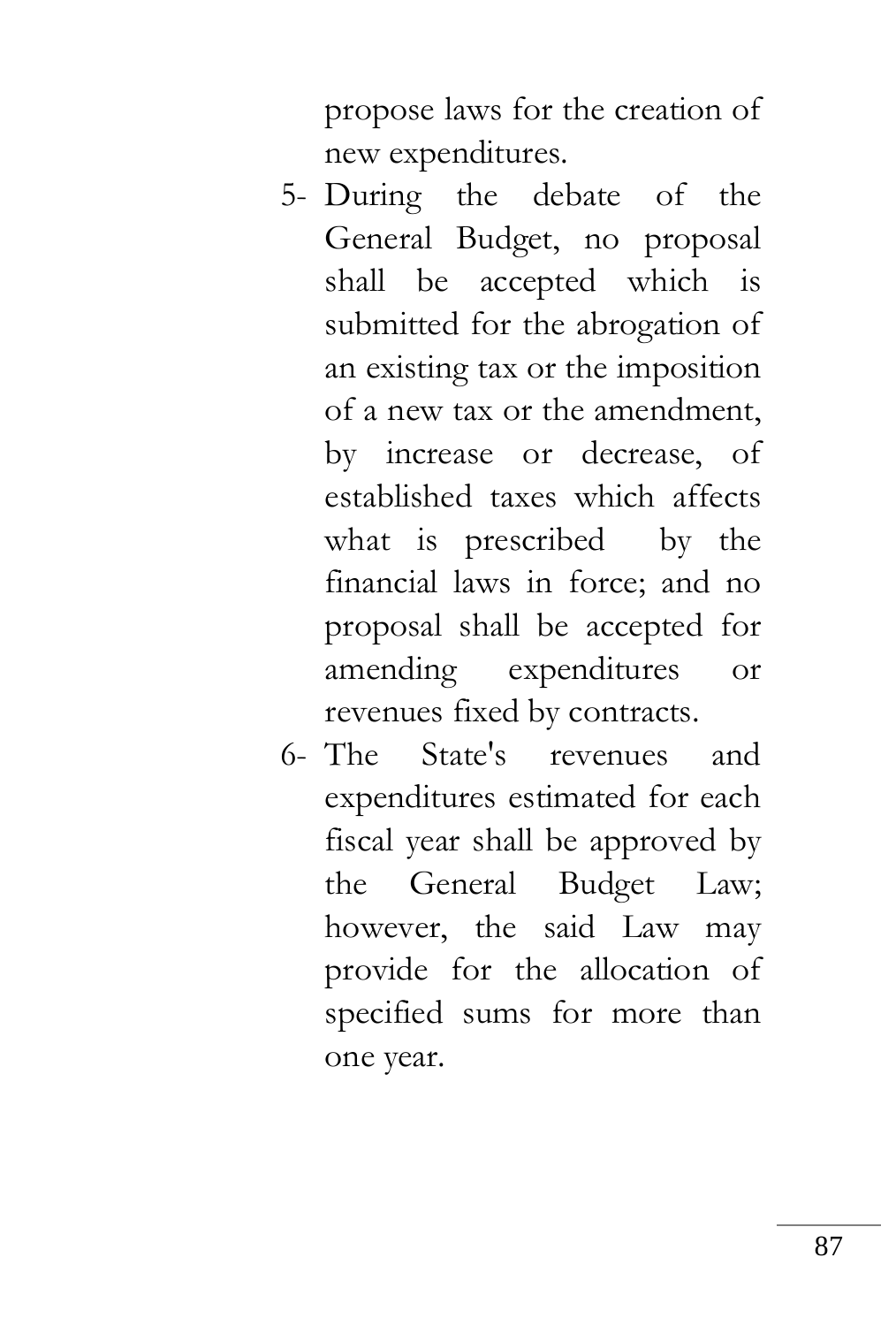**Article 113:( <sup>1</sup>)** If it is not possible to enact the General Budget Law prior to the beginning of the new fiscal year, expenditure shall continue by monthly appropriations at the rate of 1/12 for each month of the previous year's budget.

- **Article 114:** The Council of Ministers may, with the approval of the King, establish regulations for the control of the appropriation and expenditure of the public funds and the organisation of Government stores.
- **Article 115:** All receipts from taxes and other State's revenues should be paid into the Treasury and shall be included in the State budget unless otherwise provided by law. No part of the funds of the Treasury shall be appropriated and

<sup>)</sup> <sup>1</sup>) As amended in the Official Gazette No. 1380 of 4/5/1958.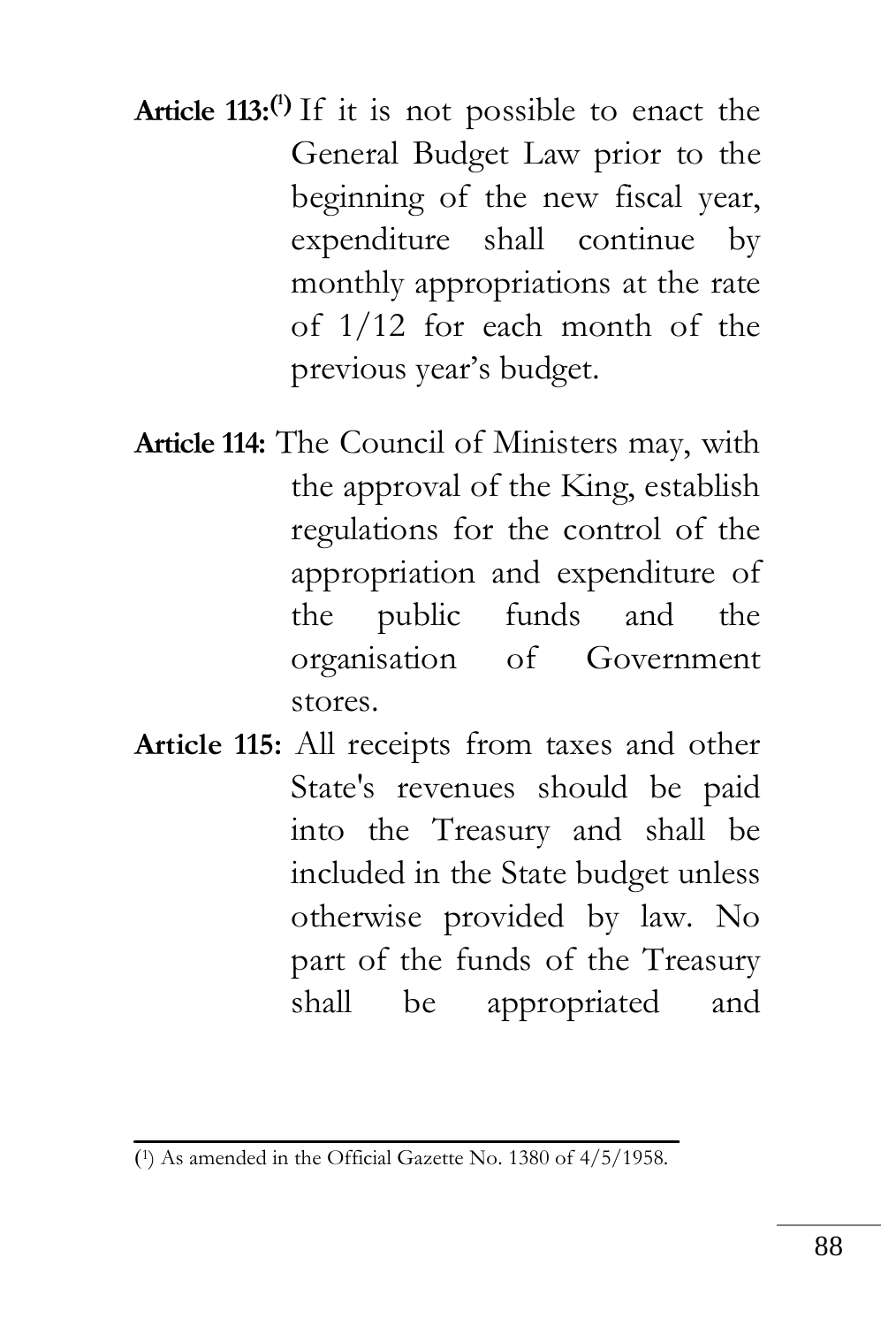expended for any purpose whatsoever except by a law.

- **Article 116:** The Civil List of the King shall be paid from the general revenue and shall be specified in the General Budget Law.
- **Article 117:** Every concession given for granting any right related to the exploitation of mines, minerals or public utilities should be sanctioned by a law.
- **Article 118:** No person shall be exempt from the payment of taxes and duties in other than the circumstances prescribed by the law.
- **Article 119**: An Audit Bureau shall be set up by a law for controlling the State's revenue, expenses and the ways of their expenditure:
	- 1- The Audit Bureau shall submit to the Senate and the House of Representatives a general report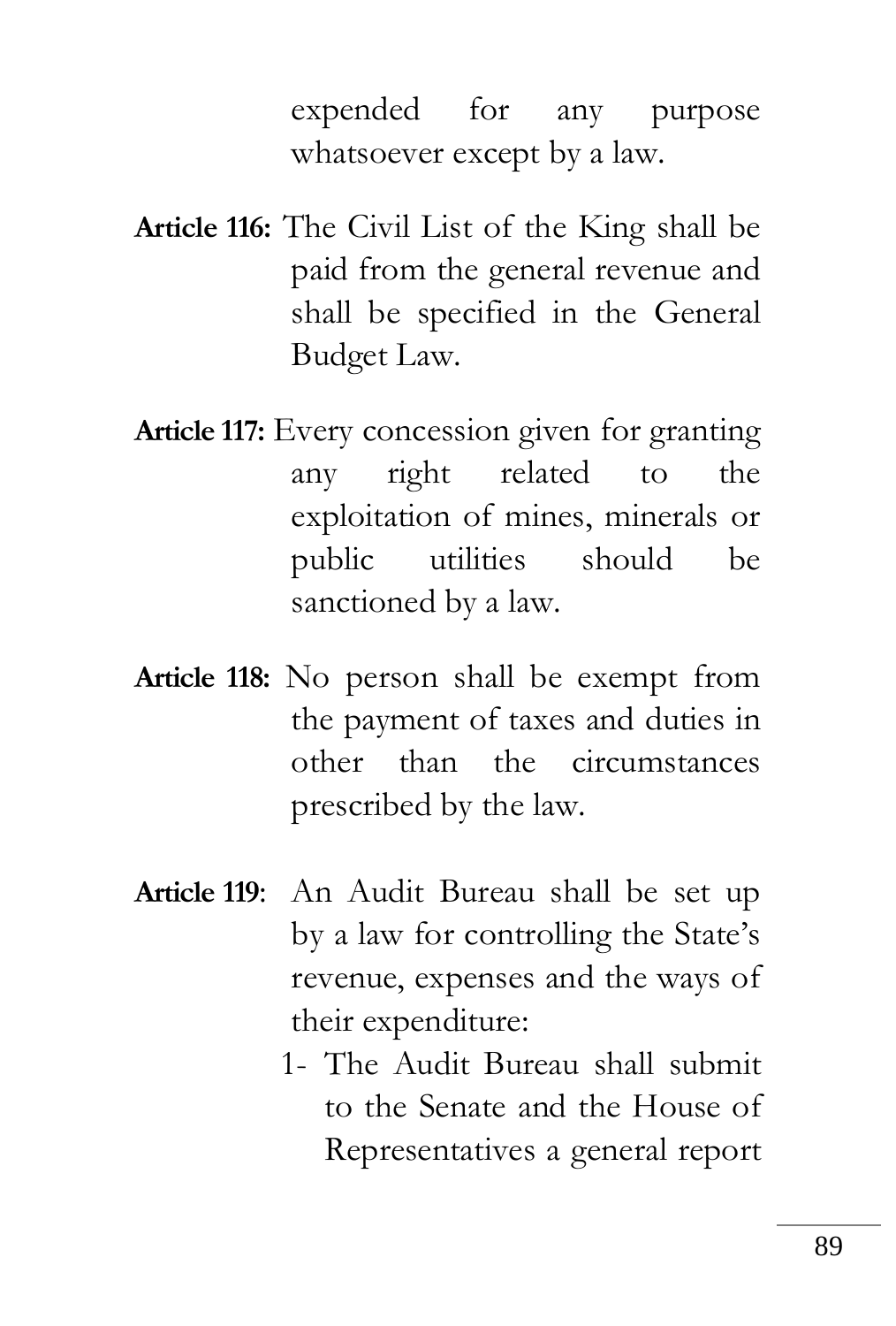containing the irregularities committed, the liability resultant therefrom, its opinions and comments at the beginning of every ordinary session and whenever either House requests it to do so.( 1 )

2- The law shall provide for the immunity of the Head of the Audit Bureau.

### **CHAPTER NINE**

## **General Provisions**

**Article 120:** The administrative divisions of the Hashemite Kingdom of Jordan, the structures of Government Departments, their grades, designations, method of administration, and the manner of the appointment of civil servants, their dismissal, their supervision

<sup>)</sup> 1) As amended in the Official Gazette No. 5117 of 1/10/2011.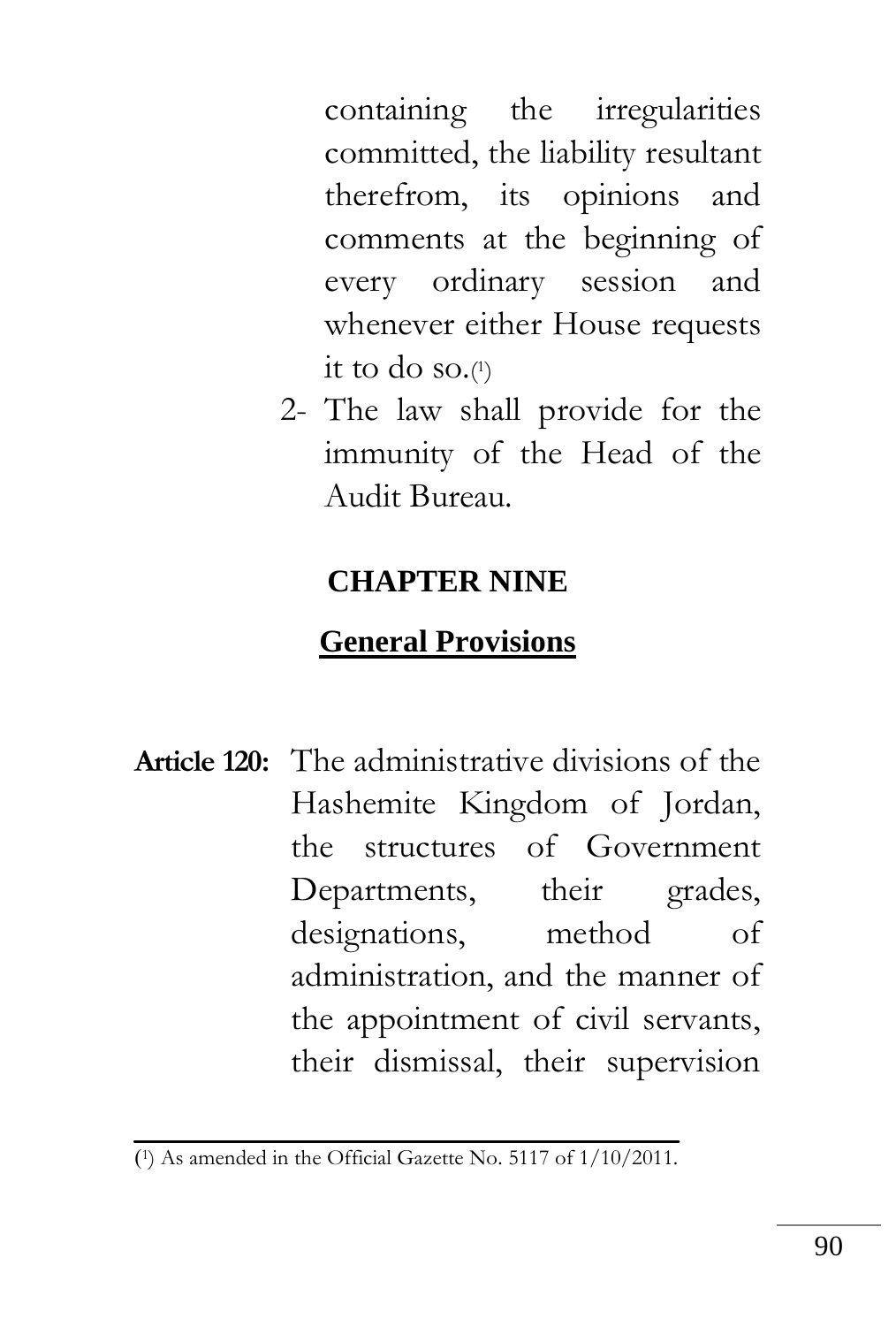and the limits of their authorities and competences shall be specified by regulations issued by the Council of Ministers with the approval of the King.

- **Article 121:** Municipal affairs and local councils shall be administered by municipal or local councils in accordance with special laws.
- **Article 122: ( 1)**
	- 1- A High Tribunal shall be composed of the Speaker of the Senate, as President, and of eight members: three of whom shall be appointed by the Senate from its members by ballot, and five from the judges of the highest civil court in the order of seniority; and when necessary, the number shall be completed from the presidents

<sup>)</sup> 1) As amended in the Official Gazette No. 5117 of 1/10/2011.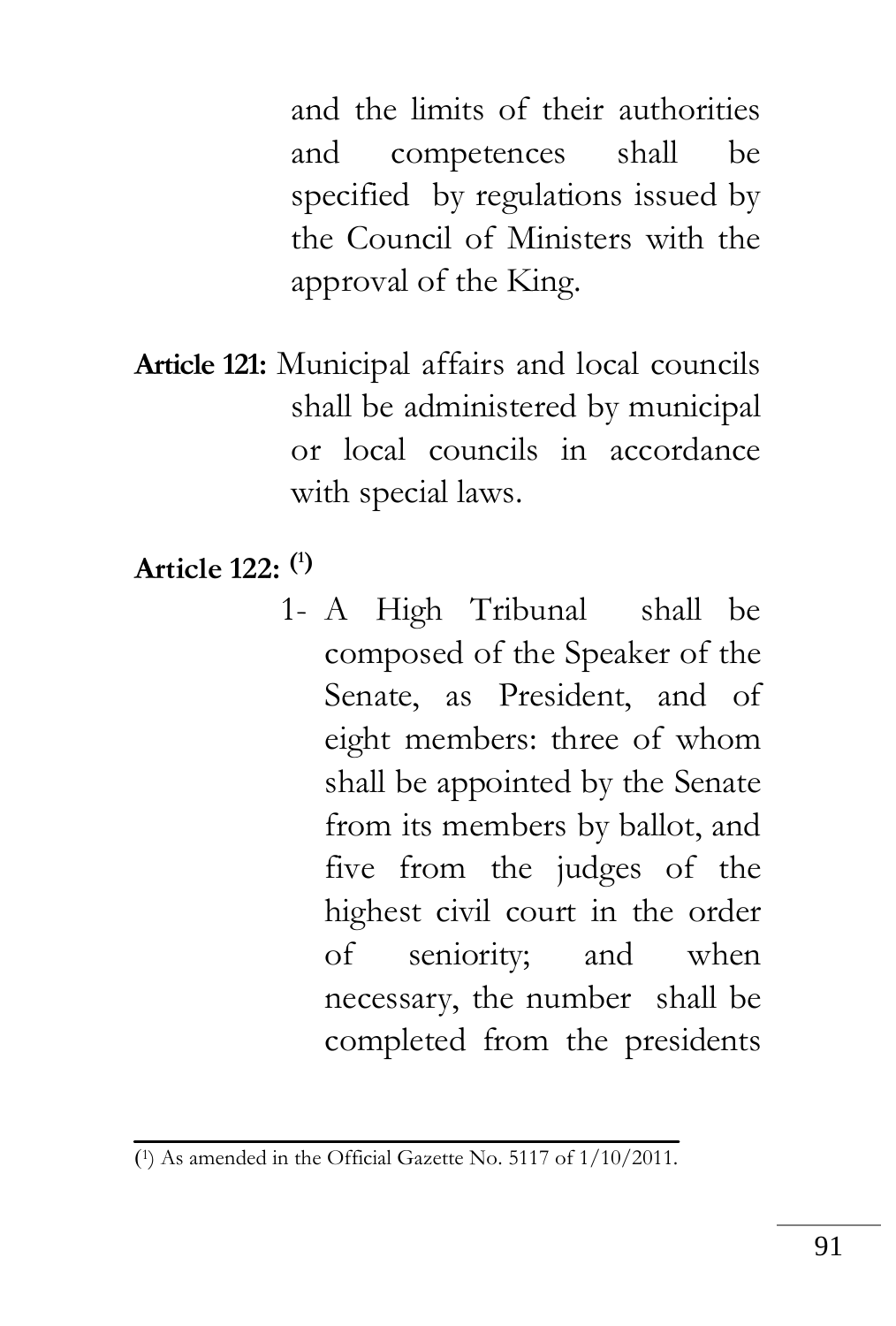of the courts that follow it in the order of seniority as well.

- 2- The High Tribunal shall have the right to interpret the provisions of the Constitution if it is so requested by a decision issued by the Council of Ministers or by decision taken by either House of Parliament by absolute majority; and shall be effective after its publication in the Official Gazette.
- 3- This Article shall be considered as necessarily null and void once the Constitutional Court law is put into effect.

## **Article 123:**

1- The Special Tribunal (*Diwan* ) shall have the right to interpret the provision of any law which has not been interpreted by the courts if it is so requested by the Prime Minister.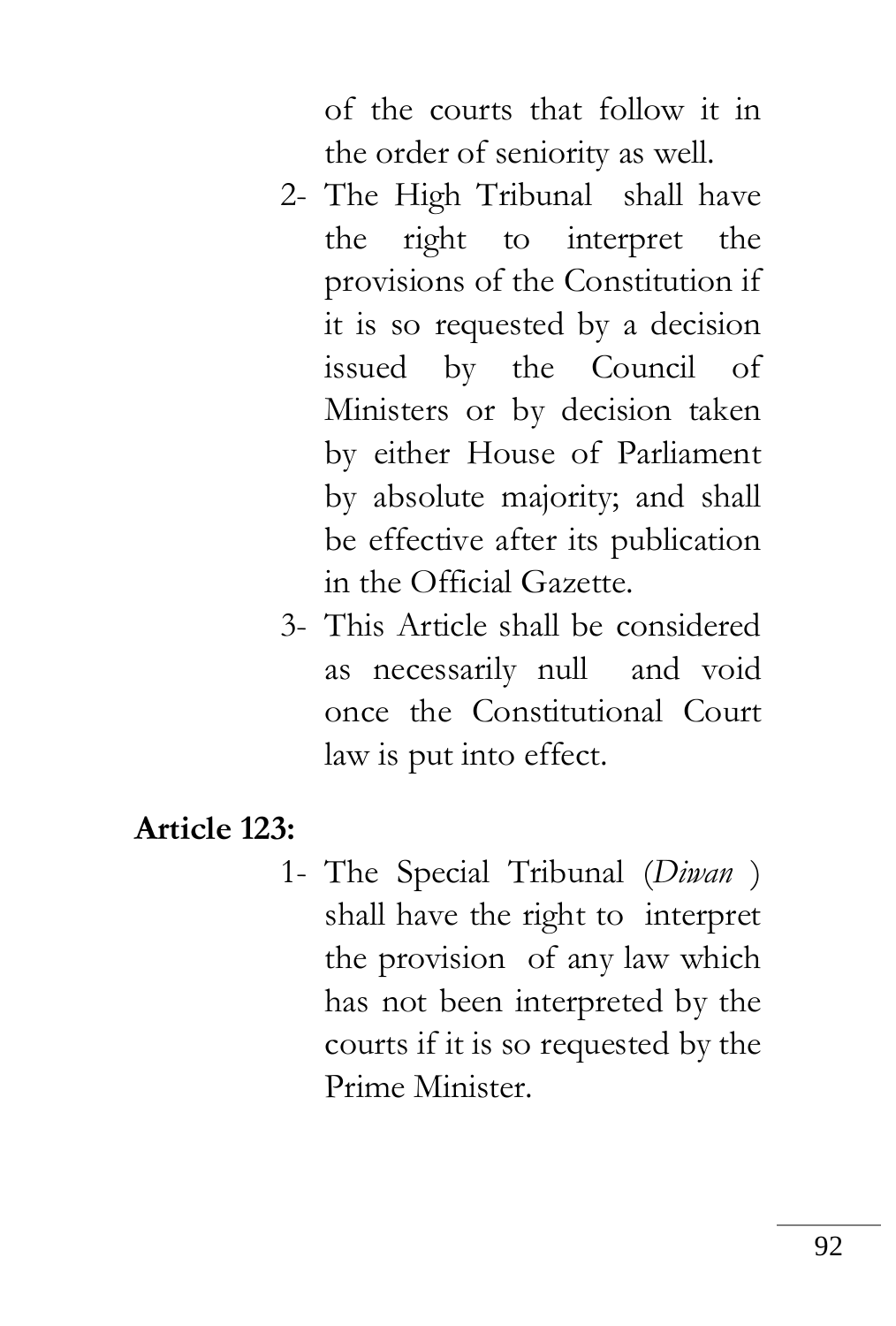- 2- The Special Tribunal shall be composed of the President of the highest civil court as President, and the membership of two of its judges and one of the senior administration officials to be appointed by the Council of Ministers, to whom shall be added a member from among the senior officials of the Ministry related to the requested interpretation to be delegated by the Minister.
- 3- The Special Tribunal shall issue its decisions by majority.( 1 )
- 4- The decisions issued by the Special Tribunal and published in the Official Gazette shall have the force of law.
- 5- All other matters related to the interpretation of laws shall be decided by courts as they arise in the usual manner.

<sup>)</sup> 1) As amended in the Official Gazette No. 1380 of 4/5/1958.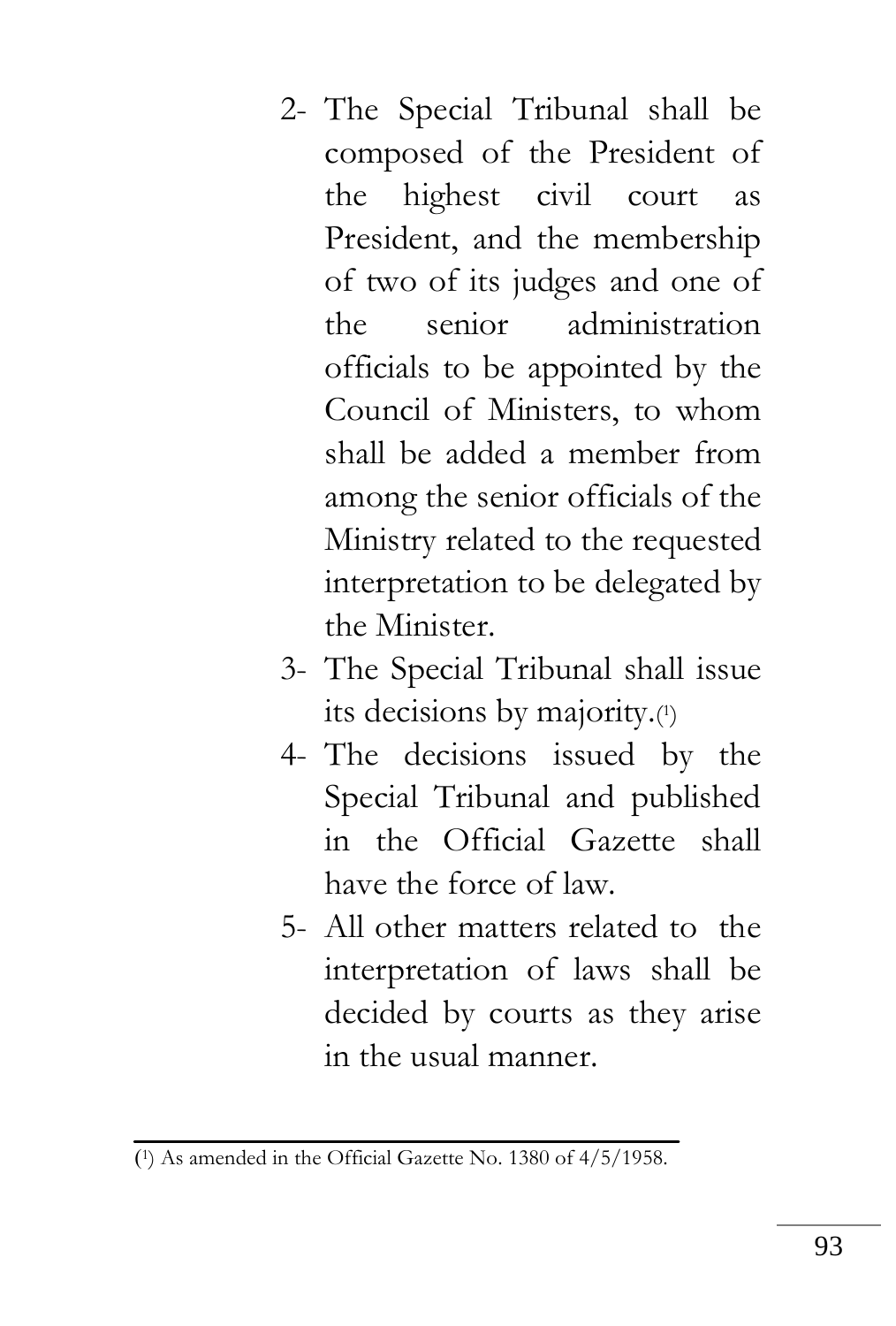**Article 124:** In the event of what necessitates the defence of the country in the case of emergencies, a law in the name of the Defence Law shall be enacted by virtue of which power shall be given to the person specified by the law to take the necessary actions and measures including the power of the suspension of the ordinary laws of the State to ensure the defence of the country. The Defence Law shall come into force when this is declared by a Royal Decree to be issued on the basis of a decision by the Council of Ministers.

### **Article 125:**

1- In the event of dangerous emergencies where the actions and measures under the preceding Article of this Constitution are considered insufficient for the defence of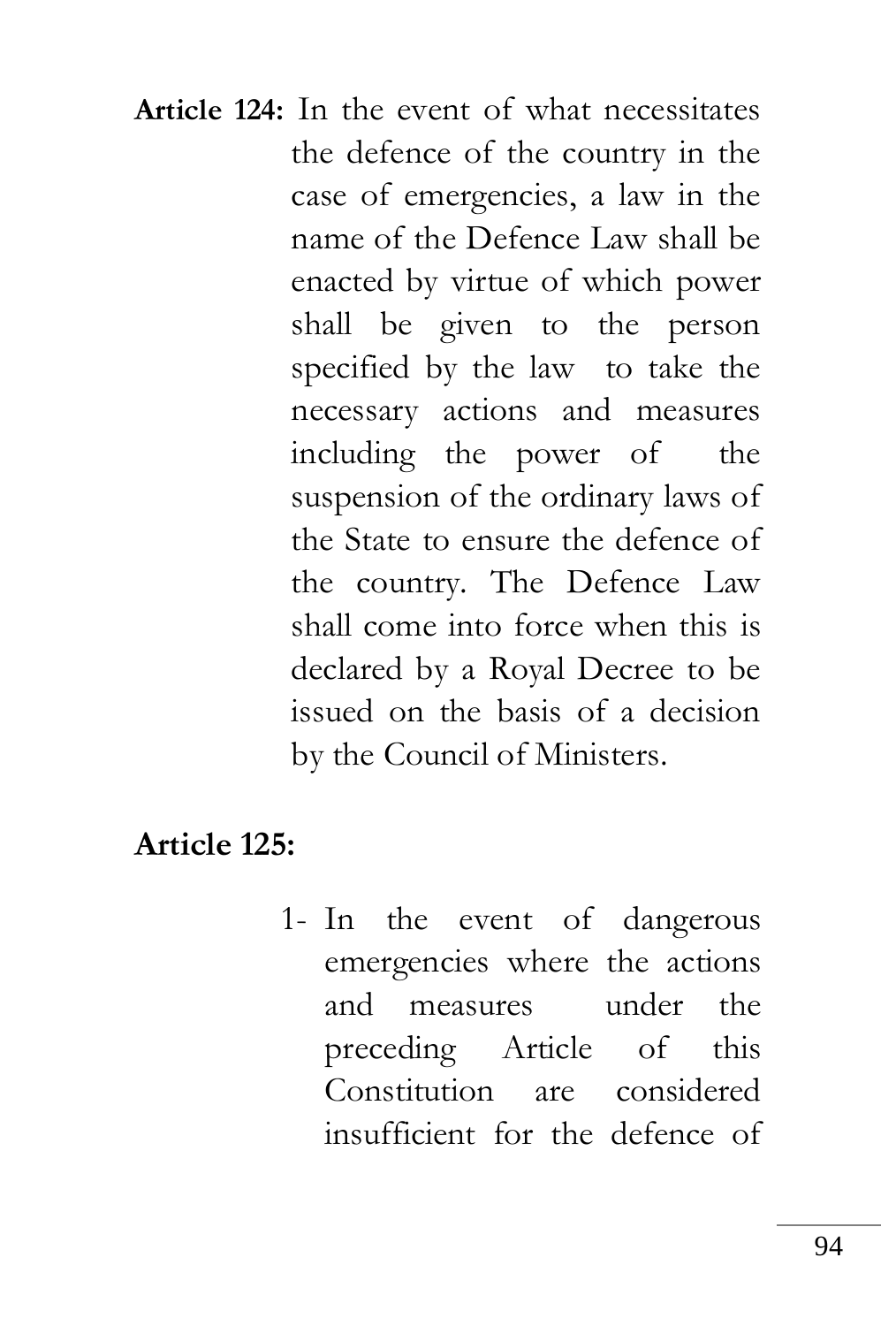the Kingdom, the King, based on the decision of the Council of Ministers, may by a Royal Decree declare martial law in the whole of the Kingdom or any part thereof.

2- When martial law is declared, the King may by a Royal Decree issue any instructions as may be necessary for the purposes of the defence of the Kingdom, notwithstanding the provisions of any law in force. All persons charged with the implementation of such instructions shall remain to be subject to the legal liability resultant from their acts under the provisions of the laws until they are relieved of such liability by a special law to be enacted for this purpose.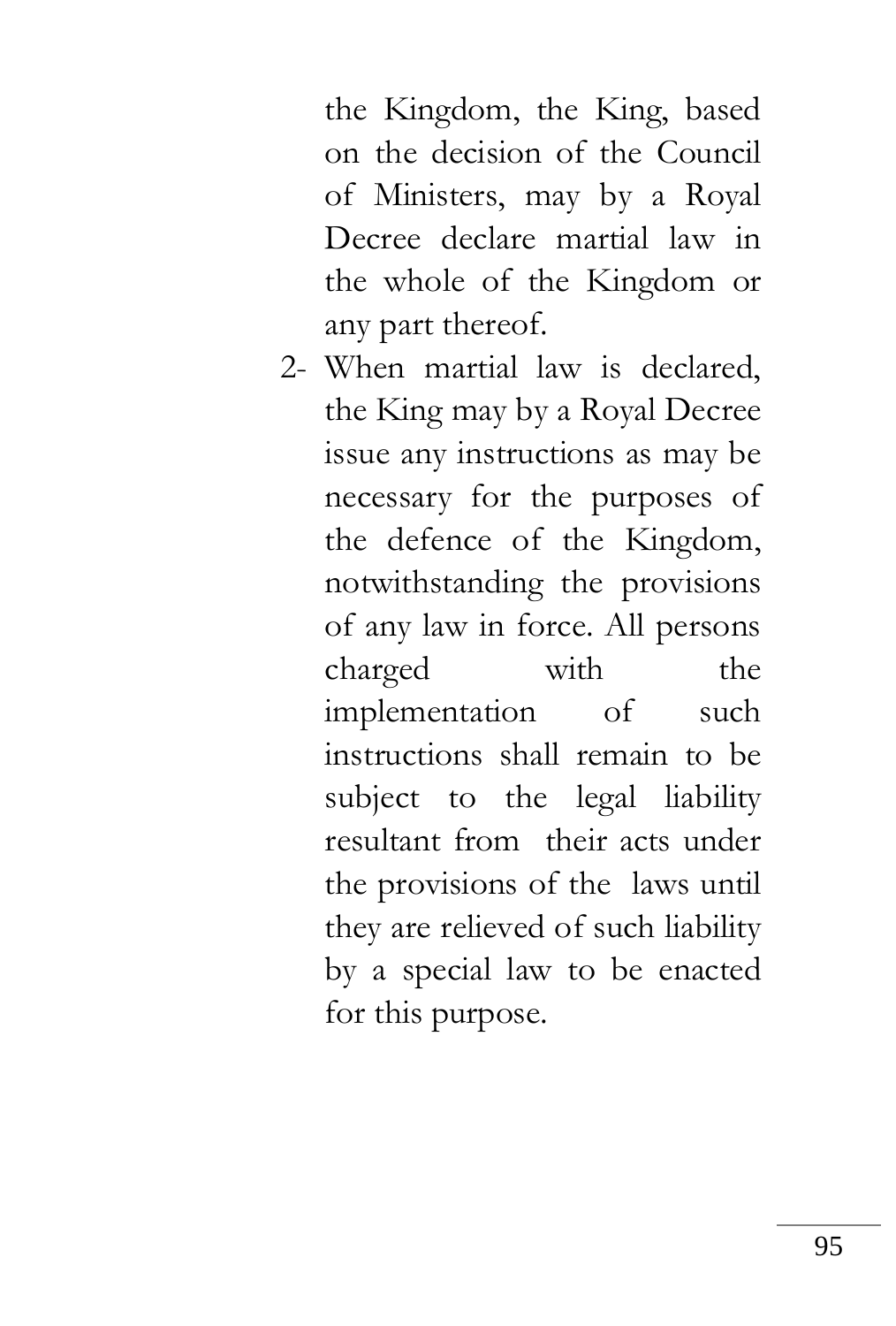## **Article 126:**

- 1- The procedures prescribed in this Constitution with regard to draft laws shall apply to any draft for the amendment of this Constitution; it is conditional for the approval of the amendment to be passed by the two-thirds majority of the members of each of the Senate and the House of Representatives. In the event of the meeting of the two Houses in accordance with Article (92) of this Constitution, it is conditional for the approval of the amendment to be passed by the two-thirds majority of the members of whom each House is composed. In both cases, it shall not be considered effective unless ratified by the King.
- 2- No amendment may be made to the Constitution during the period of Regency as regards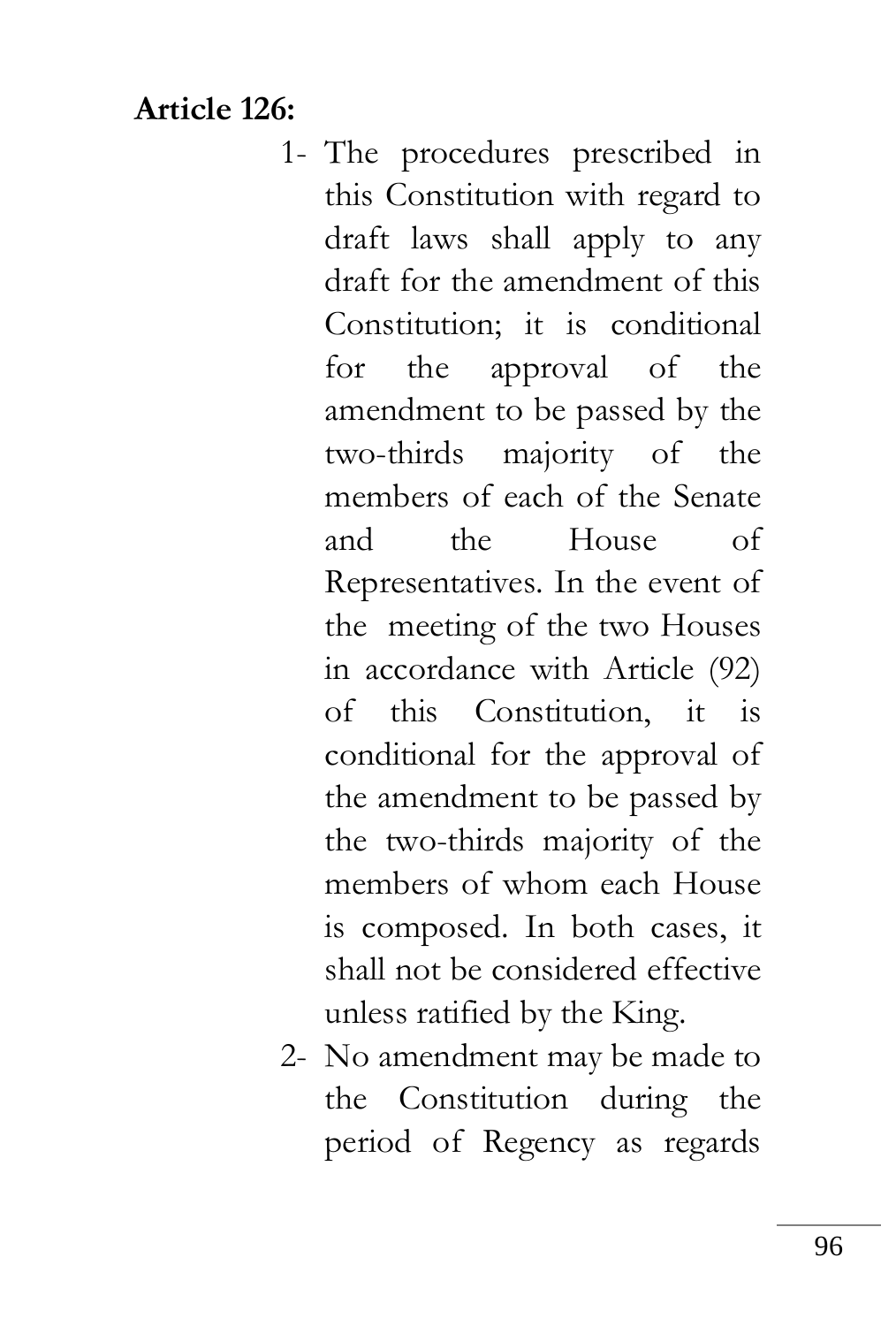the rights of the King and his succession.

- **Article 127:** The function of the Army shall be confined to the defence of the country and its safety.
	- 1- The manner of recruitment to the Army, its organisation and the rights and duties of its personnel shall be defined by a law.
	- 2- The organisation of the police and gendarmerie and their competence shall be defined by a law.

#### **CHAPTER TEN**

## **Enforcement of Laws and Repeals**

**Article 128: ( 1)**

1- The laws issued in accordance with this Constitution for the

<sup>)</sup> 1) As amended in the Official Gazette No. 5117 of 1/10/2011.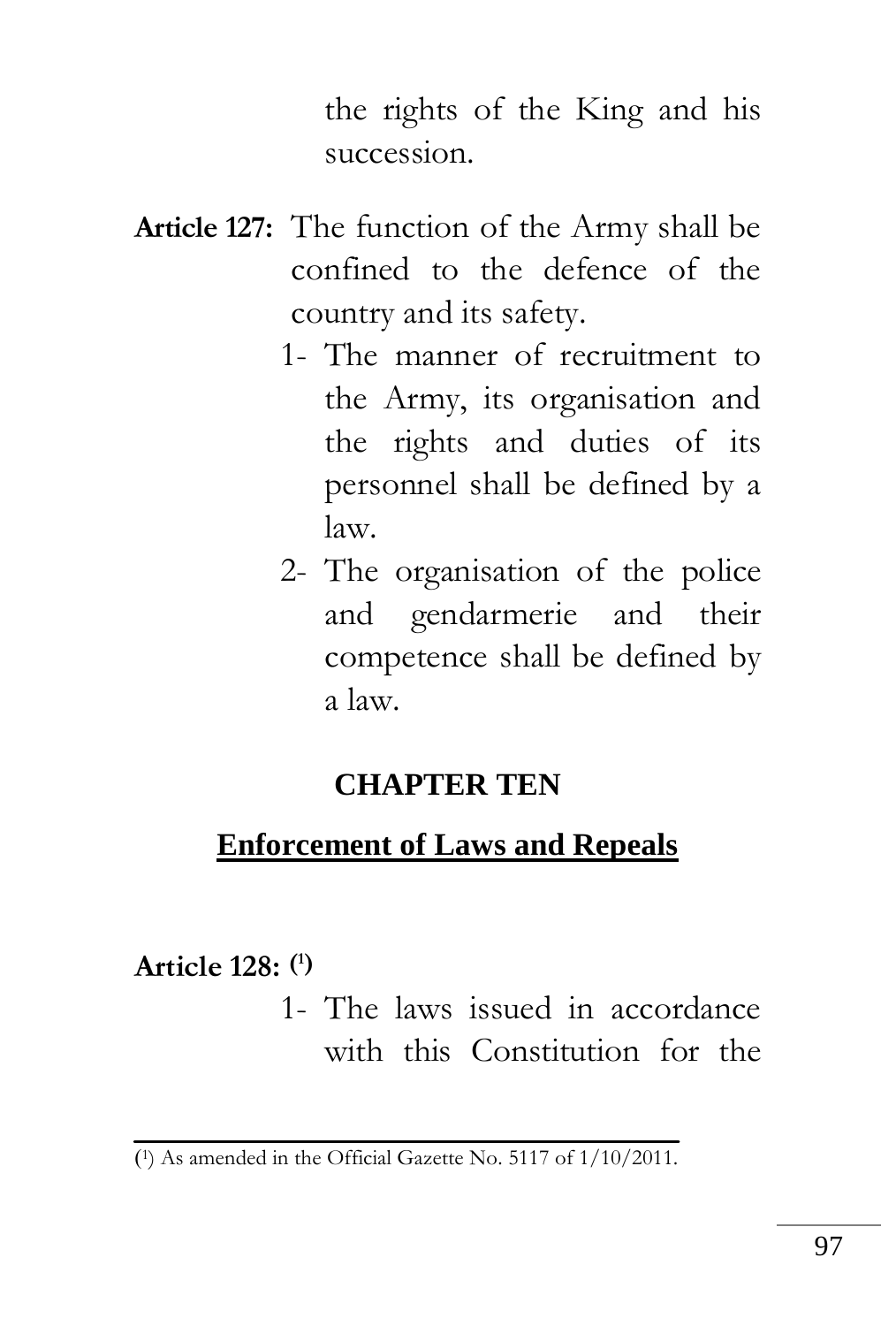regulation of rights and freedoms may not influence the essence of such rights or affect their fundamentals.

2- All laws, regulations and other legislative acts in force in the Hashemite Kingdom of Jordan when this Constitution comes into force shall remain in force until they are repealed or amended by a legislation issued thereunder within a maximum period of three years.

#### **Article 129:**

- 1- The Jordanian Constitution issued on 7 December 1946 together with the amendments thereto are hereby repealed.
- 2- The Palestine Order-in-Council for the year 1922 and the amendments thereto are hereby repealed.
- 3- The repeal provided for in the preceding two Paragraphs shall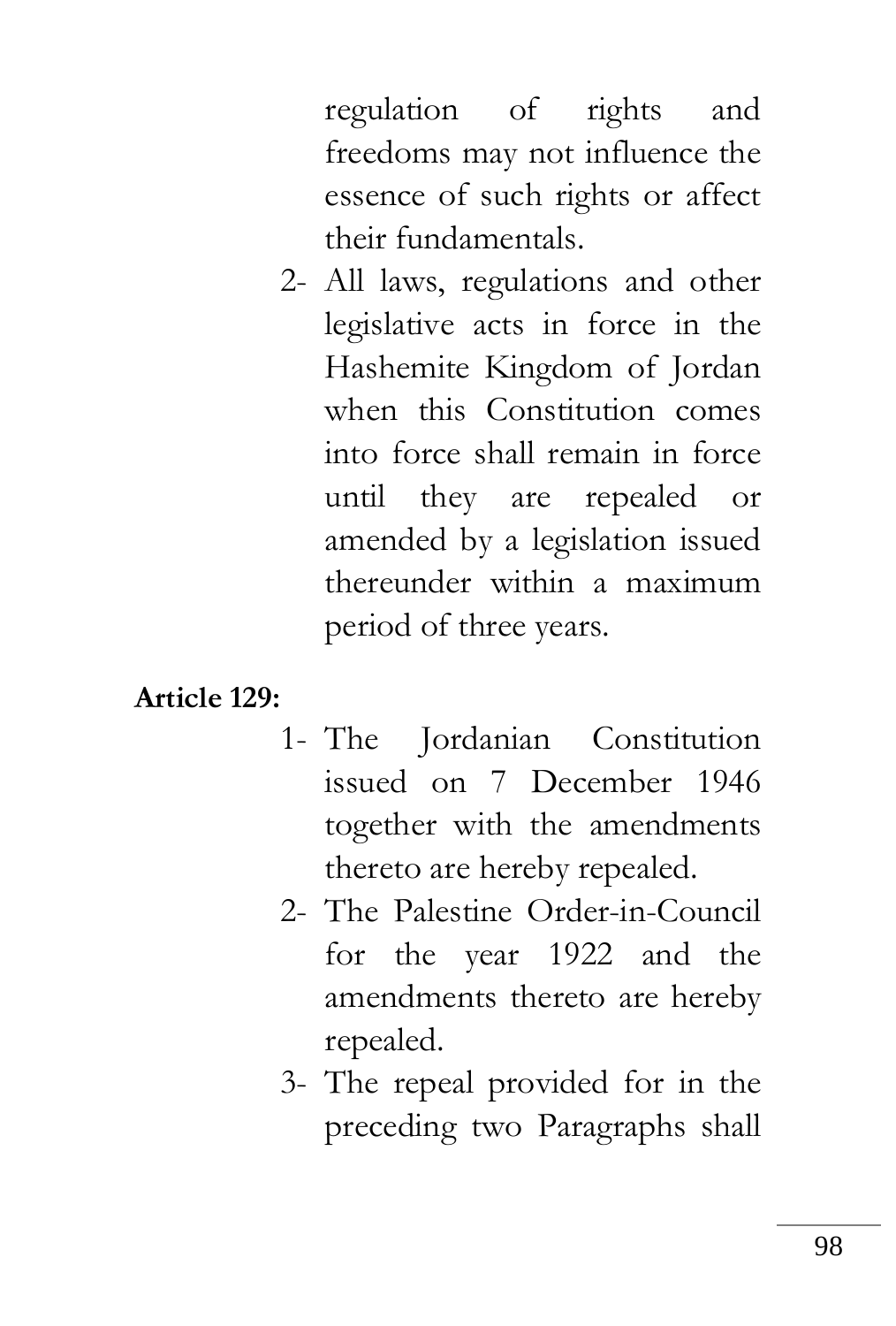not affect the validity of any law or regulation issued thereunder or any act done by virtue thereof prior to the coming into force of the provisions of this Constitution.

- **Article 130:** The provisions of this Constitution shall come into force from the date of its publication in the Official Gazette.
- **Article 131:** The Council of Ministers shall be charged with the execution of the provisions of this Constitution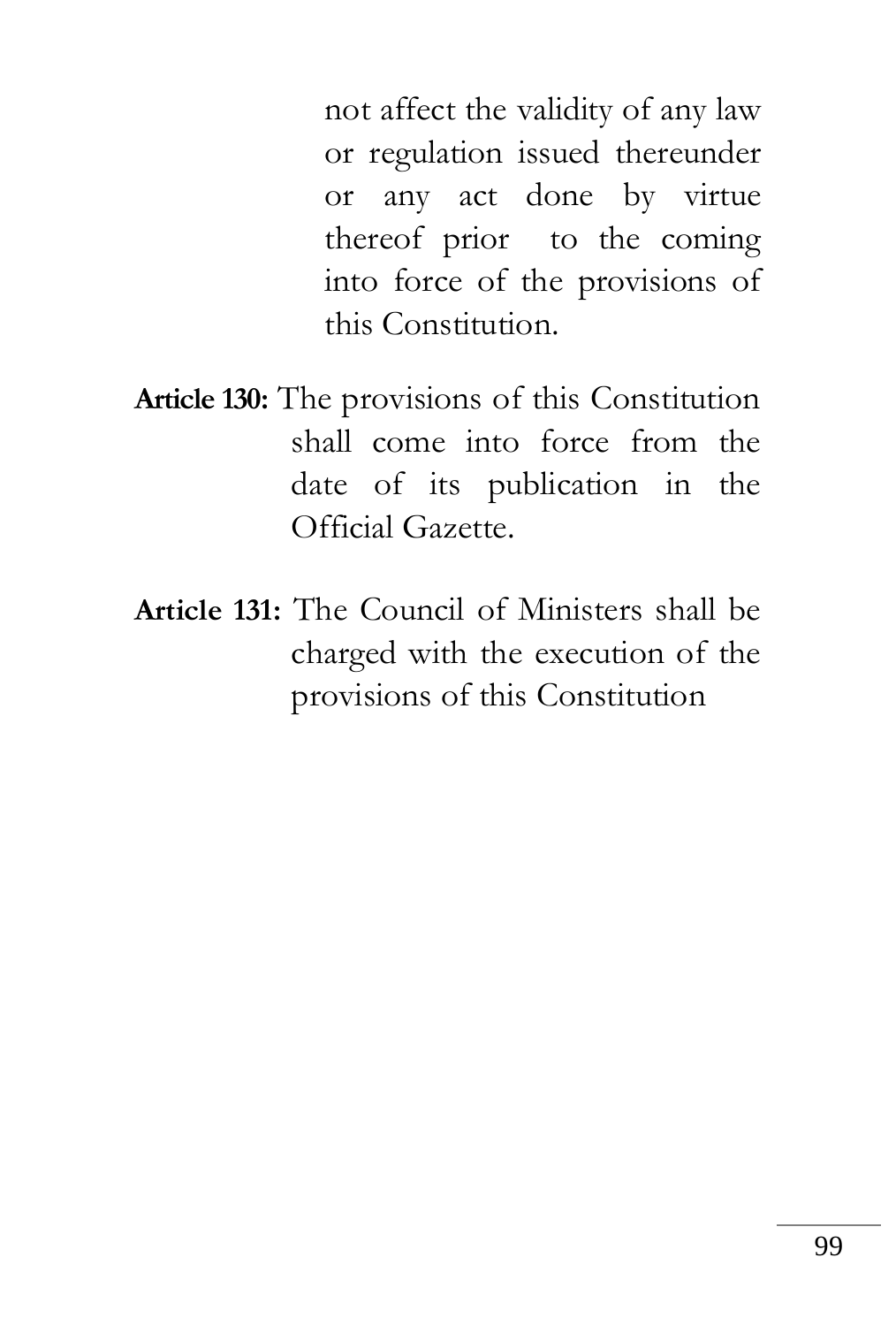#### **1-1-1952 Talal**

Prime Minister and Minister of Foreign Affairs **Tawfiq Abul Huda**

Deputy Prime Minister and Minister of Interior **Sa'id Al-Mufti**

Minister of Education Minister of

Commerce and Economy **Ruhi Abdul Hadi Suleiman Sukkar**  Chief Justice

**Mohammad Amin Al-Shanqiti**

Minister of Justice, Construction and **Reconstruction**<br>**Anestas Hanania** 

Minister of Health and Social Affairs

Minister of Agriculture and Defence **Suleiman Abdul Razzak Touqan** Minister of Communications

**Jamil Al Tutunji Hashem Al- Jayyousi**

Minister of Finance

**Abdul Halim Al Hmoud**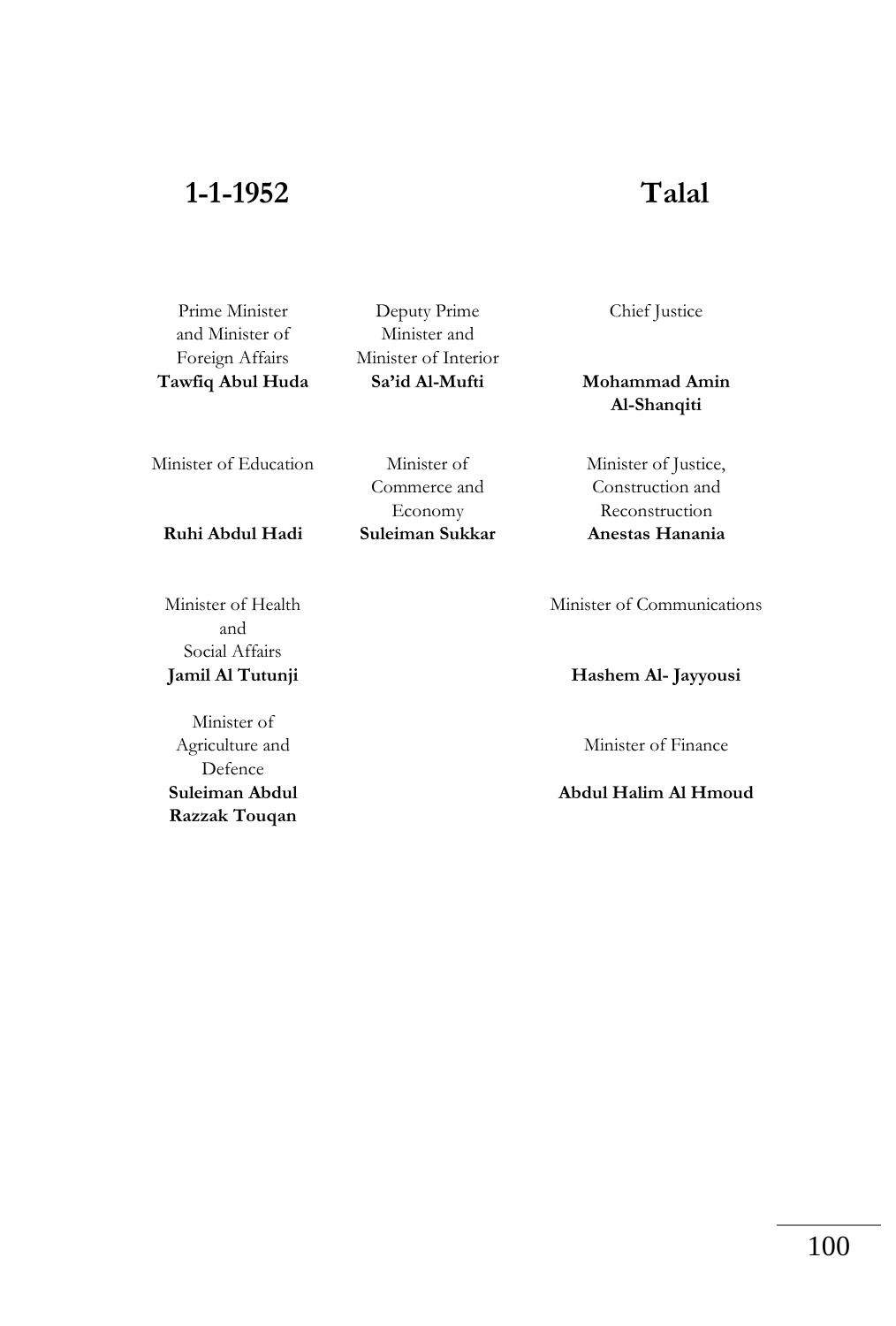# **TABLE OF CONTENTS**

|                                                                                                                                                                                                                                                                                                                                                                     | page |  |  |  |
|---------------------------------------------------------------------------------------------------------------------------------------------------------------------------------------------------------------------------------------------------------------------------------------------------------------------------------------------------------------------|------|--|--|--|
| Chapter One: The State and Its Ruling Regime<br>Articles $(1)$ to $(4)$ .                                                                                                                                                                                                                                                                                           |      |  |  |  |
| Chapter Two: Rights and Duties of Jordanians<br>Articles $(5)$ to $(23)$ .                                                                                                                                                                                                                                                                                          |      |  |  |  |
| Chapter Three: Powers of the State<br>Articles $(24)$ to $(27)$ .                                                                                                                                                                                                                                                                                                   |      |  |  |  |
| <b>Chapter Four: The Executive Power</b><br>Articles $(28)$ to $(57)$ .<br>A- Part One: The King and His Prerogatives<br>Articles $(28)$ to $(40)$ .<br><b>B- Part Two: The Ministers</b><br>Articles $(41)$ to $(57)$                                                                                                                                              | 19   |  |  |  |
|                                                                                                                                                                                                                                                                                                                                                                     |      |  |  |  |
| <b>Chapter Five: The Constitutional Court</b><br>Articles (58) to (61).                                                                                                                                                                                                                                                                                             |      |  |  |  |
| Chapter Six: The Legislative Power:<br>Articles $(62)$ to $(96)$ .<br>The Parliament:<br>Composition of the Parliament:<br>Articles (62)<br>A- Part One: The Senate<br>Articles $(63)$ to $(66)$ .<br>B- Part Two: The House of<br>Representatives<br>Articles (67) to (74).<br>C- Part Three: Provisions Governing<br><b>Both Houses</b><br>Articles (75) to (96). | 45   |  |  |  |
| <b>Chapter Seven: The Judicial Power</b><br>Articles (97) to (110).                                                                                                                                                                                                                                                                                                 |      |  |  |  |
| <b>Chapter Eight: Financial Matters</b><br>Articles (111) to (119).                                                                                                                                                                                                                                                                                                 |      |  |  |  |
| <b>Chapter Nine: General Provisions</b><br>Articles (120) to (127).                                                                                                                                                                                                                                                                                                 |      |  |  |  |
| Chapter Ten: Enforcement of Laws and Repeals<br>Articles (128) to (131).                                                                                                                                                                                                                                                                                            |      |  |  |  |